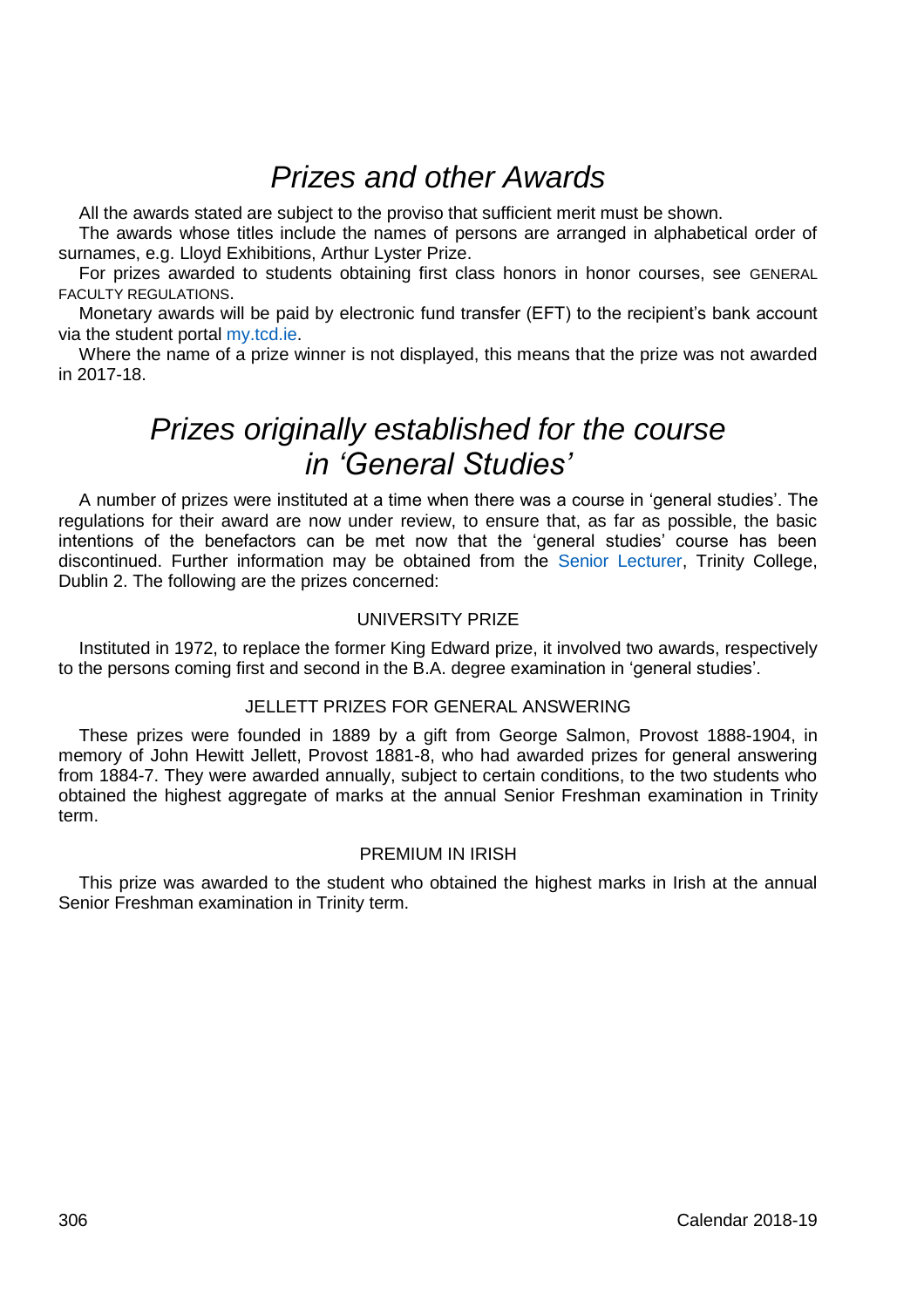# *Faculty of Arts, Humanities and Social Sciences<sup>1</sup>*

## **Business studies**

## ABD EL-MOTAAL BOOK PRIZE

This prize was founded in 1965 by a gift from Mostafa H.B. Abd El-Motaal, former Lecturer in Accounting. It is awarded annually to the best student in financial and management accounting, provided an overall minimum grade of second class (second division) is achieved in the annual examinations, at the first attempt. Value, €64.

*Prizewinner in 2017:* Sheridan, Cailin

#### ABD EL-MOTAAL PRIZE

This prize was founded in 1963 by a gift from Mostafa H.B. Abd El-Motaal, former Lecturer in Accounting. It is awarded annually to the student who obtains the highest mark in financial reporting and analysis, provided the student passes the annual degree examination in full. Value, €153.

*Prizewinner in 2017:* O'Sullivan, Alice

#### DAVID FELDMAN PRIZE

This prize was founded in 1985 by a gift from David Feldman, a graduate of both the Faculty of Economic and Social Studies and the Faculty of Arts (Philosophy). The purpose of the prize is to encourage business students to adopt a broad philosophical attitude to issues and challenges in the business world. The prize will be awarded annually to a Sophister or postgraduate student in business studies. It will be based on a dissertation or project judged by the examiners to demonstrate the application of philosophical thought, logical argument, as well as metaphysical and perhaps ethical approach to the understanding of business. Value, €1,500.

## RORY MCDONAGH PRIZE

This prize was founded in 2016 by the trustees of The Rory McDonagh Trust. It is awarded annually, on the recommendation of the Trinity Business School, to the candidate who performs at the highest level in the Senior Sophister course in international business. Value, €250.

*Prizewinner in 2017:* Kavanagh, John

## PATRICK O'SULLIVAN PRIZE

This prize was founded in 2009 by a gift from Patrick O'Sullivan's family. Patrick is a graduate of the School of Business and retired in 2009 as Vice Chairman and Chief Growth Officer of Zurich Financial Services. It is awarded annually, on the recommendation of the Trinity Business School, to the candidate who performs at the highest level in the Senior Sophister module in exploring organisational experiences. Value, €1,000.

*Prizewinner in 2017:* O'Keeffe, Conor

## PRICEWATERHOUSECOOPERS PRIZE

The award was founded in 1966 by Craig, Gardner & Co., Chartered Accountants. Two prizes are awarded to the Senior Sophister students who obtain first class honors at the annual degree examination, provided they obtain at least a second class (first division) mark in financial

<u>.</u>

<sup>&</sup>lt;sup>1</sup>See also GENERAL FACULTY REGULATIONS and MISCELLANEOUS AWARDS.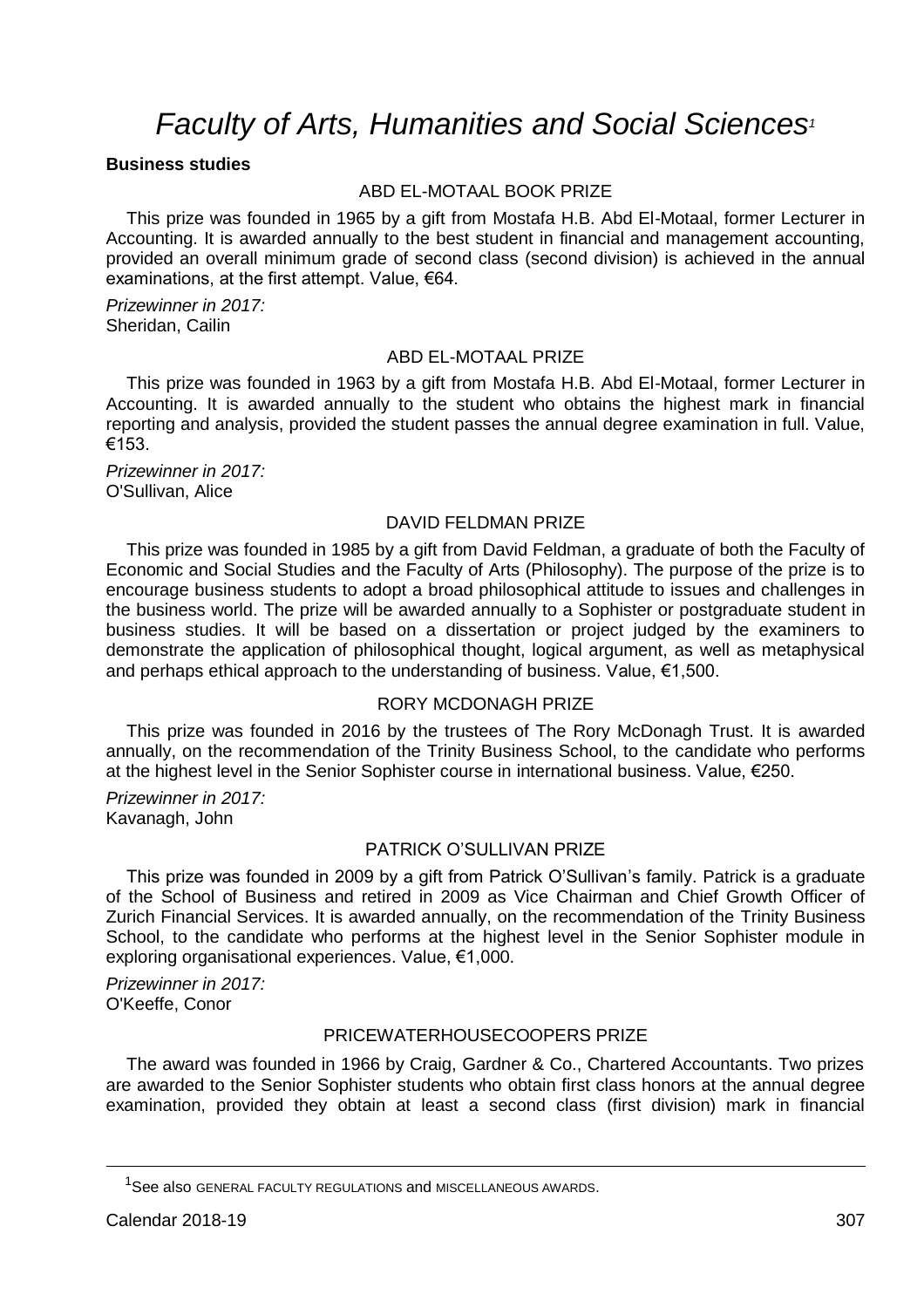reporting and analysis. The prizewinners are invited to apply to the firm for Articles. Value, €127, and €64.

*Prizewinners in 2017:*

- 1 O'Sullivan, Alice
- 2 Mulligan, Niall

#### TRINITY BUSINESS ALUMNI PRIZE

This prize was founded in 1993 by the Trinity Business Alumni. It is awarded to the student whose project, submitted in partial fulfilment of the requirements of the final B.B.S. degree examination, is ranked by the court of examiners as the best overall project submitted by a B.B.S. candidate, conditional upon a minimum second class (first division) grade having been achieved overall and in the project. Value, €250.

*Prizewinner in 2017:* Williams, Ciaran

## **Classics**

### JOHN ISAAC BEARE MEMORIAL PRIZE

This prize was founded in 1937 by a gift from Mrs Farran in memory of her father, John Isaac Beare, Fellow 1887-1918. It is awarded annually to the candidate for scholarship in classics who obtains the highest mark in the Greek translation and composition papers. Value, €350.

*Prizewinner in 2017:* O'Sullivan, Rory

## BISHOP BERKELEY'S GOLD MEDALS

These awards were founded in 1752 by a gift from George Berkeley, Fellow 1707-24. Two gold medals (first and second) are awarded, provided outstanding merit is shown, to candidates answering a special examination in part of the Greek course prescribed for the annual honor examination in either the Senior Freshman or the Junior Sophister years. The examination is open to all students under M.A. standing. No one may be a candidate more than twice or obtain a medal more than once. The examination will consist of two papers on one of the Greek authors studied in the honor course, and will be held at the time of the Trinity honor examinations. Candidates may choose their own author, and a detailed syllabus will be prescribed by the Regius Professor of Greek. Notice of intention to take the examination must be given to the [Senior Lecturer](http://www.tcd.ie/undergraduate-studies/contact/) before the end of the previous Hilary term. No one may be a candidate in the same year for a Berkeley medal in Greek and a Vice-Chancellor's medal in Latin.

## COMPOSITION PRIZES IN CLASSICS

Two Junior Freshman and two Senior Freshman prizes for composition are awarded each year to students attending the honor lectures in Greek and Latin. Value, €40 each. The prizes may be divided between students of equal merit.

*Prizewinners in 2017:* Chen, Yudi (Greek) O'Sullivan, Rory (Greek)

## COSTELLO PRIZE IN ELEMENTARY LATIN

This prize derives from a bequest made in 1954 by Miss Louisa G. Costello. It is awarded annually to the woman student who achieves the best performance in elementary Latin. Value, €45.

# THE 1983 PRIZE IN BEGINNERS GREEK

This prize derives from a gift made in 1983 by an anonymous benefactor. The prize is awarded in the first instance to the student who achieves the best performance in the elementary Greek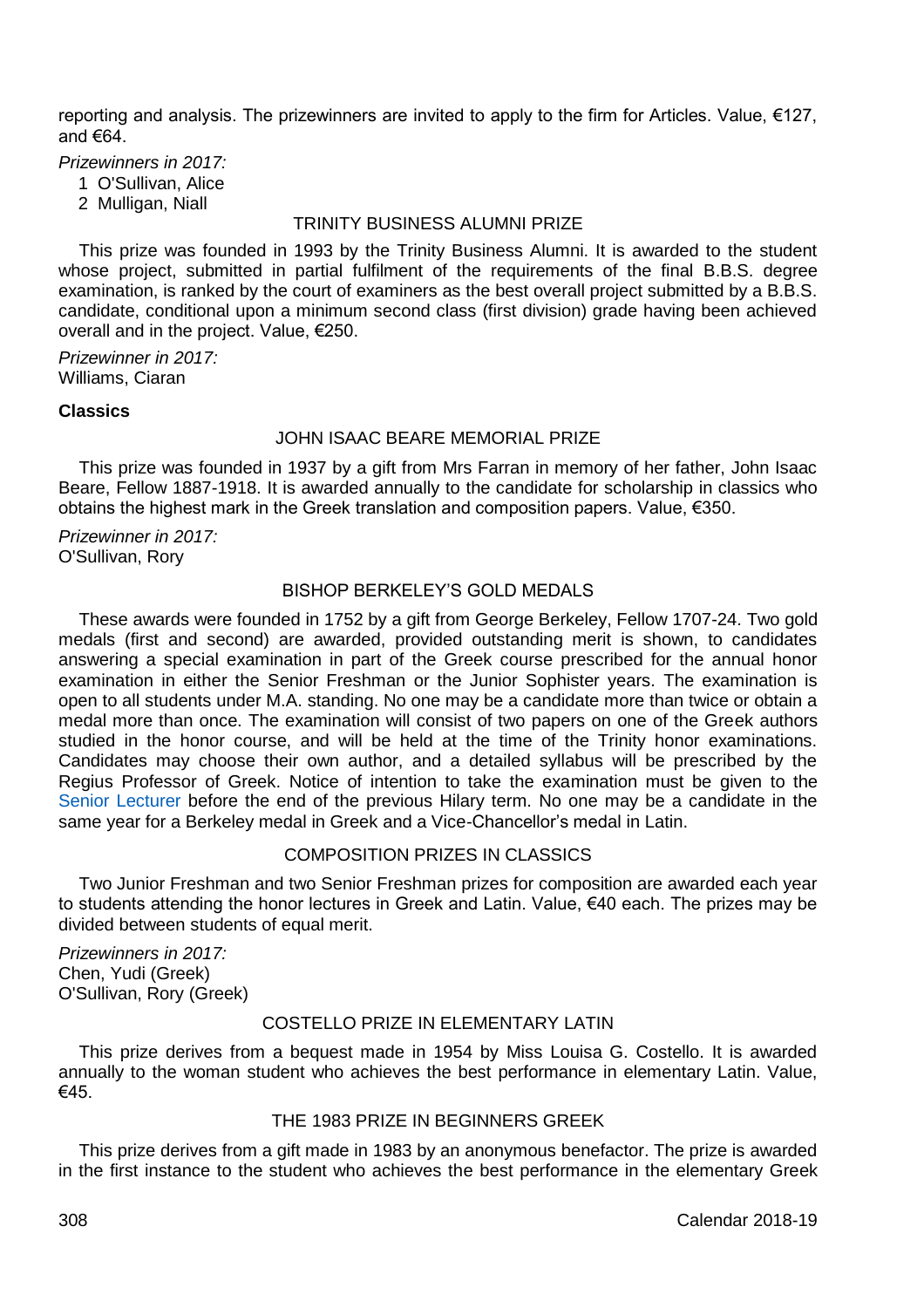language papers (Greek B) in the annual examination of the Junior Freshman year. A second instalment is payable in the student's second year provided a satisfactory level of achievement in the language is maintained. Value, €85 per annum.

*Prizewinner in 2017:* Metti, Sophia-Maria

## JOHN AND LYNDALL LUCE PRIZE

The John and Lyndall Luce prize was founded in 2018 by subscription in memory of John Luce (Public Orator, 1972–2005; Erasmus Smith's Professor of Oratory, 1984–9; Vice‐Provost, 1987– 9) and his wife Lyndall. The prize is awarded annually on the basis of end of year results in modules relating to Greek literature and culture to a student in ancient history and archaeology or classical civilisation in the Senior Freshman or Junior Sophister year. Value, €150.

## MULLINS CLASSICAL EXHIBITION

This exhibition derives from the bequest made in 1898 by John Mullins. The income from the benefaction and the exhibition is divided and awarded in two equal parts. The awards are made on the basis of results of an examination in the form of a substantial essay on a topic related to classical antiquity. It must comprise original work that has not been submitted for any other purpose. In order to enter for the examination persons must be undergraduates registered in one of the courses offered by the Department of Classics. Candidates for the award must submit their topic for approval by either the Regius Professor of Greek or the Professor of Latin no later than the end of the sixth week of teaching in Michaelmas term. Candidates for the award must submit their essays no later than the first day of the third week of teaching in Hilary term. The successful candidates to whom the awards are made will be required to use them to enable them to visit archaeological sites of classical interest in the Mediterranean area and will be required to submit a brief account of their visit to the appropriate professor on their return. Value, up to €1,200 for each exhibition.

## MARSHALL PORTER MEMORIAL PRIZE

This prize derives from a benefaction made in 1900 by A.M. Porter in memory of his son, Andrew Marshall Porter, Scholar 1895, who died of wounds received in action at Lindley, South Africa. The prize is divided and is awarded annually to candidates for scholarship in classics, and in Greek, Latin, ancient history and archaeology, and classical civilisation, who come next in merit to the last scholar elected in their subjects. Value (division I) classics, €400; (division II) other subjects, €220 per subject.

#### WILLIAM ROBERTS PRIZE

This prize derives from a gift in memory of William Roberts, Fellow 1841-83, made by his widow in 1884. The prize is divided and is awarded annually to the students who achieve the best performance in classics, and in Greek, Latin, ancient history and archaeology, and classical civilisation, in the annual examination (excluding supplementals) for the Senior Freshman class. Value (division I) classics, €220; (division II) other subjects, €110 per subject.

*Prizewinners in 2017:*

*Division II:* Costello, Theresa Terri O'Donnell, Siubhan O'Sullivan, Rory

# STANFORD TRAVELLING SCHOLARSHIP

This annual scholarship was established in 1986 from a bequest received under the will of William Bedell Stanford, Regius Professor of Greek 1940-80. The purpose of the scholarship is to enable a member or members of the Department of Classics to travel to Greece to attend an accredited course or pursue a project of academic value. Applicants must submit a proposal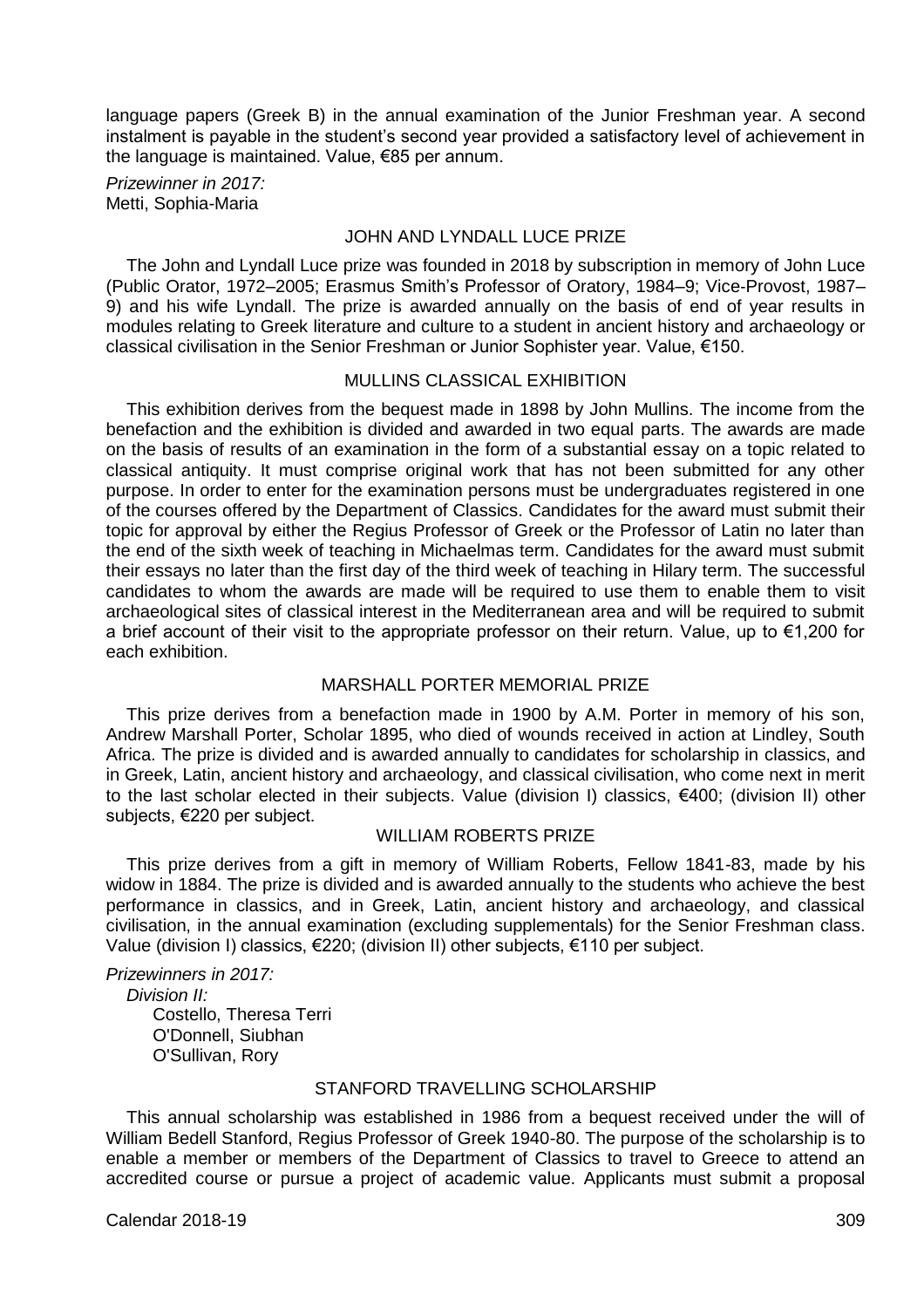outlining their itinerary and the purpose of their journey to the department on the Friday before the start of annual examinations in Trinity term. Successful candidates will be required to submit a brief account of their visit and its outcome on their return.

## JOHN ANTHONY TAYLOR PRIZE

This prize was founded in 1974 in memory of John Anthony Taylor, Scholar 1959, by a bequest from Mr and Mrs W.H. Taylor. It is open to all students on the College books under B.A. standing. No student can obtain the prize more than once. It is awarded annually for the best essay in English on a topic connected with classical antiquity.

Topics are announced before 1 June. Essays should be typewritten and should be submitted to the [Senior Lecturer](http://www.tcd.ie/undergraduate-studies/contact/) before 1 December, the award being announced before the end of the following January. The examiners are the Regius Professor of Greek and the Professor of Latin. Value, €200.

*Topics for the prize*

Greek and Roman imperialism Seamus Heaney as a classical poet Greek and Roman thinking about barbarians The influence of Greek and Roman buildings upon Irish architecture

#### TYRRELL MEMORIAL PRIZE

This award was founded in 1877 by subscription in memory of William Gerald Tyrrell, Scholar 1871. The award is made annually for meritorious performance in a written examination in a special topic additional to but also related to the modules and annual examinations taken by undergraduate students in the Department of Classics in their Senior Freshman and Junior Sophister years. Candidates for the award are required to give notice to the professors in the Department of Classics not later than the first day in Hilary term and the approval of the professors in the Department of Classics is required for the proposed special topic. Value, up to  $E$ 2,000.

# VICE-CHANCELLOR'S LATIN MEDALS

These awards were founded in 1869 by the Provost and Senior Fellows. Two gold medals are awarded on the result of an annual examination in Latin, with regulations similar to those of the Berkeley medals in Greek.

## VICE-CHANCELLOR'S PRIZES

These prizes are awarded annually for the best compositions on proposed topics in prose or verse in English, Greek, Irish and Latin. They are open to all students on the College books under M.A. standing, but a student cannot obtain a prize oftener than twice in succession, or more than three times in all. The examiners are the Professor of English Literature, the Regius Professor of Greek, the Professor of Irish and the Professor of Latin.

The topics for compositions are announced before 1 June. Compositions in Greek or Latin must be submitted to the Head of Classics by 31 January.

No prize is given of more than €80; prizes of less amount and more than one in each kind of composition, may be awarded on the recommendation of the examiners.

*Topics for the prizes:*

Greek or Latin prose: euthanasia

Greek or Latin verse: Helen of Troy

For topics and submission procedures in English and Irish see under the headings: Modern languages and literature, English, and Irish and Celtic languages.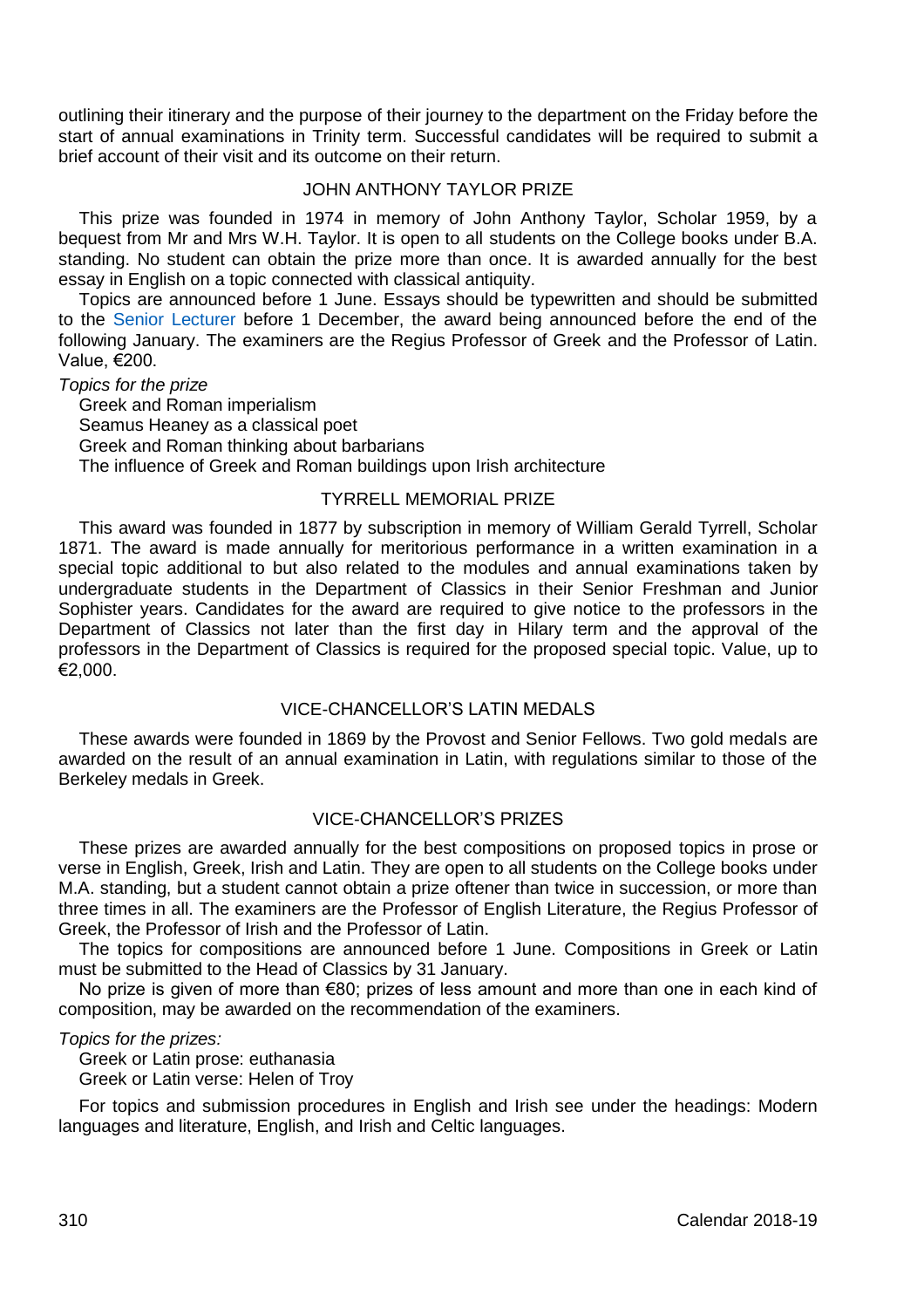# WAI KER MEMORIAL PRIZE

This prize derives from a gift made in 1985 by Mrs Stanley McCollum in memory of her father, Robert Reginald Walker, student of the College from 1917-21, and again from 1982-5, when he returned to complete a degree in classics, but died in his Junior Sophister year. The prize is awarded to the mature student who performs best in the Junior Freshman examinations in any of the courses offered by the Department of Classics. Value, €50.

#### **Clinical speech and language studies**

#### BEGGS LEASK PRIZE

This prize, an inscribed plaque, was first awarded in 1994 to mark the twenty-fifth year of education of speech and language therapists in Ireland. It was founded by Rebecca Beggs Leask, who as Deputy Director assisted the Director, Dr Marie de Montfort Supple, in initiating the education of speech and language therapists in Ireland in 1969. It is awarded annually to the Senior Sophister student who presents the best research project.

*Prizewinner in 2017:* Loftus, Caoimhe

#### THE FOUNDER'S PRIZE

This prize, an inscribed medal, is awarded annually to the Junior Sophister student who achieves the best overall mark in the end of year examinations. The Founder's prize is funded by a stipend donated by the founder of the former School of Clinical Speech and Language Studies, and the former Director of the School, Dr Marie de Montfort Supple.

*Prizewinner in 2017:* Doogan, Emer

## IASLT STUDENT PRIZE

This prize is awarded annually to the Junior Freshman student who achieves the highest mark overall. This award is presented by the Irish Association of Speech and Language Therapists (IASLT) and is awarded in honour of Dr Marie de Montfort Supple, the founder of the programme.

#### NORA DAWSON MARIAKIS PRIZE

This prize is awarded annually to the Junior Sophister student who achieves the highest mark in speech and language pathology – clinical practice assessment. The award consists of an inscribed plaque, and is funded by the class of 1972 (D.C.S.T.), in memory of the pioneering lecturer and clinician, Nora Dawson Mariakis.

*Prizewinner in 2017:* Breen, Orla

#### OTWAY-FREEMAN AWARD

This prize, an inscribed medal, is awarded annually to the Senior Sophister student who achieves the highest mark in the clinical practice assessment, speech and language pathology.

*Prizewinner in 2017:* McCarthy, Hannah

#### QUATERCENTENARY PRIZE

This prize, taking the form of a plaque, is awarded annually to the Senior Sophister student who achieves the highest marks in the year.

*Prizewinner in 2017:* Lynam, Aideen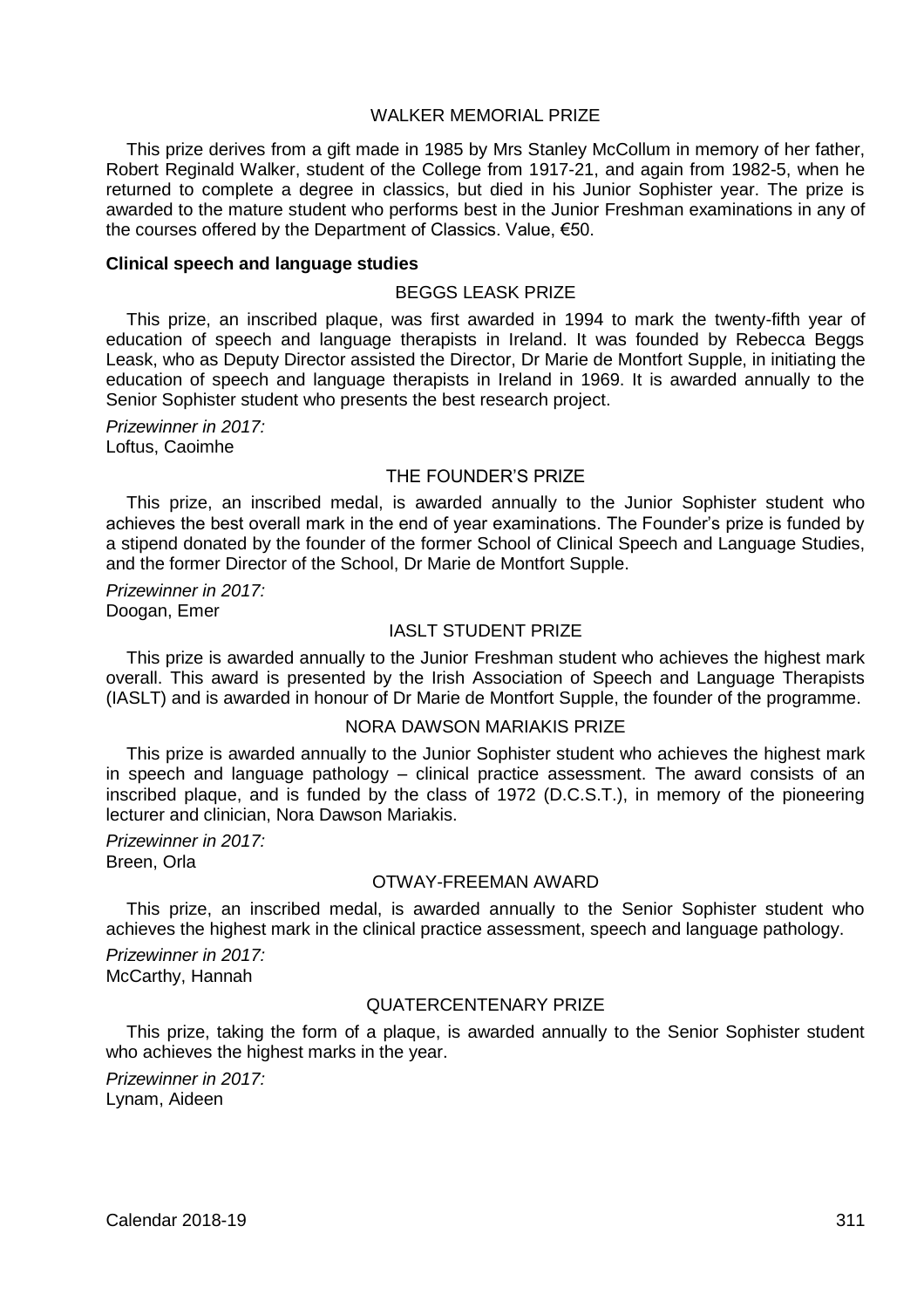# THE TAVISTOCK TRUST FOR APHASIA STUDENT PRIZE

This prize (a sum of £300 Sterling) may be awarded on an annual basis to an undergraduate or postgraduate student for excellence in work relating to aphasia. This can be either academic or practical work: an essay, or a piece of research in aphasia.

## WALKER PRIZE

This prize, an inscribed medal, is awarded annually to the student acquiring the highest grade in speech and language pathology in the Senior Freshman year.

*Prizewinner in 2017:* Dunne, Roisin

## **Comparative philology and Sanskrit**

## FERGUSON MEMORIAL PRIZE

This prize was founded in 1907 by subscription in memory of Sir Samuel and Lady Ferguson. It is awarded every third year. Work submitted for it may take the form of

*(a)* an investigation of some aspect or feature of Irish linguistic development, or

*(b)* a study of Irish literary sources, or

*(c)* an edition of an important text including translation, commentary and linguistic analysis.

The prize is open to all undergraduates and to graduates of not more than seven years' standing.

Exercises must reach the [Senior Lecturer](http://www.tcd.ie/undergraduate-studies/contact/) before 17 March in the year of the award. The next prize will be awarded in 2020. Value, €1,500.

*Prizewinner in 2017:* Nic Iomhair, Caitlin Emira Saoirse

#### **Deaf studies**

# LAURA SADLIER PRIZES

The Laura Sadlier Freshman prize, an inscribed medal, is awarded annually to the Junior Freshman student who has demonstrated the most significant improvement in ISL proficiency and/or cultural engagement with the Deaf community.

The Laura Sadlier Sophister award, an inscribed pen, is awarded annually to the Senior Sophister student who has made the greatest contribution in academic achievement, collegiality and engagement with the Deaf community during the course of their studies.

#### **Drama and theatre studies**

## MICHEL BRETON MEMORIAL PRIZE

This prize was set up by subscription in 1987 to commemorate the late Michel Breton (French Government sponsored lecturer, 1980-86), and especially to record his love of the performing arts.

The prize will be awarded to the student in the Senior Freshman year of drama studies who, on the basis of either the annual or scholarship examination, shall be shown to be the best qualified in that year.

The award may be used either for the purchase of books or for travel in connection with the study of theatre and the beneficiary shall make his or her preference known to the Department of Drama. Value, €150.

*Prizewinner in 2017:* Malinen, Pia Julia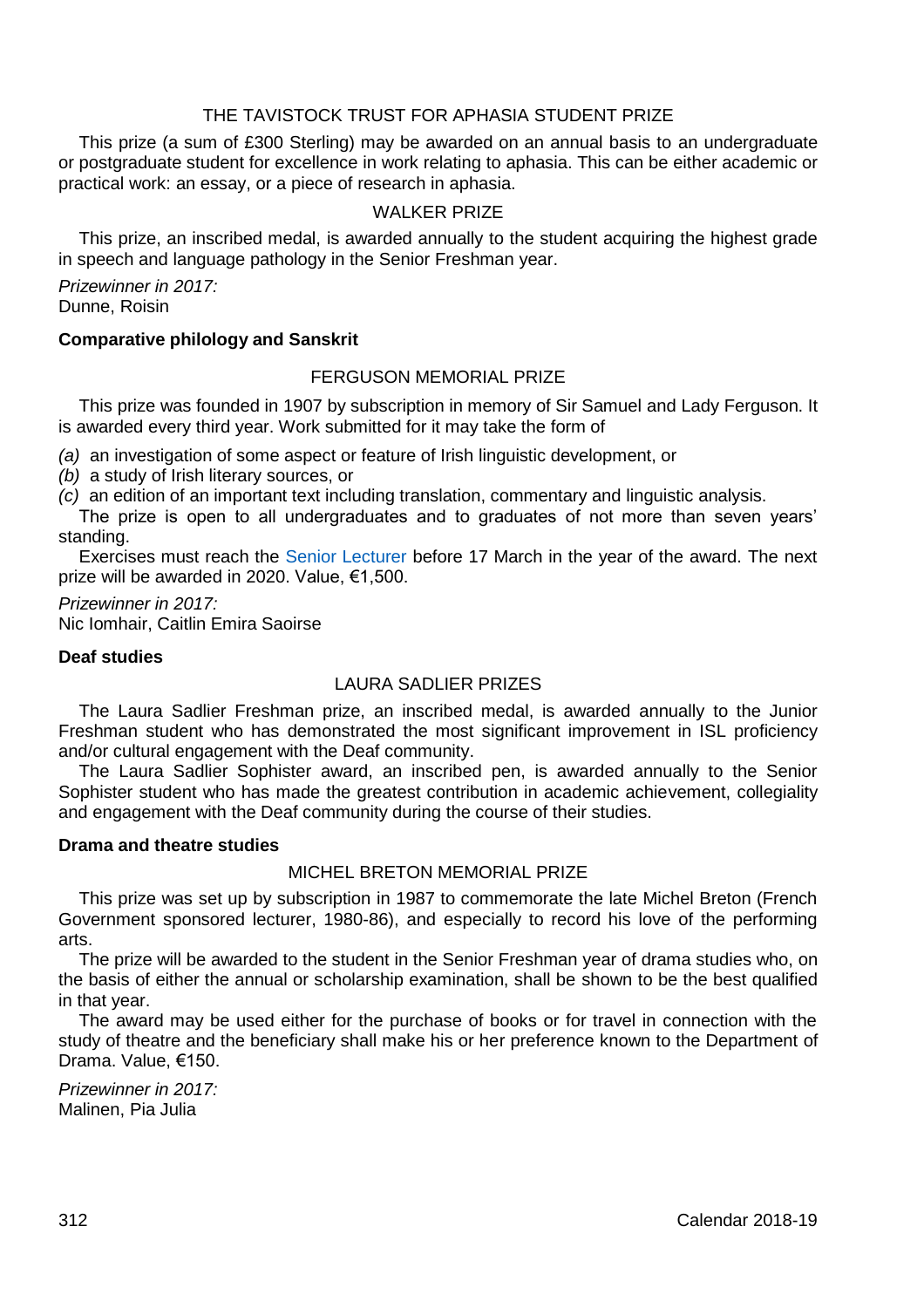#### **Economics**

#### BASTABLE PRIZE

This prize was founded in 1933 by subscription in memory of Charles Francis Bastable, Professor of Political Economy 1908-32 and Regius Professor of Laws 1882-1932. It is awarded to the candidate placed first at the moderatorship examination in economics (joint or single honors), provided sufficient merit is shown. Value, €127 (€102 to be contributed by the Department of Economics).

*Prizewinner in 2017:* Kearns, Emmet

## SINEAD DARCY PRIZE

This prize was founded in 2011 in memory of Sinead Darcy, a Trinity economics graduate who had a distinguished career in regulatory economics. It is awarded annually to the student who performs at the highest level in the Junior Sophister module in industrial economics: competition, strategy and policy.

*Prizewinner in 2017:* Parkes, Declan

#### P.J. DRUDY PRIZE IN ECONOMICS

The Drudy prize in economics was founded in 2008 by Professor P.J. Drudy to encourage the study of social and economic development in less developed countries. It is awarded annually on the recommendation of the Department of Economics to the continuing Junior Sophister student who performs at the highest level in the Junior Sophister module in the economics of less developed countries. Value, €100.

*Prizewinner in 2017:* Ní Ghríofa, Míde

## TERENCE GORMAN PRIZE

This prize was founded in 2006 by a bequest from Mrs Dorinda Gorman in memory of her husband, the distinguished economist W.M. (Terence) Gorman, a Trinity economics graduate of 1948. It is awarded annually, on the recommendation of the Department of Economics, to the Junior Sophister student who performs at the highest level in the Junior Sophister econometrics module. Value, €1,000.

*Prizewinner in 2017:* Flynn, Eimear

#### **History**

#### PRIZE IN AMERICAN HISTORY

The Corabeth Powers Dabaghi and William L. Powers, Jr prize in American history was founded in 2003. It is awarded annually for the best performance in an American history module in the Senior Freshman year. The value of the prize is €220 (for twenty years, 2003-04–2023-24). The prize was founded by William K. Dabaghi.

*Prizewinner in 2017:* McGowen, Aaron

### BROWNE PRIZE

This prize was founded in 1966 by a bequest from Miss L.C.N. Browne. It is awarded annually to the candidate who obtains the highest marks at the Junior Freshman honor examination in history. The prize is open to students taking the single honor course in history or history as part of a two-subject moderatorship course. The prizewinner may select books to the value of €318 at the University booksellers.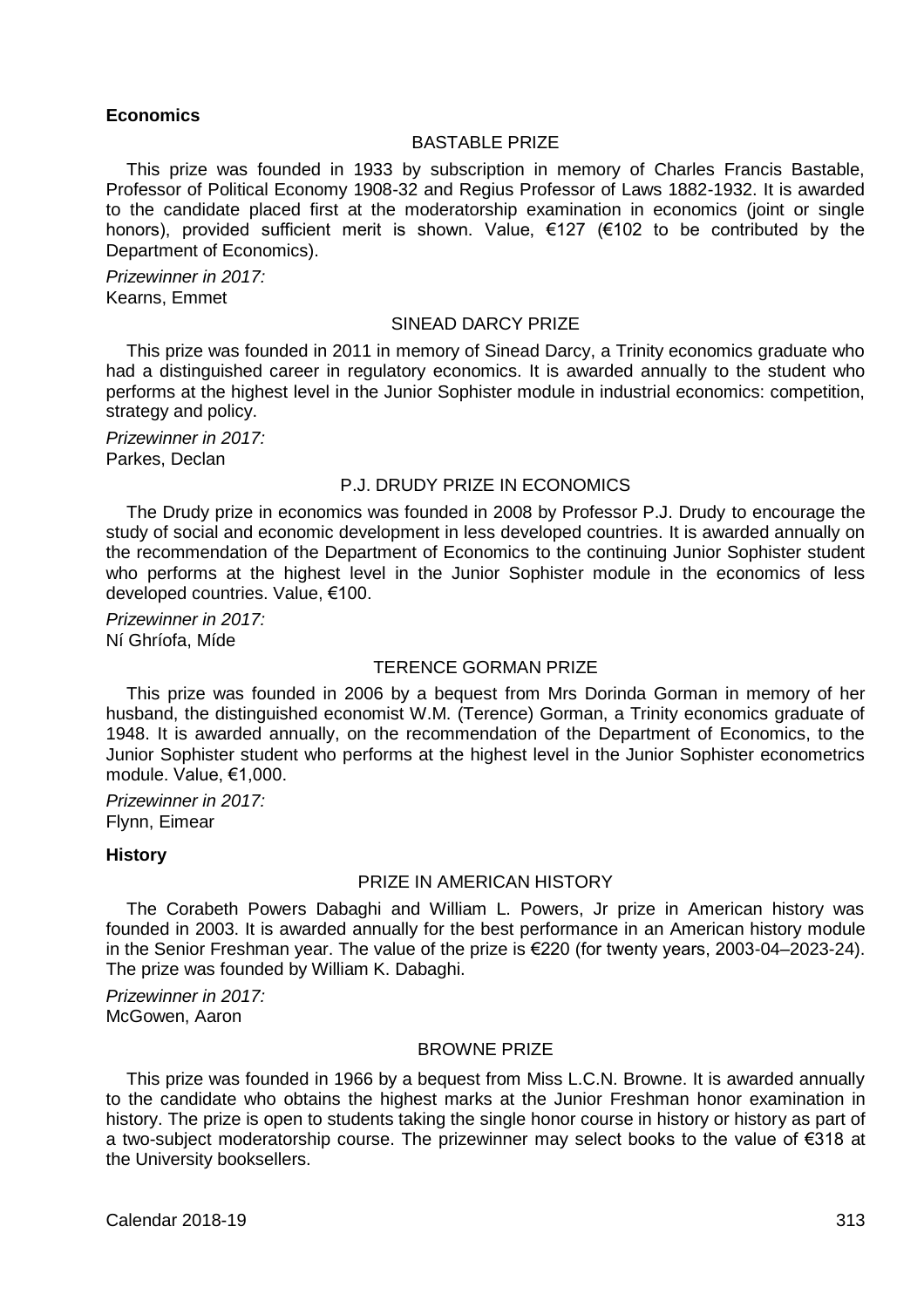*Prizewinner in 2017:* Wolfer, Isabel

## CLUFF MEMORIAL PRIZE

This prize was founded in 1870 by subscription in memory of James Stanton Cluff, Scholar 1858. Further endowments were provided by Mr W.V. Cluff. It is awarded annually to the candidate who performs best in the moderatorship examination in history — two-subject honor part II candidates to be equally eligible with single honor candidates. Value, €445.

*Prizewinner in 2017:* Molloy, Ciara

## DUNBAR INGRAM MEMORIAL PRIZE

This prize was founded in 1896 by a gift from John Kells Ingram, Fellow 1846-99, in memory of his son, T. Dunbar Ingram. It is awarded annually to the candidate who obtains the highest marks at the Senior Freshman honor examination in history. The prize is open to students taking the single honor course in history or history as part of a two-subject moderatorship course. Value, €635.

*Prizewinner in 2017:* Day, Alexandra

#### **History of art and architecture**

## ANNE CROOKSHANK PRIZE

This prize was established in 1985 by friends and colleagues of Anne Crookshank to enable outstanding students of art history to travel abroad. It is awarded annually to the Junior Freshman student with the highest marks in the Trinity term examination. The prize takes the form of a scholarship, to be put towards the cost of the departmental study visit the following academic year. In the event of no departmental visit being organised, the prizewinner may apply the cash to travel plans of his/her own choosing, subject to approval by the department. Value, €318.

*Prizewinners in 2017:* Bushell, Maya Lydia Malin, Cian

## MAINIE JELLETT FUND

This fund was established in 1987 by members of the late Mainie Jellett's family to help finance students in art at the University of Dublin and at the National College of Art and Design to travel abroad in furtherance of their work.

The scheme is administered by a committee appropriately representative of the two institutions and the donor family.

## MR W. HENRY NAYLOR AND HIS SISTER MRS HENRIETTA MARY DOWNES BURSARY

This prize was founded in 2015 in memory of Mr W. Henry Naylor and his sister Mrs Henrietta Mary Downes by Ms Dorothy H. Downes. It is awarded annually to an Irish graduate of the University for further education or training in the history of art. Value, €600.

## HOMAN POTTERTON PRIZE

This prize derives from a gift made in 2005 by Homan Potterton, a graduate of the University and a former director of the National Gallery of Ireland. The prize is awarded to the student of history of art and architecture who has achieved the highest overall grade in continuous assessment exercises carried out during the Junior Sophister year and who intends to take moderatorship part II in the history of art and architecture. Value, €300.

*Prizewinners in 2017:* O'Driscoll, Yseult Ward, Elizabeth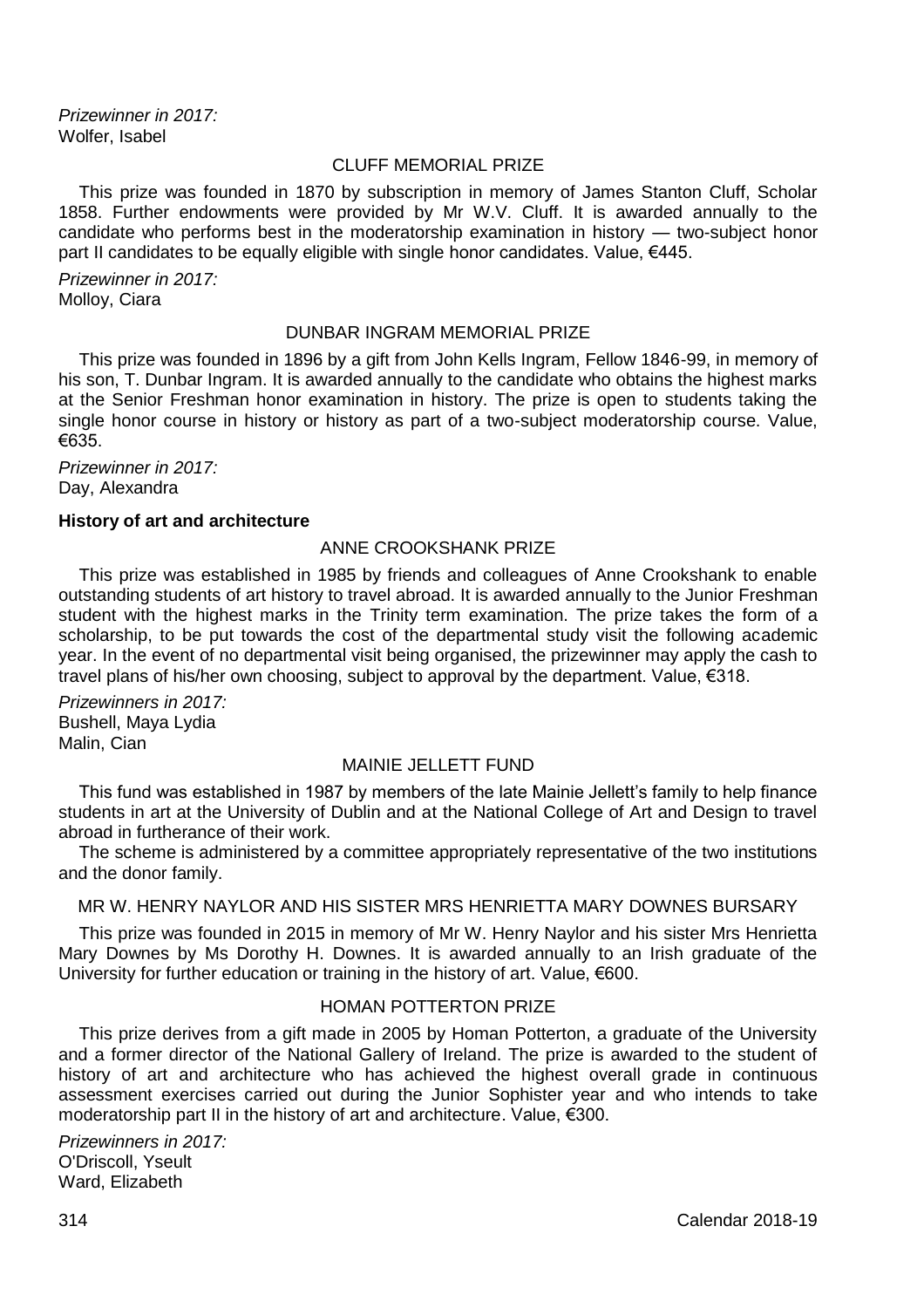#### **Irish and Celtic languages**

#### REV. THADDEUS O'MAHONY, D.D., PRIZE

This prize was founded in 1931 by a bequest from Miss E.S. O'Mahony in memory of Thaddeus O'Mahony, Professor of Irish 1861-79. It is awarded annually on the results of the Trinity Junior Freshman honor examination in Irish. It must be expended on the purchase of Irish books under the supervision of the Professor of Irish. Value, €450.

#### VICE-CHANCELLOR'S PRIZES IN IRISH

For regulations see prizes in classics above.

*Topics:*

Irish prose: Cearta agus dualgais Irish verse: Íomhánna

For topics and submission procedures in Greek, Latin, and English, see under the headings Classics, Modern languages and literature, and English.

#### **Law**

## AMERICAN ARBITRATION ASSOCIATION RORY BRADY PRIZE FOR EXCELLENCE IN INTERNATIONAL CONFLICT MANAGEMENT

This prize will be awarded annually between 2011 and 2015 to the undergraduate or postgraduate student at Trinity College Dublin who is determined by the prize review committee to have made an outstanding contribution to the study of conflict resolution. Annual value, US\$5,000.

In order to compete for the prize candidates must submit an essay on any aspect of conflict resolution to the Law School by 4 p.m. on the first Friday in Hilary term. The winner shall be chosen by a prize review committee consisting of four members of the Law School staff, two practising members of the Irish Bar and a representative of the American Arbitration Association.

#### JOHN A. BOLAND MEMORIAL SCHOLARSHIP

The John Boland memorial scholarship was founded in 2007 by subscription in memory of John Boland (LL.B., M.A., Barrister-at-Law, 1954), former U.K. Public Trustee, who founded the U.K. Trust for TCD (then called 'The London Trust for TCD'), and who was a very loyal graduate serving Trinity in many capacities. The prize is awarded annually by the School for a new incoming research postgraduate student in law. Award to be decided on the basis of merit in application. Value: €1,000 per annum.

# DOYLE ENVIRONMENTAL LAW ESSAY PRIZE

This prize was founded in 2006 and is awarded annually to the Sophister student adjudged to have written the best essay on a prescribed aspect of environmental law. Value, €500.

## HENRY HAMILTON HUNTER MEMORIAL PRIZE

This prize was founded in 1951 in memory of Henry Hamilton Hunter by a gift from his widow. It is awarded on the result of the final degree examination in law, provided the candidate obtains first class honors, or second class (first division). Value, €1,905.

*Prizewinner in 2017:* Byrne, Rachael

## JULIAN PRIZE

This prize was founded in 1923 by a bequest from Mrs Margaret Julian in memory of her son, Ernest Lawrence Julian, Reid Professor of Penal Legislation 1909-14, who was killed in action at Suvla Bay in 1915. It is awarded annually to a first class candidate at the Trinity term LL.B. examination provided that the candidate is under M.A. standing at the date of the examination. Value, €635.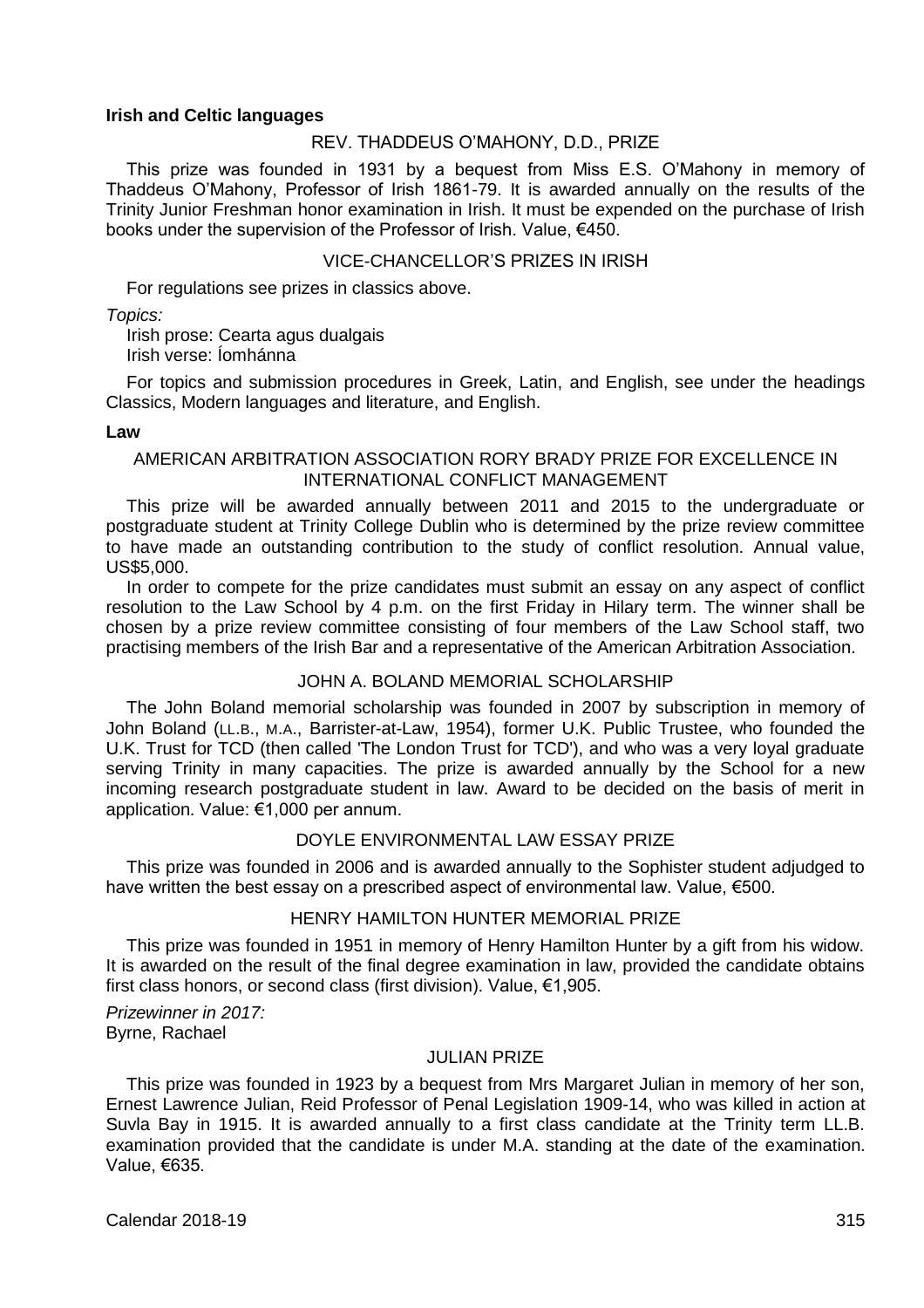*Prizewinners in 2017:* Bergin, Hazel Boyle, Katie Carragher, Gillian Heffernan, Kate Hogan, Hilary Robinson, Feidhlim

# DESMOND AND MAUD O'CONNOR PRIZE

This prize was founded in 2007 in memory of the late Desmond and Maud O'Connor from their estate. It is awarded annually to the Senior Sophister law student adjudged to have written the best research dissertation. Value, €150.

*Prizewinner in 2017:* Boyle, Katie

## ROUND HALL PRIZE

This prize was founded in 1985 by Sweet and Maxwell, plc. Following its merger with Round Hall Thomson Reuters the prize was renamed the Round Hall prize in 2009. It is awarded to the student placed first in the Senior Freshman honor examination in Trinity term of each year. The prizewinner is entitled to Round Hall books to the value of €100.

*Prizewinner in 2017:* Irwin, Alannah Marie

# TOTTEL PUBLISHING LAW PRIZE

This prize is funded by Tottel Publishing Limited. It is awarded to the student placed first in the Junior Freshman honor examination in law in Trinity term of each year. The prizewinner is entitled to books to the value of €500.

*Prizewinner in 2017:* White, Caoimhe

## TOTTEL PUBLISHING (LAW AND FRENCH) PRIZE

This prize is funded by Tottel Publishing Limited. It is awarded to the student placed first in the Junior Freshman honor examination in law and French in Trinity term of each year. The prizewinner is entitled to books to the value of €250.

*Prizewinner in 2017:* Holton, Avril

## TOTTEL PUBLISHING (LAW AND GERMAN) PRIZE

This prize is funded by Tottel Publishing Limited. It is awarded to the student placed first in the Junior Freshman honor examination in law and German in Trinity term of each year. The prizewinner is entitled to books to the value of €250.

*Prizewinner in 2017:* Maher, Robyn Grace Rosamund

## TRINITY TRUST — THE HONORABLE T.C. KINGSMILL MOORE PRIZE

This prize was founded in 1979 by a gift from Trinity College Dublin Trust who wished to commemorate the long service of the Honorable Mr Justice Kingsmill Moore as chairman and trustee of the Trust. The prize is awarded to the candidate who obtains the highest marks in the Junior Sophister examination in law, provided that the candidate is placed in the first class, or second class (first division). Value, €191.

*Prizewinners in 2017:* Milosavlievic, Nina Ni Bhraonain, Blanaid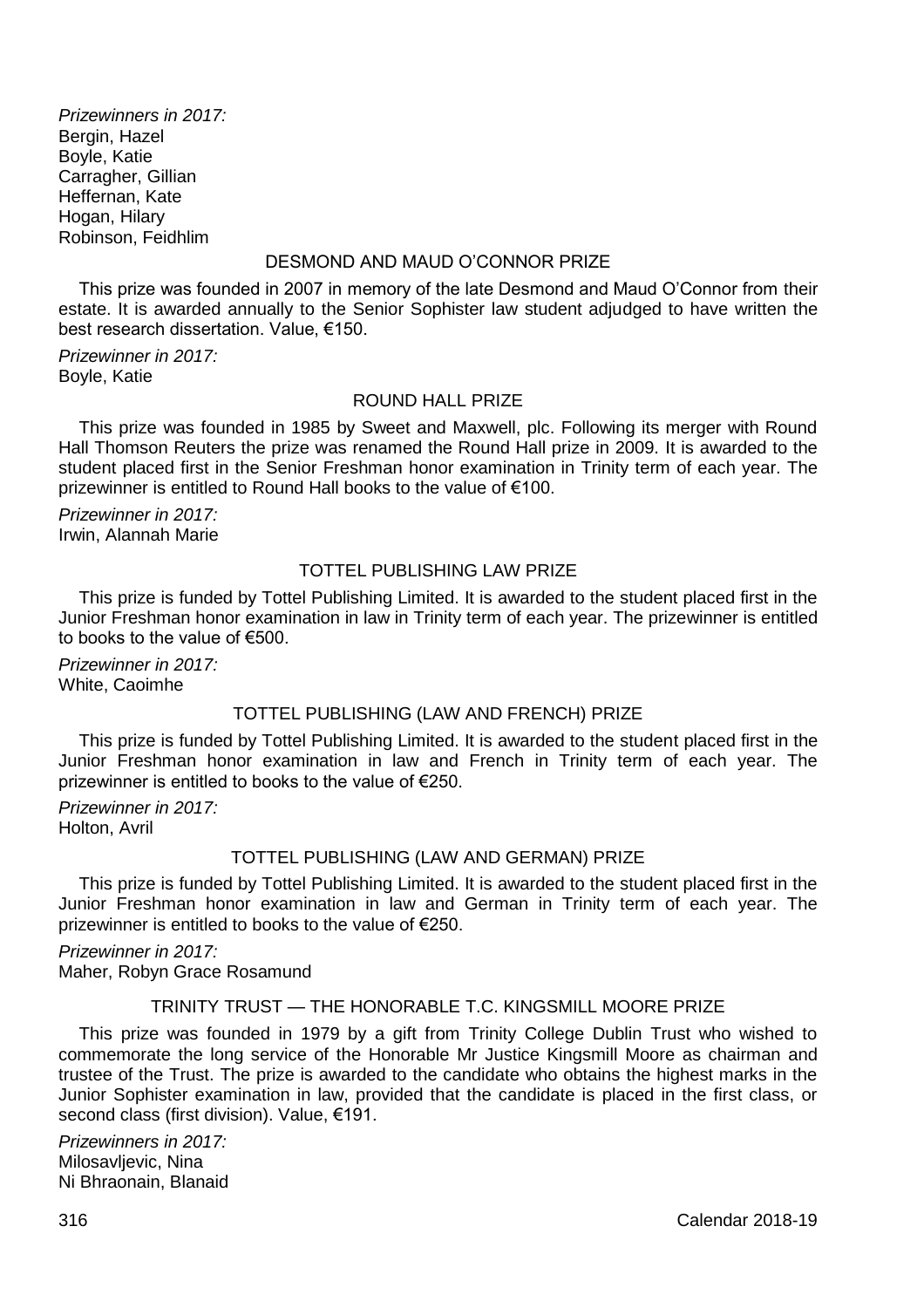## **Modern languages and literature**

#### COMPOSITION PRIZES IN MODERN LANGUAGES

Composition prizes are awarded each year to Junior and Senior Freshman students in the School of English (2 prizes), the Departments of French (6), Germanic Studies (6), Hispanic Studies (4), Irish and Celtic Languages (4), Italian (4), and Russian and Slavonic Studies (4), following two-subject moderatorship, European studies, computer science and language and single honor courses. If sufficient merit is shown, two additional prizes may be awarded in English and in French. One prize for composition in English is awarded to Sophisters. Value, €40 each. Each prize may be divided between students of equal merit.

*Prizewinners in 2017:*

*English* Kelly, Dara Moore, Brian Purtill-Clarke, Remie (Sophisters) *French* Fuentes McDonnell, Irene Lawlor, Aoife Lillis, Cornelia MacCrimmon Dunn, Heather Owens, Sarah Rousse, Mathilde *Germanic Studies* Husca, Helen Robinson Gunning, Neimhin Rutherford, Eleanor Smith, Stephen *Hispanic Studies* Cassidy, Declan Lavelle, Caroline Moral Barry, Eloisa *Irish and Celtic Languages* Diggins, Mary Doherty, Gerald Matthew Michael *Italian* Borza, Gioia Chen, Yudi Coffey, Alice Muldowney, Louisa *Russian and Slavonic Studies* Elima, Joris Pierre-Roland Garry, Claire Catherine Moran, Sean O'Malley, Kieran

# COTTER PRIZE IN MODERN LANGUAGES

This prize was founded in 1953 by a bequest from W.E.P. Cotter. It is awarded annually to the most highly placed unsuccessful candidate for scholarship in modern languages and literature. Value, €75.

*Prizewinner in 2017:* Hansen, Griffin Alexandra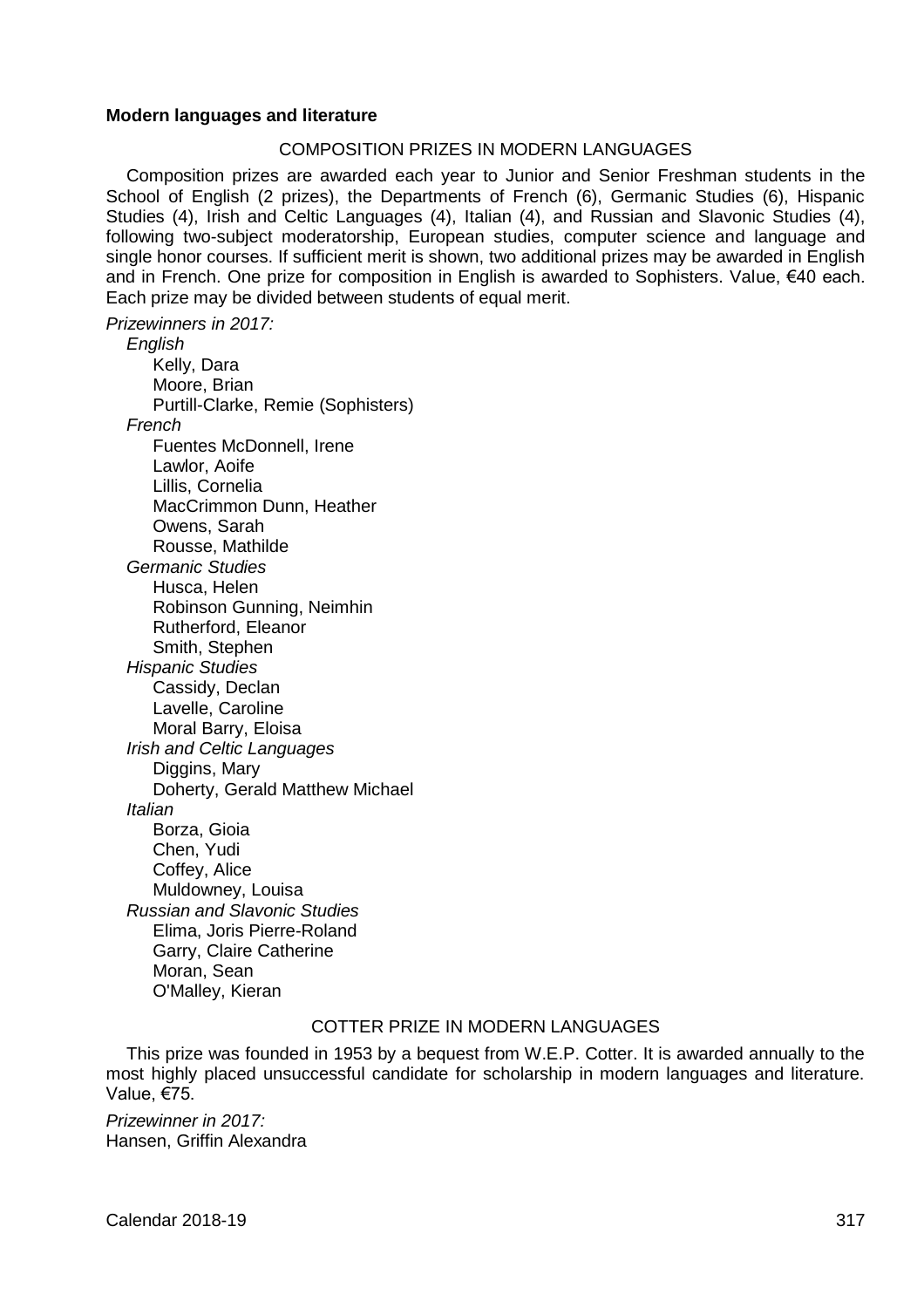## DR HENRY HUTCHINSON STEWART LITERARY SCHOLARSHIPS

These scholarships were founded in 1884 by a bequest from Henry Hutchinson Stewart. Two scholarships, value €500 and €400, are awarded annually to those students who have obtained the highest aggregate of marks in the two-subject moderatorship examinations and whose major subject was a modern language (English, French, German, Irish, Italian, Russian, Spanish). At least one scholarship is reserved for a student whose minor subject was also a modern language. If holders are engaged on full-time postgraduate study in the area of modern languages, the scholarships are increased to €4,445 and €3,175, and renewed at this level for a maximum of a further two years.

*Prizewinners in 2017:*

1 Ní Dhomhnaill, Niamh Frances Anna

2 Weakliam, Peter

**English**

## COSTELLO PRIZE IN ENGLISH LITERATURE

This prize derives from the bequest made in 1954 by Miss Louisa G. Costello. It is awarded annually to the woman student who achieves the best performance in the annual Senior Freshman examination in Trinity term in English. Value, €45.

*Prizewinner in 2017:* Burns, Kerry

### ROBERT WALLACE HENRY EXHIBITION

This exhibition was founded in 1946 by a gift from Mrs A. Wallace Henry. It is awarded to the student who gets the highest marks in English at the annual Junior Freshman honor examination. Value, €25.

*Prizewinner in 2017:* Walsh, Donal

## RICHARD F. LITTLEDALE PRIZE

This prize was founded in 1892 by subscription in memory of Richard F. Littledale. The prize is divided and is awarded annually for the highest marks, without loss of class, at the Senior Freshman honor examination in English to a Senior Freshman student in single honors English and to a Senior Freshman student of English in two-subject moderatorship. Value (division I) single honors, €350; (division II) two-subject moderatorship, €350.

*Prizewinners in 2017:*

*Division I:* Deitner, Janice *Division II:* Burns, Kerry

#### ANNE O'CATHASAIGH PRIZE

This prize was founded in 2003 in memory of Anne O'Cathasaigh and is awarded annually for an essay (*c.* 5,000 words) on W.B. Yeats. Value, €400. Essays should reach the Head of Discipline of the School of English by 31 January.

*Topic for 2019:* Yeats and Humour

## PRIZE IN OLD AND MIDDLE ENGLISH

This prize is awarded annually to the student obtaining the highest marks in English language in the Freshman years. Value, €30.

*Prizewinner in 2017:* Hannon, Turlough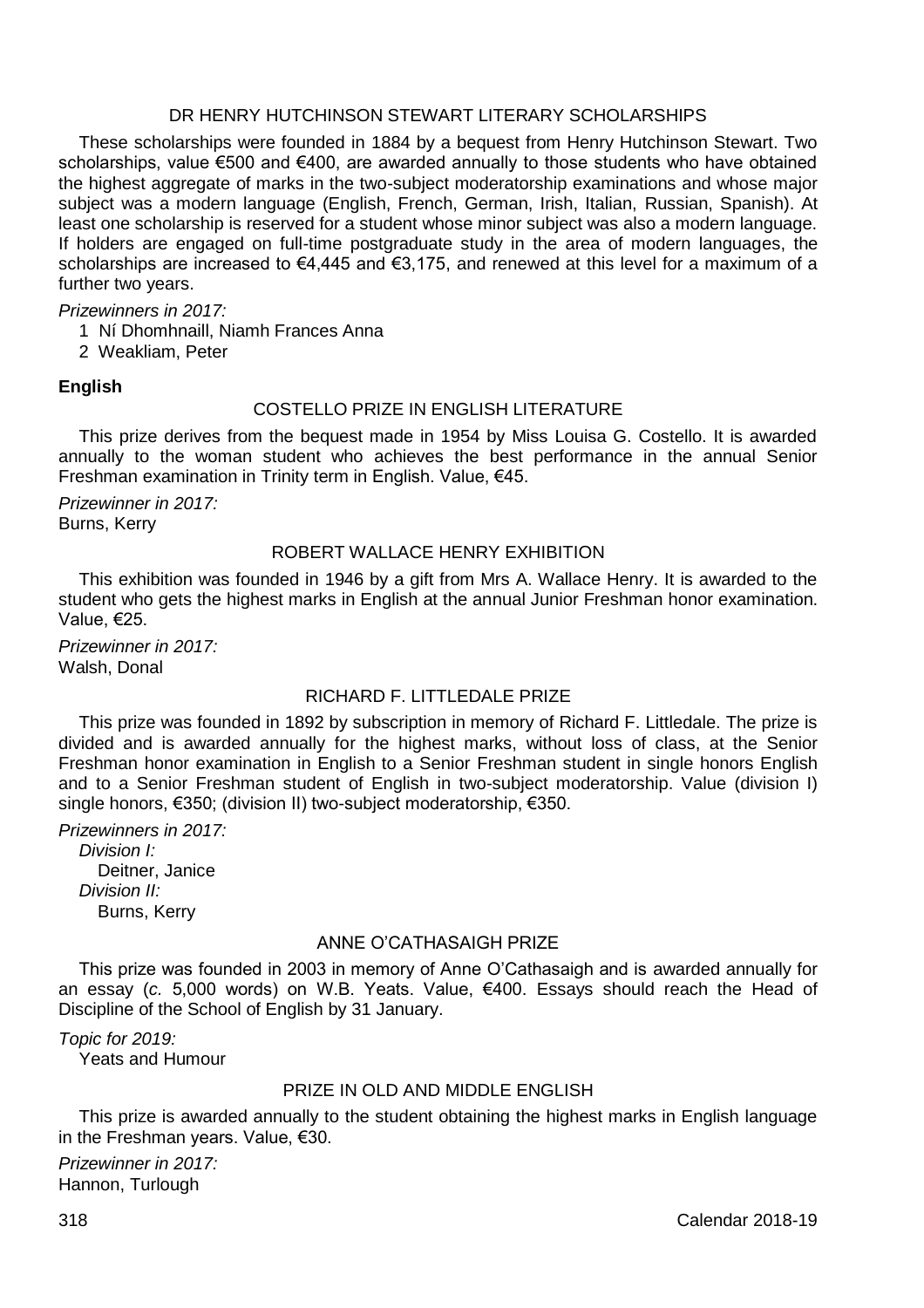#### SHERIDAN PRIZE

This prize was founded by a gift from an anonymous donor in 1961. It is awarded annually on the recommendation of the Professor of English Literature for an essay on some aspect of the English language after 1400, by a student below M.A. standing. The Professor of English Literature will announce the topics for the following year before the end of Trinity term. Essays should reach the Head of Discipline of the School of English by 31 January. Value, about €200.

*Topic for 2019:* Understanding

#### VICE-CHANCELLOR'S PRIZES IN ENGLISH

For regulations, see prizes in classics above. Essays should reach the Head of Discipline of the School of English by 31 January.

*Topics for the prizes to be awarded in January 2019:*

English prose: Fake news English verse: Influenza

For topics and submission procedures in Greek, Latin, and Irish, see under the headings Classics, and Irish and Celtic languages.

#### **French**

# DOMPIERRE-CHAUFEPIÉ PRIZE

This prize was founded in 1912 by a gift from Gerard Alston Exham, Fellow 1895-1920, in memory of Eugénie de Dompierre de Chaufepié, of The Hague. It is awarded annually on the results of the Senior Freshman annual examination. A candidate must have attended three terms of honor lectures in French previous to the examination and must be approved by the Professor. Value, €90.

*Prizewinner in 2017:* O'Deorain, Sean

# FRENCH GOVERNMENT BRONZE MEDAL

These medals are awarded to the best candidates in French in each of the degree courses at the final year examinations in the Department of French.

*Prizewinners in 2017:* Dowd, Aileen Vita Morrin, Aoife Shaw, James

#### IRELAND FUND OF FRANCE AWARDS

Two awards of €800 will be made annually on the basis of academic merit and financial need to students who have shown a commitment to French studies to assist them in making a study visit to France. The awards are financed from the Chryss O'Reilly Endowment for Cultural Development. Award holders will be expected to submit a short report in French to the Ireland Fund of France following their study visit. The award will be made on the recommendation of a committee chaired by the Head of the French Department.

#### PRIZES IN PROVENÇAL (INCLUDING CATALAN)

These prizes are temporarily suspended.

#### LISA SEXTON MEMORIAL AWARD

This fund was established in 2005 in memory of Lisa Sexton by her family and friends to provide financial assistance and recognition of academic achievement for course work assessment essays in the Junior Sophister French options to a student who intends to continue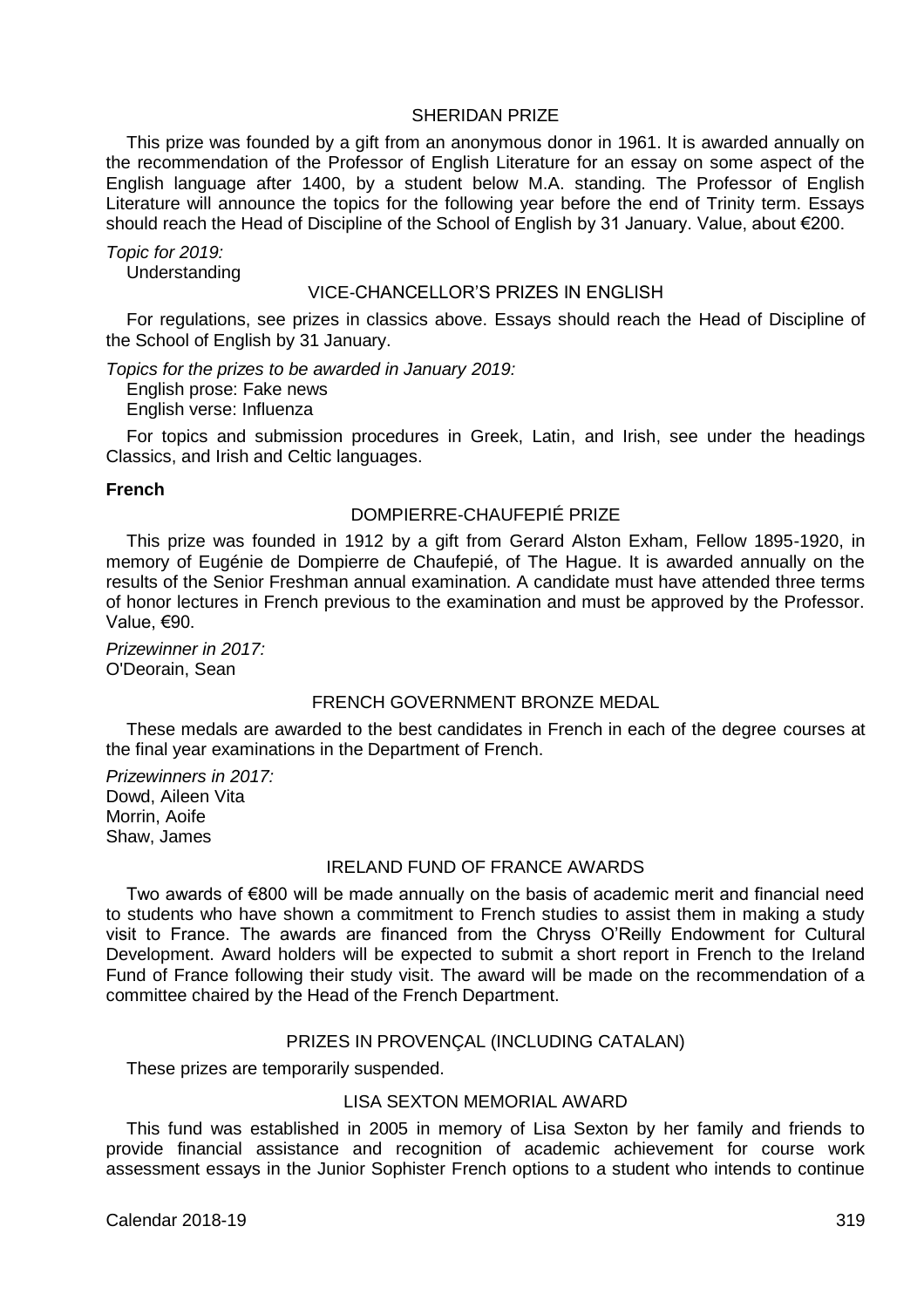to Senior Sophister moderatorship part II in French. The fund is to be administered by the Trinity Benefaction Fund in conjunction with the Head of the French Department. The award amount is to be €250 annually and is to be granted during Michaelmas term of the student's Senior Sophister year.

*Prizewinner in 2017:* Dunne, Conor

# BARBARA WRIGHT PRIZE

This prize was founded in 2006 by a gift from Barbara Wright, her colleagues and friends, to mark her retirement after forty years of service. It is awarded annually to the Senior Sophister who obtains the highest result, and not less than a first class, in French literature, in part II of the moderatorship examination in French. Should there be no suitably qualified candidate, the prize, in the year in question, will accrue to the capital endowment of the award. Value, €175.

*Prizewinners in 2017:* Devine, Alexander Reilly, Clare

#### **German**

#### KATE BIRD T.C.D. ASSOCIATION AND TRUST MEMORIAL PRIZE

This prize was instituted in 1991 by the Department of Germanic Studies with the support of the Association and Trust and Kate Bird's family and friends. It commemorates a Senior Freshman student of the department, who died as the result of an accident while studying in Germany. Two prizes of €650 each will be awarded annually on merit to support undergraduate students to study abroad as part of their University of Dublin degree in German.

*Prizewinners in 2017:* Byrne, Katherine Lafferty, Joseph

#### CARR-JACKSON DISSERTATION PRIZE

This prize was established in 2008 by a gift from alumni and colleagues on the retirement of Dr Gilbert Carr and Professor Timothy Jackson to mark their long years of service to College, the Department of Germanic Studies and its students, and the discipline. The prize is awarded annually, at the discretion of the department, to a Senior Sophister student submitting an outstanding dissertation. Value, €100.

*Prizewinners in 2017:* Brennan, Conor Hedley, Thomas William Moody, Hannah Kate

## ERNST SCHEYER PRIZE

This prize was founded in 1960 by a gift in memory of Ernst Scheyer, lecturer in the Department of German 1947-58. Two prizes are awarded annually to the students obtaining the highest marks at the Junior Freshman honor examination in German. Value, €100, €50.

#### **Italian**

# ITALIAN CULTURAL INSTITUTE PRIZE

This prize was founded in 1978 by a gift from the Italian Cultural Institute. It is awarded annually to the best student in the Italian Department at the discretion of that department. Value, €150.

*Prizewinner in 2017:* Lee, Lily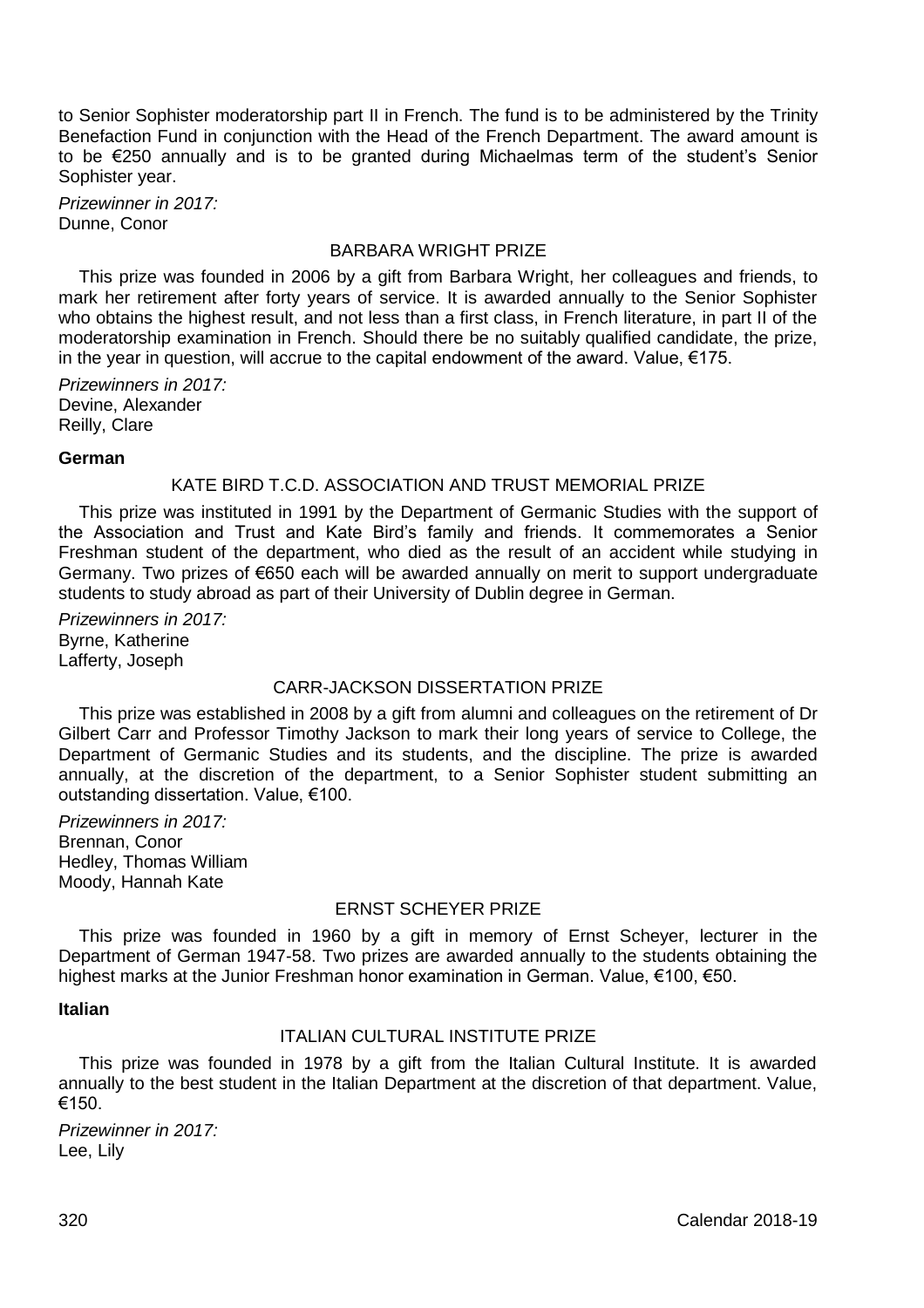### DAVID NEWMARK PRIZE

This prize was founded in 1978 by a gift from David Newmark and is now continued in his memory. It is awarded annually to the *ab initio* Junior Freshman student deemed to have made most progress in Italian. Value, €100.

*Prizewinner in 2017:* Newcombe, Luke

# EVASIO RADICE PRIZE

This prize was founded in 1982 by a gift from Fulke R. Radice, C.B.E., M.A. (OXON.), in memory of his grandfather, the patriot Evasio Radice, who was Professor of Italian 1824-49. The prize is awarded annually to the Senior Sophister in the two-subject moderatorship course who obtains the highest result, and not less than a second class (first division), in the moderatorship examination in Italian.

*Prizewinner in 2017:* O'Donnell, Oriana Hannah Naima

#### **Russian**

## W.H.B. GREENWOOD MEMORIAL PRIZE

This prize was founded in 1998 by a bequest from Winifred Greenwood, lecturer in the Department of Russian 1962-89, and its Head until 1987. It is awarded to the Sophister student who achieves the highest assessment (of at least a good second class (first division) standard) in a one- or two-semester module, or dissertation in the fields of Russian literature or cultural studies. Value, €195.

*Prizewinner in 2017:* Graef, Julian Rene

#### JULIAN A. KAMENSKY PRIZE FOR ORAL RUSSIAN

This prize, in memory of Julian A. Kamensky who taught in the Department of Russian 1968-75, was founded in 1986 by a gift from two anonymous donors. It is offered annually to the Senior Sophister student who achieves the highest level of spoken Russian in the moderatorship part II examination. Value, €50.

*Prizewinner in 2017:* Proshkovicha, Alice

# C.B. ROBERTS MEMORIAL PRIZE

This prize was founded in 1992 in memory of Christopher Brooke Roberts, lecturer in the Department of Russian 1969-91. It is awarded to the Sophister student who achieves the highest assessment in an option in the fields of comparative Slavonic or Russian linguistics, or in the history of the Russian language. Value, €95.

#### **Music**

## MAHAFFY MEMORIAL PRIZE

This prize was founded in 1951 by a bequest from George Bell. It may be awarded to a Bachelor in Music or a Moderator in Music of the University for an original musical composition or for an essay on the theory or history of music, embodying some original research. Intending candidates are advised to consult the Head of Music before submission. Value, €508.

*Prizewinner in 2017:* Caffrey, Shauna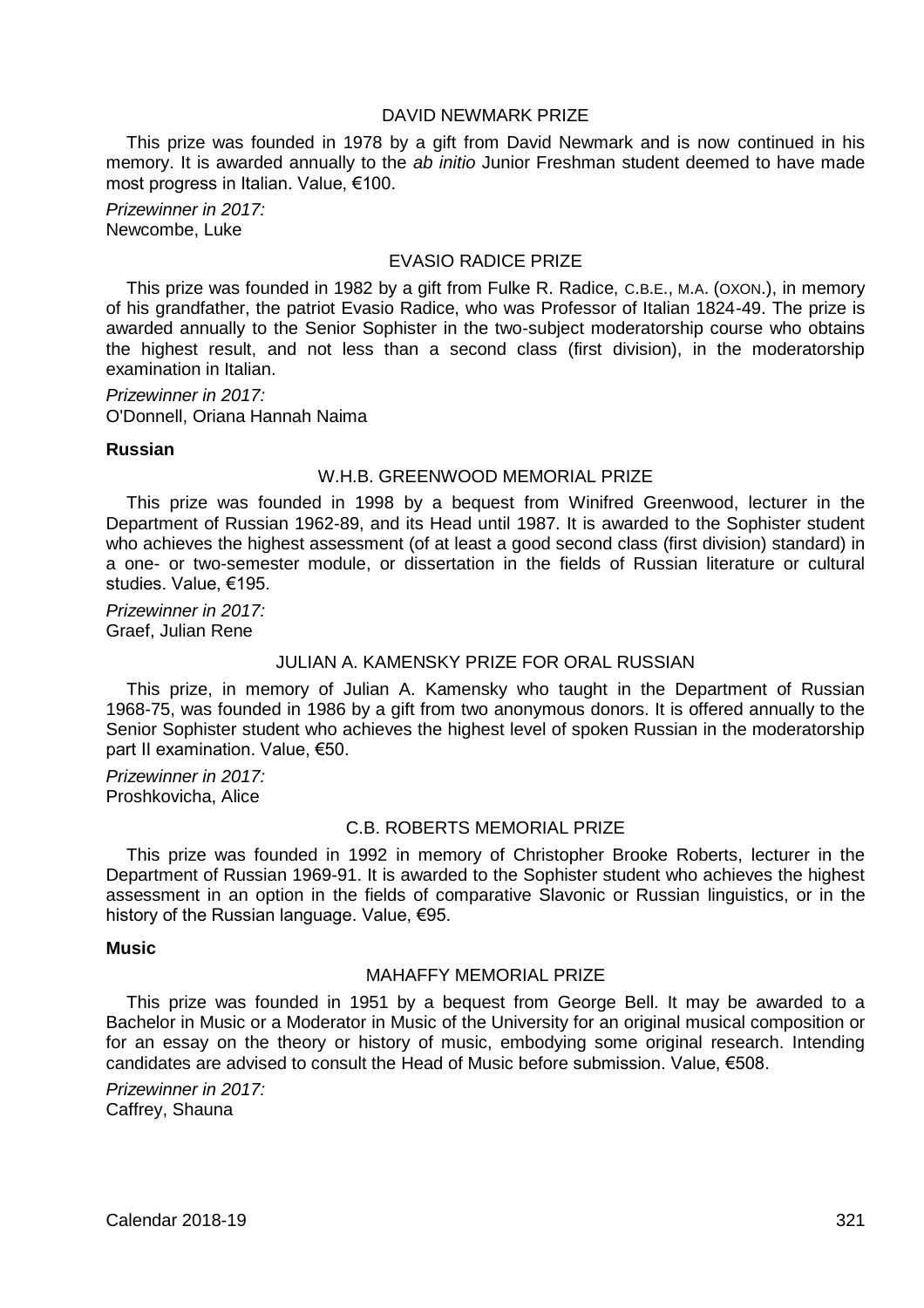### GEOFFREY SINGLETON PRIZES IN MUSIC

Two prizes, founded in 2005 by a generous donation from the estate of a University of Dublin graduate Geoffrey Singleton, are awarded annually, if there are candidates of sufficient merit, for the best two final projects (dissertation, music technology final project or composition) submitted as part of the moderatorship part II examinations in music (single honor or two-subject moderatorship). In exceptional cases the court of examiners shall have discretion to combine the awards into a single prize. Value, €740 each.

*Prizewinners in 2017:*

1 Boyle, Sarah

2 Riordan, Michael James

#### STEWART AND PROUT PRIZE

This prize was founded in 1951 by a bequest from George Bell. It is awarded annually for the best Senior Sophister final project (dissertation or composition) on the recommendation of the Department of Music board of examiners. Value, at least €77.

*Prizewinner in 2017:* Long, Cillian

## GERARD VICTORY COMPOSITION PRIZE

This prize, founded in 2005 by a generous donation from the family of Dr Gerard Victory, is awarded annually for the best composition submitted as part of the moderatorship part II examinations in music (single honor or two-subject moderatorship). Value, €500.

*Prizewinner in 2017:* Alari, Sinead

#### **Near and Middle Eastern Studies**

#### HADDICK MEMORIAL PRIZE

 This prize was founded in 1967 by Dr. H. G. K. Haddick as a memorial to his brother, the Rev. Dr. James E. K. Haddick. The prize is to be awarded to the best answerer in the department of Near and Middle Eastern Studies at the Junior Sophister examination in Hebrew, provided sufficient merit is shown. Value, €191.

*Prizewinner in 2017:* Carolan, Aisling

# HINCKS MEMORIAL PRIZE

 This prize was founded in 1944 by a gift from J. H. Magee in memory of Edward Hincks, Fellow 1813-20, to encourage the study of the language, history, religion, literature, culture and ideas of the Hebrews in Old Testament times, and of Old Testament archaeology. The prize is awarded in two parts, one to an undergraduate of the Junior Sophister year and the other to a postgraduate student in the department of Near and Middle Eastern Studies. In each case the award is made for a dissertation within the areas designated. The topic chosen should be approved in advance, and the dissertation should be submitted not later than 1 October. In the event of two or more dissertations being judged to be of equal and sufficient merit, the prizes may be divided. Value, undergraduate prize €381; postgraduate prize €2,540.

#### DAVID PARRIS PRIZE FOR ARABIC

 This prize was founded in 2013 by Mr David Parris, F.T.C.D. The prize is to be awarded to the Junior Sophister student who achieves the best overall mark in the Intermediate Arabic module in the Department of Near and Middle Eastern Studies, provided sufficient merit is shown. Value, €75.

*Prizewinner in 2017:* Hearns, Brian James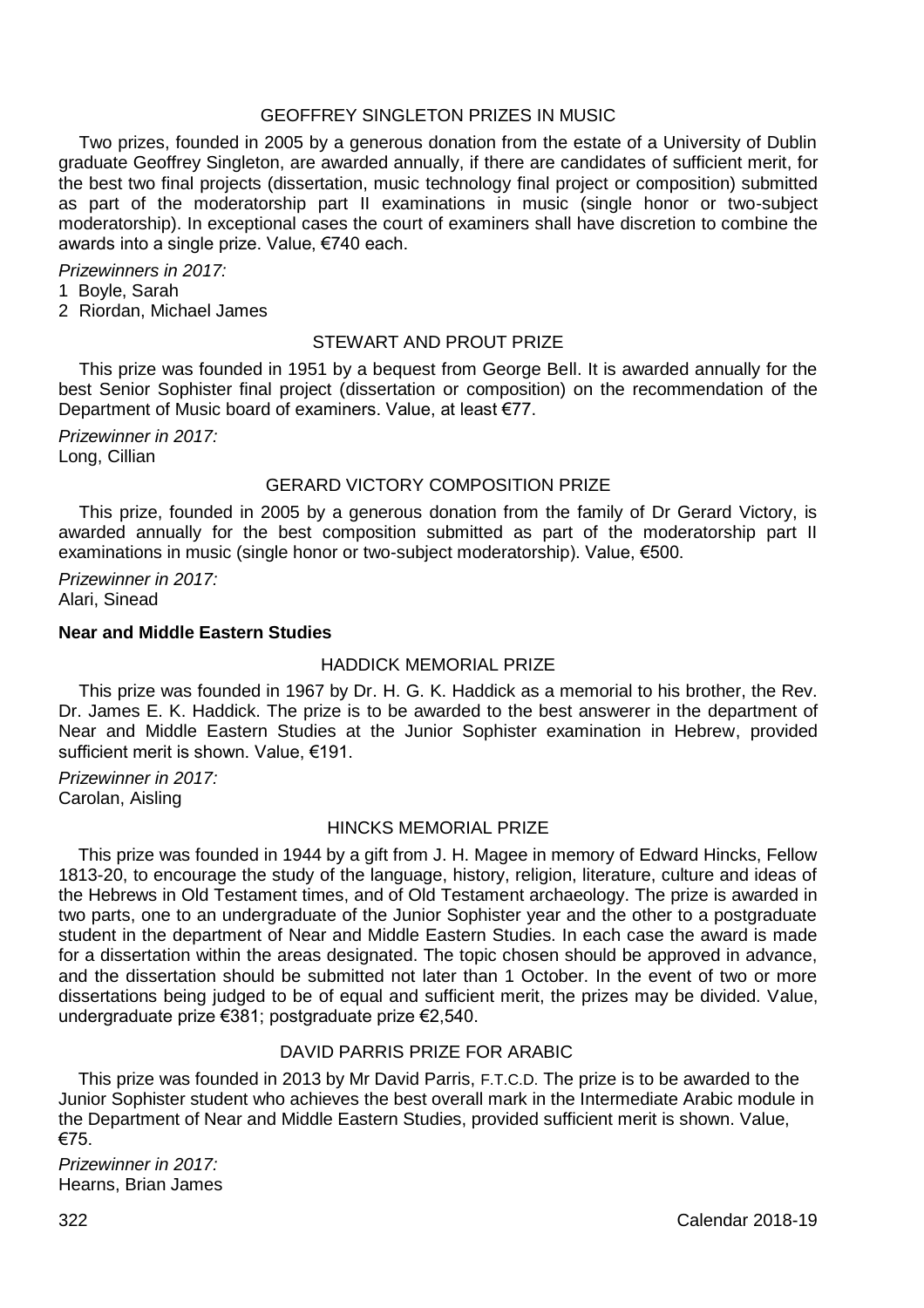## **Philosophy**

# JOHN ISAAC BEARE PRIZE IN PHILOSOPHY

This prize was founded in 1953 by a bequest from W. E. P. Cotter in memory of John Isaac Beare, Fellow 1887-1918. It is divided into three parts and one part is awarded in each of the first three years of the honor course in philosophy. Part I is awarded at the end of the Trinity term in each year to the Junior Freshman student who has submitted the best essays on the topics prescribed at tutorial or other lectures during the academic year. Similar regulations apply to parts II and III in the Senior Freshman and Junior Sophister years respectively. The prizewinners may select books, to the value of the prize awarded, at the University booksellers. Value, €89 each part.

*Prizewinners in 2017:* Buckley, Killian John Daniel Devine Prendergast, Cian Koponen, Veronika Pierson, Sean

#### JOHN HENRY BERNARD PRIZES

These prizes were founded in 1929 by subscription in memory of John Henry Bernard, Provost 1919-27. A prize is awarded annually in the Junior Freshman year and in the Junior Sophister year on the results of the honor examinations in philosophy; in the Senior Freshman year the prize is awarded to the candidate who performs best at the examination for foundation scholarship. The prize is open to candidates in *(a)* philosophy only, *(b)* philosophy as part of a combined honor course. In the case of *(b)* only the candidate's performance in philosophy is taken into account. Value of each prize, €108.

*Prizewinners in 2017:* Buckley, Killian John Daniel Dickinson, Henry Alexander Duggan, Luke Koponen, Veronika Miranda

#### MADELEINE FARRELL MEMORIAL PRIZE IN PHILOSOPHY OF MIND

A prize of €250 has been provided by a benefactor and former student of philosophy and medicine at Trinity College, Dr Thomas Farrell, in honour of his mother, Madeleine Farrell.

The prize will be awarded each year to the person who gains the highest mark for a Senior Sophister dissertation in philosophy of mind, given that, according to the examiners, a sufficiently high standard has been achieved.

### MARION KORNREICH MEMORIAL PRIZE ON THE SENSES

A prize of €200 has been provided by Dr David Berman in honour of his mother.

The prize is for an essay (of about 3,000 words) on the philosophy and psychology of the senses – with special consideration given to an essay on the sense of taste – which is deemed by the examiner or examiners to show an acute understanding of the subject. The prize is to be awarded annually, from 2017-18 until 2019-20, the submitted essay or essays to be judged by Dr Berman and/or a lecturer in philosophy and will include a *viva*.

The choice of subject for this prize continues the tradition famously begun by Berkeley with his *Essay towards a new theory of vision*, 1709, and continued by T.K. Abbott in *Sight and touch*, 1864, and in a more scholarly way by John Isaac Beare in *Greek theories of elementary cognition from Alcmaeon to Aristotle*, 1906, which works should be consulted by those interested in submitting an essay.

# ARTHUR ASTON LUCE MEMORIAL PRIZE

This prize was founded in 1977 from a general bequest to the College by Arthur Aston Luce, Fellow 1912-77, Professor of Moral Philosophy 1934-49, Berkeley Professor of Metaphysics

Calendar 2018-19 323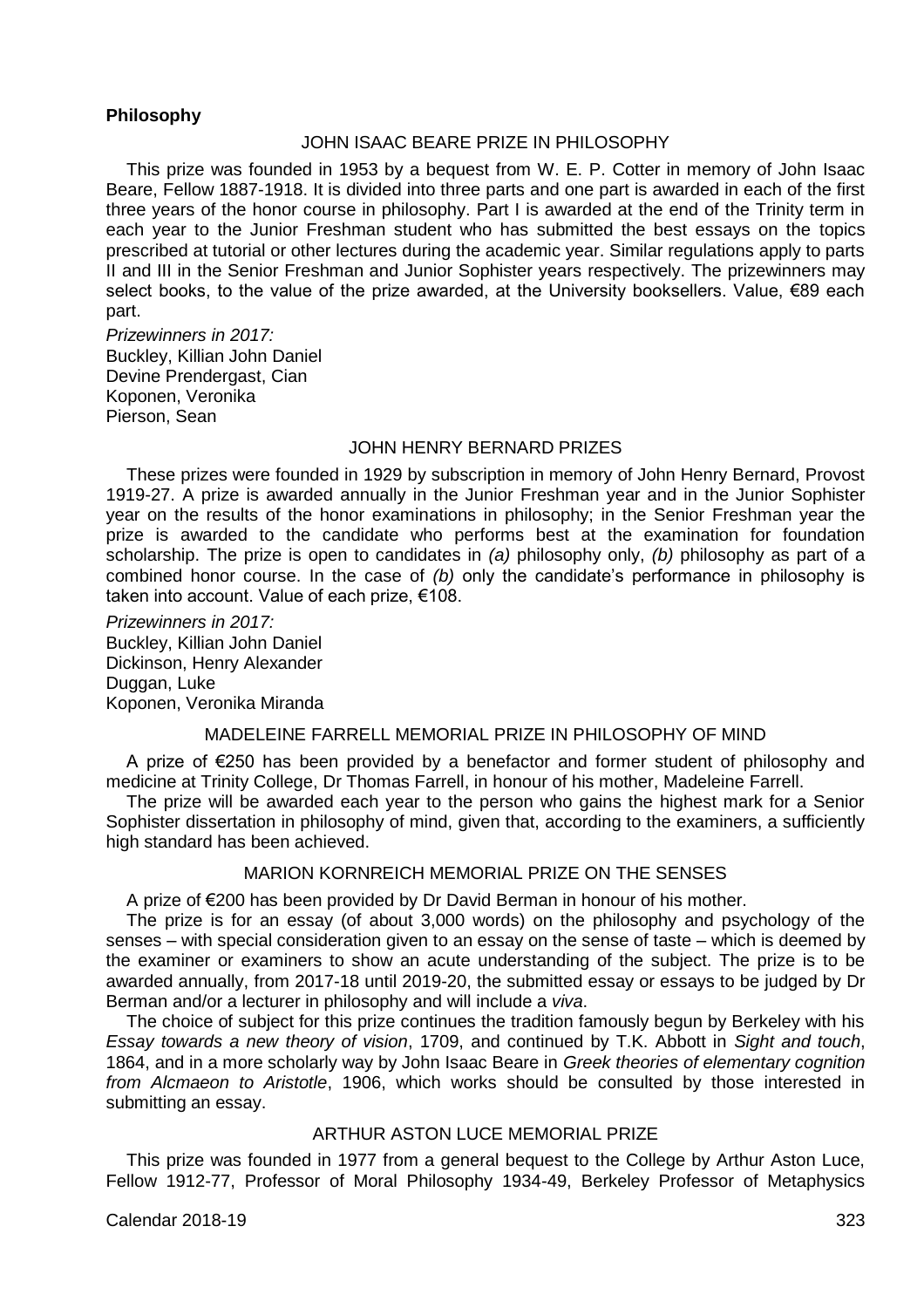1953-77. It is awarded annually to the student who on aggregate obtains the highest marks in the papers at part II of the moderatorship examination. Value, €166.

*Prizewinner in 2017:* Maguire, Ruairí William

## LILIAN MARY LUCE MEMORIAL PRIZE

This prize was founded in 1941 by a gift from the Rev. Arthur Aston Luce, Fellow 1912-77, in memory of his wife, Lilian Mary Luce, gold medallist in mental and moral science. It is awarded on the result of a written examination held annually in Trinity term conducted by two examiners appointed from the honor examiners in philosophy. The course consists in the main of portions of Berkeley's philosophical works, preferably those not specified in the honor course. Works on the Berkeleian philosophy may be included. The course, which may be varied from year to year, is prescribed by the Professor of Philosophy. The examination is open only to students taking the single honor course in philosophy or taking philosophy as part of a two-subject moderatorship course. It may be taken in either the Junior Freshman or the Senior Freshman year, but no student may be a candidate on more than one occasion. Notice of intention to compete must be sent to the [Senior Lecturer](http://www.tcd.ie/undergraduate-studies/contact/) by 15 February. In the case of close answering the Board may divide the prize, on the recommendation of the examiners. Value, €381.

*Course for 2018-19:* Paper 1 *De Motu* Paper 2 *Alciphron,* ed. D. Berman

#### HENRY STEWART MACRAN PRIZE

This prize was founded in 1941 by a bequest from Miss Eileen Frances Gertrude McCutchan in memory of Henry Stewart Macran, Fellow 1892-1937. It is awarded annually to the candidate who gains the best aggregate of marks at a written examination on Hegel's system of philosophy and for an essay 'on a subject of a metaphysical or ethical and not merely psychological or logical character'.

Candidates must be under M.A. standing, and if undergraduates, must have their names on the College books. No candidate may win the prize more than once, but an unsuccessful candidate may compete again.

The examination is held in Trinity term. The course consists of (1) a prescribed portion of Hegel's works (100 marks) and (2) a critical or expository work on Hegel (100 marks). Notice of intention to compete must be given to th[e Senior Lecturer](http://www.tcd.ie/undergraduate-studies/contact/) at the beginning of Hilary term.

The subject of the essay (200 marks) is one of a number of topics prescribed annually by the Professor of Philosophy and two other examiners appointed by the Board, or else a topic proposed by the candidate at the beginning of Hilary term and approved by the examiners. It must be 8,000-9,000 words in length. It must be handed to the Professor on the morning of the first day of the examination, and must be signed by the candidate and accompanied by a list of authorities consulted, and by a statement that the essay is the candidate's own work. Value, €318.

# GEORGE McCUTCHAN PRIZE

This prize was founded in 1941 by a bequest from Miss Eileen Frances Gertrude McCutchan, in memory of her father, George McCutchan. It is awarded annually by the Board on the recommendation of the Professor of Philosophy and the moderatorship examiners to the candidate for moderatorship in philosophy, or for a two-subject moderatorship in which philosophy is included, who obtains a first or second class moderatorship, and shows the best knowledge of Hegel in an essay relating to some aspect of his system of philosophy, as agreed by the candidate and the Head of Department. Value, €508.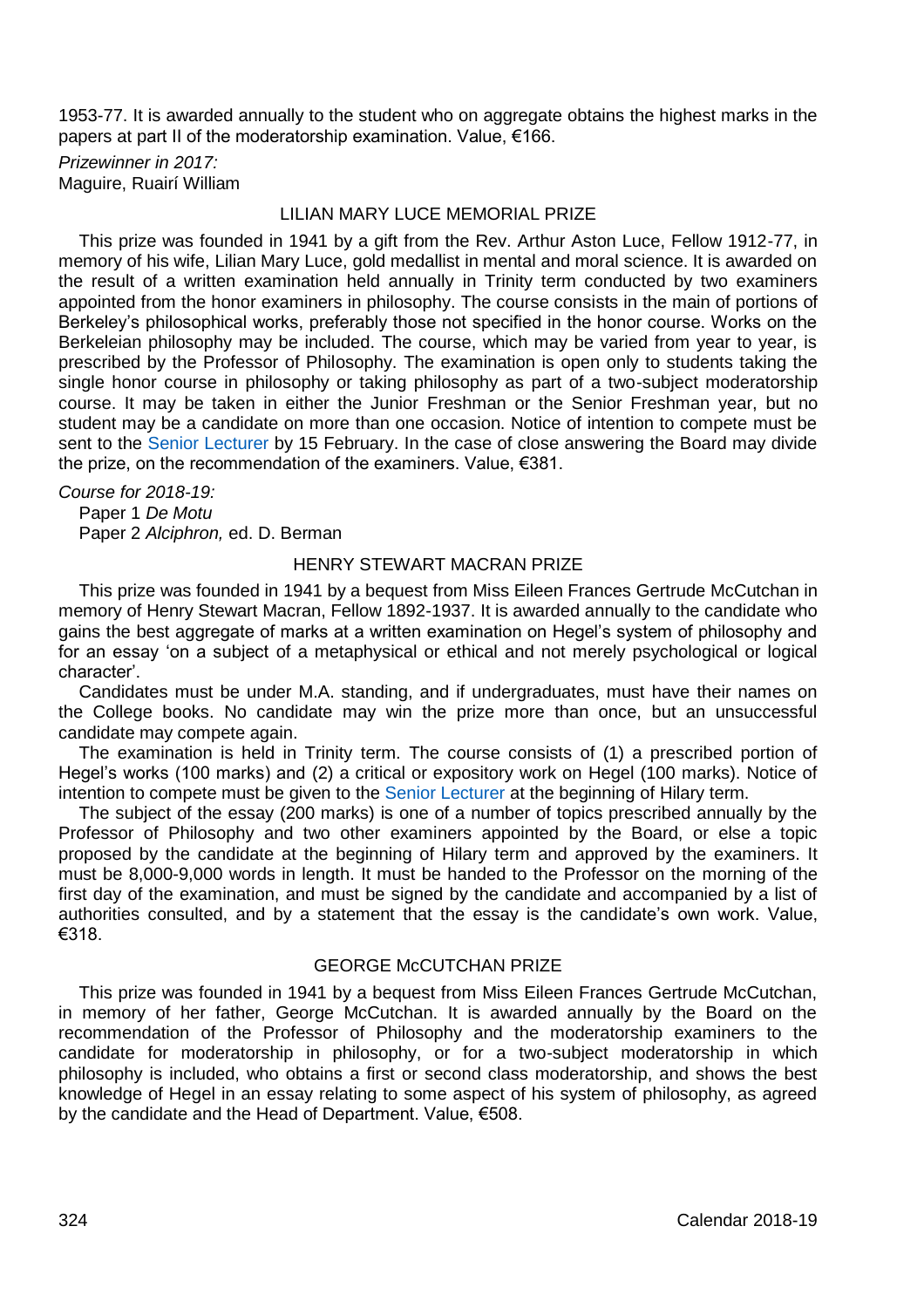# WRAY PRIZE

This prize was founded in 1848 by a gift from Mrs Catherine Wray, widow of Henry Wray, Fellow 1800-47, to encourage metaphysical studies. The prize is awarded annually to the student who submits the best dissertation at the moderatorship examination in philosophy. Value, €445.

*Prizewinners in 2017:* Maguire, Ruairí William Price, Andrew Martin Thomas

#### WRAY TRAVELLING SCHOLARSHIP

This prize was founded in 1977 out of funds accumulated through the gift from Mrs Catherine Wray described above under WRAY PRIZE. The purpose of the prize is to enable a student to spend time abroad visiting or studying at some centre of philosophical learning (to be chosen in consultation with the Head of the Philosophy Department); and it is awarded to a student who achieves a very high standard at the moderatorship examination. The prize will not necessarily be awarded annually. Value, €3,175.

#### **Political science**

# RONALD J. HILL PRIZE

This prize was founded in 2016 by donations from the Trinity Association and Trust, Professor Ronald J. Hill, and the Department of Political Science. It is awarded annually, from 2016 to 2035 inclusive, on the recommendation of the Department of Political Science, to the elected scholar who achieves the best overall result in the political science component in the scholarship examination of that year. Value, €120.

## EDDIE HYLAND PRIZE

This prize was founded in 2017 by donations from the Discipline of History and the Discipline of Political Science. It is awarded annually, from 2018 to 2027 inclusive, on the recommendation of the Senior Sophister History and Political Science court of examiners, to the Senior Sophister History and Political Science student who achieves the best performance. Value, €250.

## PATRICK KEATINGE UNDERGRADUATE PRIZE

This prize was founded in 2012 with support from the Trinity Alumni Appeal in honour of Professor Patrick Keatinge, who was a distinguished member of the Department of Political Science, as a researcher and teacher, from 1963-99. It is awarded annually to the Senior Sophister student, studying political science alone in the Senior Sophister year, who achieves the best performance. Value, a book prize of €100 and a medal.

*Prizewinner in 2017:* Johnston, Samuel

## JAMES KILLEN PRIZE IN POLITICAL SCIENCE AND GEOGRAPHY

The James Killen prize in Political Science and Geography was founded in 2014-15 by the Departments of Geography and Political Science. It is awarded annually, from 2014-15 to 2020- 21 inclusive, on the recommendation of the two departments, to the continuing Political Science and Geography Junior Sophister student who, in the judgement of the programme's Junior Sophister court of examiners, performs at the highest level in the Junior Sophister year. Value, €100.

*Prizewinners in 2017:*

O'Boyle, Ailsing Parkes, Declan

#### TRINITY TRUST PRIZE

This prize was contributed by Trinity Trust in 1980. The prize is awarded to the moderatorship student with the best overall marks in single honors sociology, single honors political science, or

Calendar 2018-19 325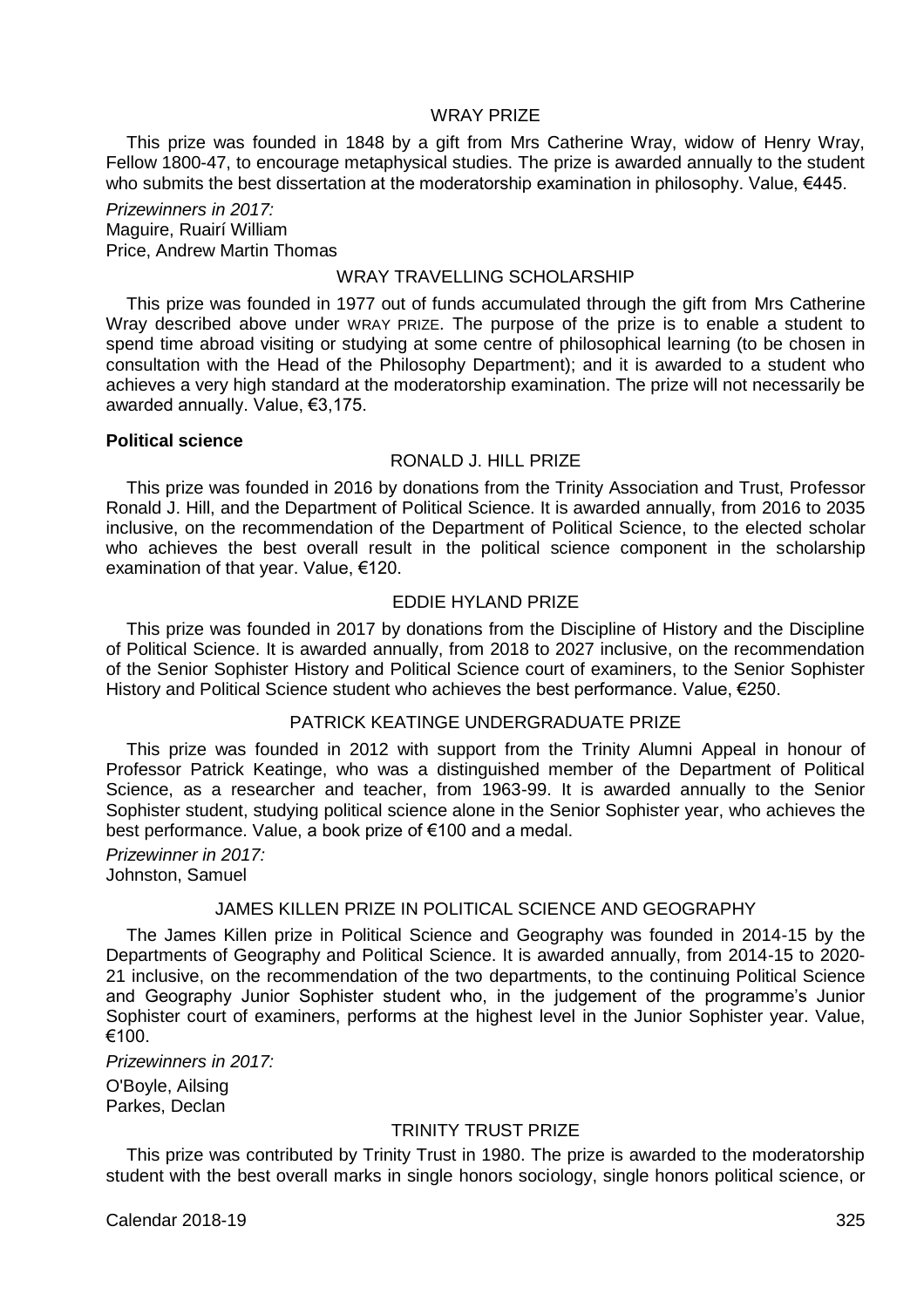joint honors political science and sociology. Value, €77. *Prizewinner in 2017:* Campbell, Fiona

## **Psychology**

## UNA BURKE MEMORIAL PRIZE IN CHILD PSYCHOLOGY

This prize was founded in 2004 by the friends, colleagues and family of the late Una Burke, a doctoral student in psychology. It is awarded annually to the Senior Sophister or Psychology Conversion Course year 2 student who gains the highest mark in their final year dissertation in the area of child psychology (covering ages 0-18). Value, €100.

*Prizewinner in 2017:* Lundy, Emma

# DEREK FORREST PRIZE IN PSYCHOLOGY

This prize was founded in 1991 by a gift from Professor D.W. Forrest. It is awarded annually to the Sophister or Psychology Conversion Course year 2 student who presents the best final year dissertation, provided that a grade of first class honors is attained. Value, €77.

*Prizewinner in 2017:* Dooley, Eoin

## RAY FULLER PRIZE IN PSYCHOLOGY

This prize was founded in 2003 by a gift from Dr R.G.C. Fuller. It is awarded annually to the group of Junior Sophister psychology students who receive the highest mark in the group project assessment. Value, €160.

*Prizewinners in 2017:* Fox, Celine Lagoda, Nicola Lahert, Nessa McEnaney, Emma

## THE GRADUATES' PRIZE IN PSYCHOLOGY

This prize was founded in 1985 from donations received by the School of Psychology from graduates who subscribed to a prize in conjunction with the celebration of the twenty-first anniversary of the founding of the department. It is awarded annually to the best Sophister or Psychology Conversion Course year 2 student. Value, €127.

## ALICE McAVOY MEMORIAL PRIZE

This prize was established in 1998 to honour the memory of Alice McAvoy, a postgraduate student of psychology, who died in September 1997. The prize was founded by the family, friends and colleagues of Alice. It is awarded annually to the Senior Sophister or Psychology Conversion Course year 2 student who makes the best poster presentation of his/her final year project. Value, €51.

*Prizewinner in 2017:* Nix, Laura

# GEORGE WHITE MEMORIAL PRIZE

This prize was founded in 1999 in memory of Captain George White, aviator and psychologist, by a gift from his wife, Maeve. It is awarded annually to a psychology student in Trinity College for a research-based paper, which has been accepted for publication. Value, €127.

# **Religion**

## THE 1983 PRIZE IN BIBLICAL GREEK

This prize derives from a gift made in 1983 by an anonymous benefactor. The prize is awarded to the student who achieves the highest mark in the 'Introduction to Greek' examination at the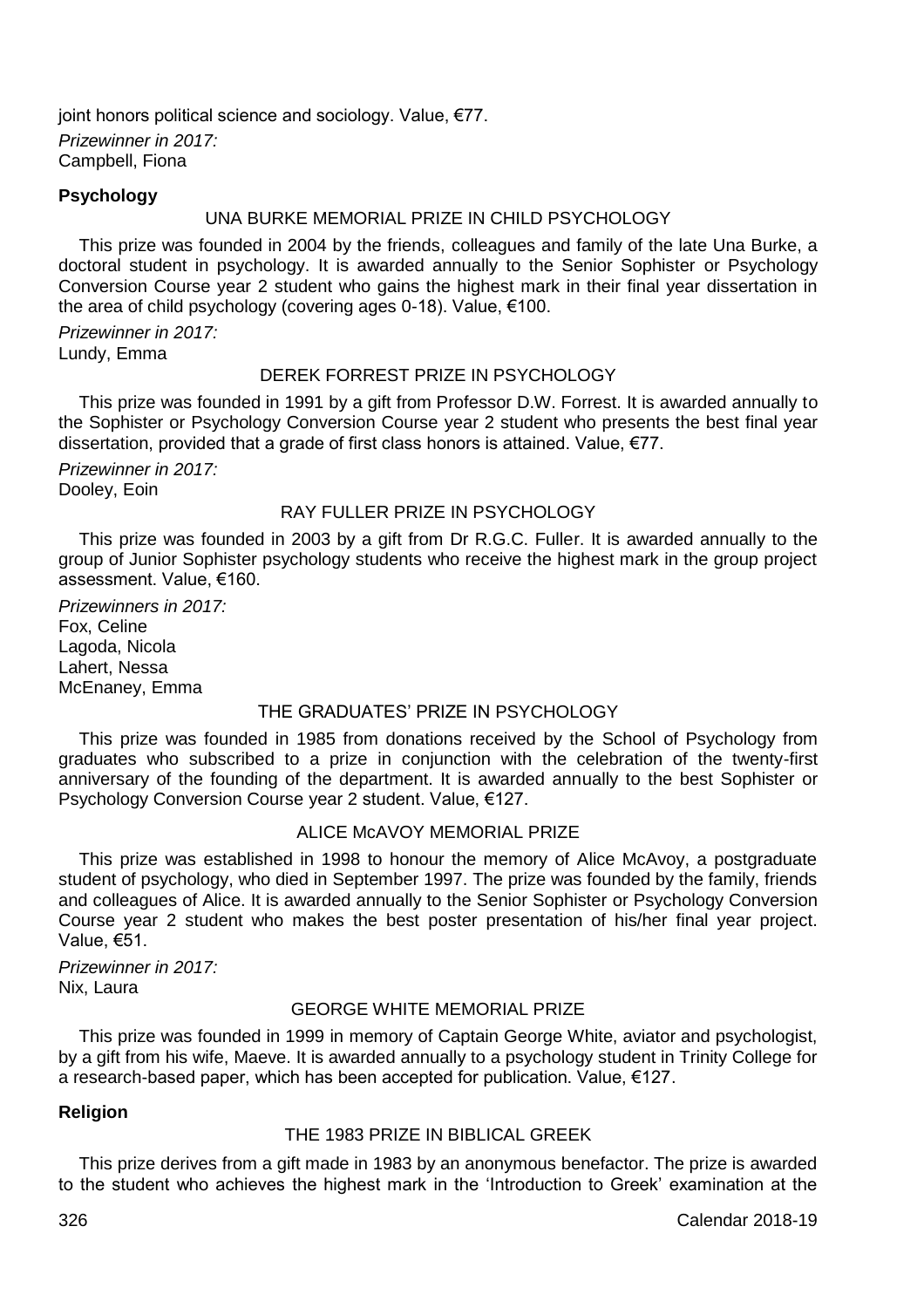end of the Senior Freshman year. A second instalment is payable in the student's Junior Sophister year provided a satisfactory level of achievement in the language is maintained. Value, €77 per annum.

#### JOHN A. BOLAND MEMORIAL PRIZE

The John Boland memorial prize was founded in 2003 by subscription in memory of John Boland. It is awarded annually by the Head of School for the best essay written on a theological topic by a Junior Sophister student in the School of Religion. Preference may be given to an essay on an ecumenical or inter-faith topic. Value, €700 annually.

#### CARSON BIBLICAL PRIZE

This prize was founded in 1891 by a gift from Joseph Carson, Fellow 1837-98. It is awarded annually in three parts, provided sufficient merit is shown, to those who perform best in the biblical section of the Junior Freshman examination in world religions and theology. Value, first part €635; second part €508; third part €381.

*Prizewinners in 2017:* Eady, Orla Ronan Hughes, Ruby Talulla O'Neill, Orla Maeve Rodgers, Emma Katherine

## CHURCH FORMULARIES PRIZE AND RYAN PRIZE

The Church Formularies prize was founded in 1868 by a gift from Robert R. Warren, M.P. for the University. The Ryan prize was founded in 1812 by a gift from Edward Ryan. The joint prize is awarded annually to the Senior Freshman student obtaining the highest mark in systematic theology. Value, €64.

#### ELRINGTON PRIZE

This prize was founded in 1837 by subscription in memory of Thomas Elrington, Provost 1811-20. It is awarded for the best essay written by a Senior Freshman student in the School of Religion on a topic set by the professors and full-time academic staff on a topic announced on the first day of the Michaelmas term each year which shall be in keeping with the original terms of the trust so far as these now apply. Value. €635.

## BISHOP FORSTER'S DIVINITY PREMIUM

This prize was founded in 1738 by a gift from Nicholas Forster, Fellow 1693-1714. It is awarded annually in four parts, two first prizes and two second prizes. The first prizes are awarded to those who come first in the biblical studies examination and essay work of the Senior Freshman year, and in the theology examination and essay work of the Senior Freshman year; the second prizes are awarded to those who come second. Value, first prize €762 each; second prize €381 each.

*Prizewinner in 2017:* Brown, Katie

#### ROBERT KING MEMORIAL PRIZE IN ECCLESIASTICAL HISTORY

This prize was founded in 1902 by subscription in memory of Robert King, Scholar 1835. It is awarded to the student who presents the best dissertation on a theological studies topic in the Senior Sophister year. Value, €445.

*Prizewinner in 2017:* Chraiet, Imen

## LAMBERT PRIZE

This prize was founded in 1942 by a bequest from Richard A. Lambert. It is awarded annually

Calendar 2018-19 327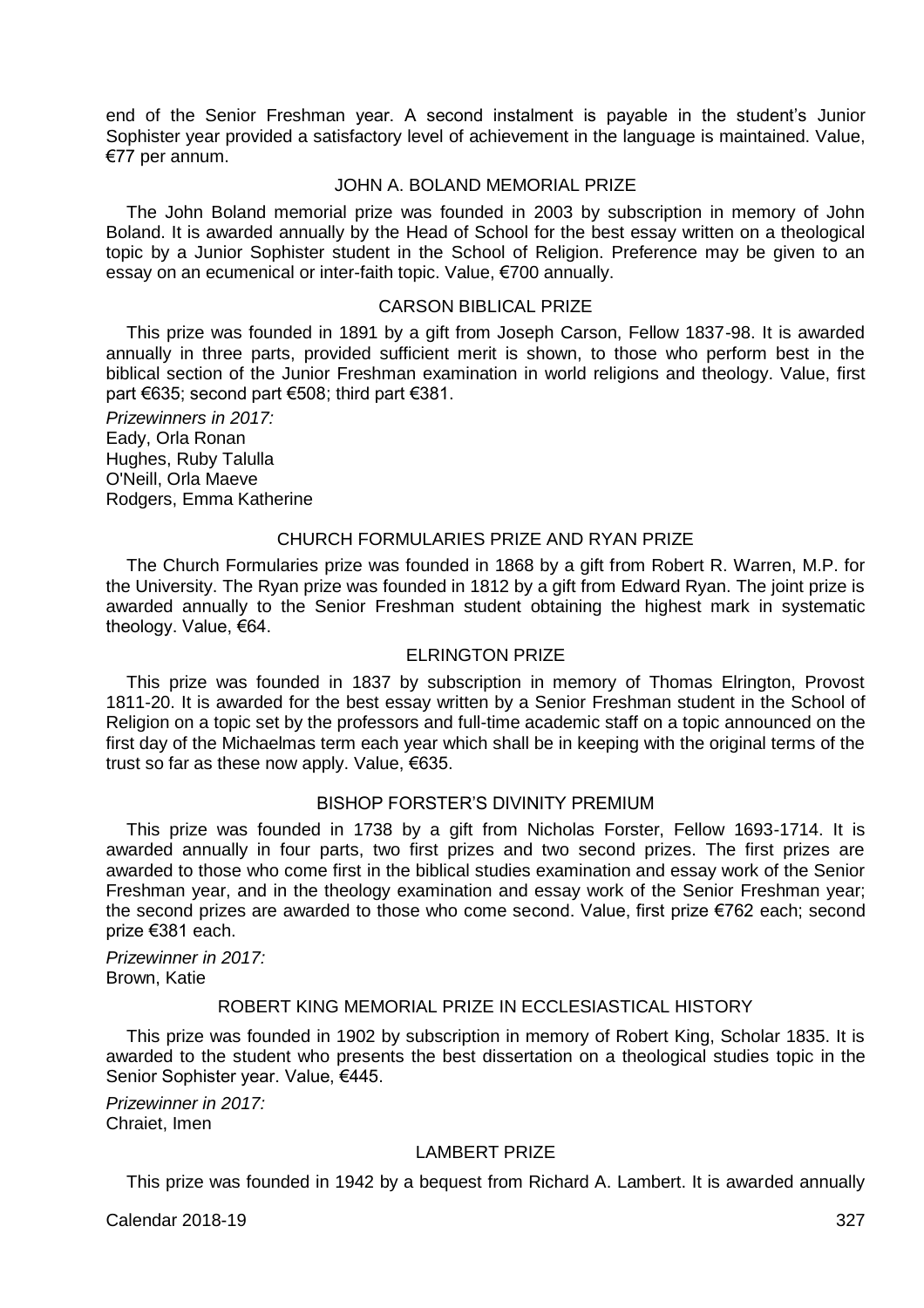to the student who achieves the highest marks in the module 'Intermediate Greek' at the end of the Junior Sophister year. Value, €51.

# TOPLADY MEMORIAL SCRIPTURE PRIZE

This prize was founded in 1906 by a gift from William Batley, in memory of Augustus Montegue Toplady. It is awarded annually to the student who presents the best dissertation on a biblical studies topic in the Senior Sophister year. Value, €953.

## WALL BIBLICAL SCHOLARSHIPS

These scholarships were founded in 1858 by a gift from Charles William Wall, Fellow 1805-62. The conditions of award are under review.

## NEWPORT WHITE PRIZE

This prize was founded in 1935 by a gift from N.J.D. White, Regius Professor of Divinity 1930- 35. It is awarded annually to the student who achieves the second highest marks in the module 'Intermediate Greek' at the end of the Junior Sophister year. Value, €32.

#### **Social studies**

# VIVIENNE DARLING PRIZE

This prize was founded in 1993 by subscription in honour of Vivienne Darling, former Head of the Social Studies Department, who retired in 1992 after over forty years service to the College. It is awarded to the Senior Sophister Bachelor in Social Studies student who achieves the best performance in the practice project undertaken as part of the final professional practice placement, provided the student obtains a mark of 65 per cent or higher. Value, €127.

*Prizewinner in 2017:* Toal, Katherine

## MARIAN LYNCH MEDAL

This prize was commissioned in 2006 by classmates of Marian Lynch, a Junior Sophister Bachelor in Social Studies (B.S.S.) student who died that year. A medal is presented annually to each member of the group that achieves the highest mark for the Senior Freshman community work project.

*Prizewinners in 2017:* Hickey, Paul Spillane, Noeline Bernadette

## MARY LYNCH PRIZE

This prize was instituted in 1983 by friends and colleagues of the late Mary Lynch to commemorate her outstanding work in the development of the Department of Social Studies and its courses and of social work generally in Ireland. It is awarded to the Bachelor in Social Studies student in the Senior Sophister year who achieves the highest aggregate mark overall in written assignments and examinations during the academic year. Value, €381.

*Prizewinners in 2017:* O'Kelly, Sinead Aoife Toal, Katherine

## PAULINE McGINLEY PRIZE

This prize was instituted in 2013 to honour the memory of Pauline McGinley, Bachelor in Social Studies graduate of 1996 who died in 2012. It was established with a gift from her husband, Ken, and daughter, Emma Scally. The prize is to be awarded, on the recommendation of the Director of the B.S.S. programme, to the B.S.S. student in the Sophister years who achieves the highest marks in mental health social work. Value, €100.

*Prizewinner in 2017:* Stapleton, Linda Teresa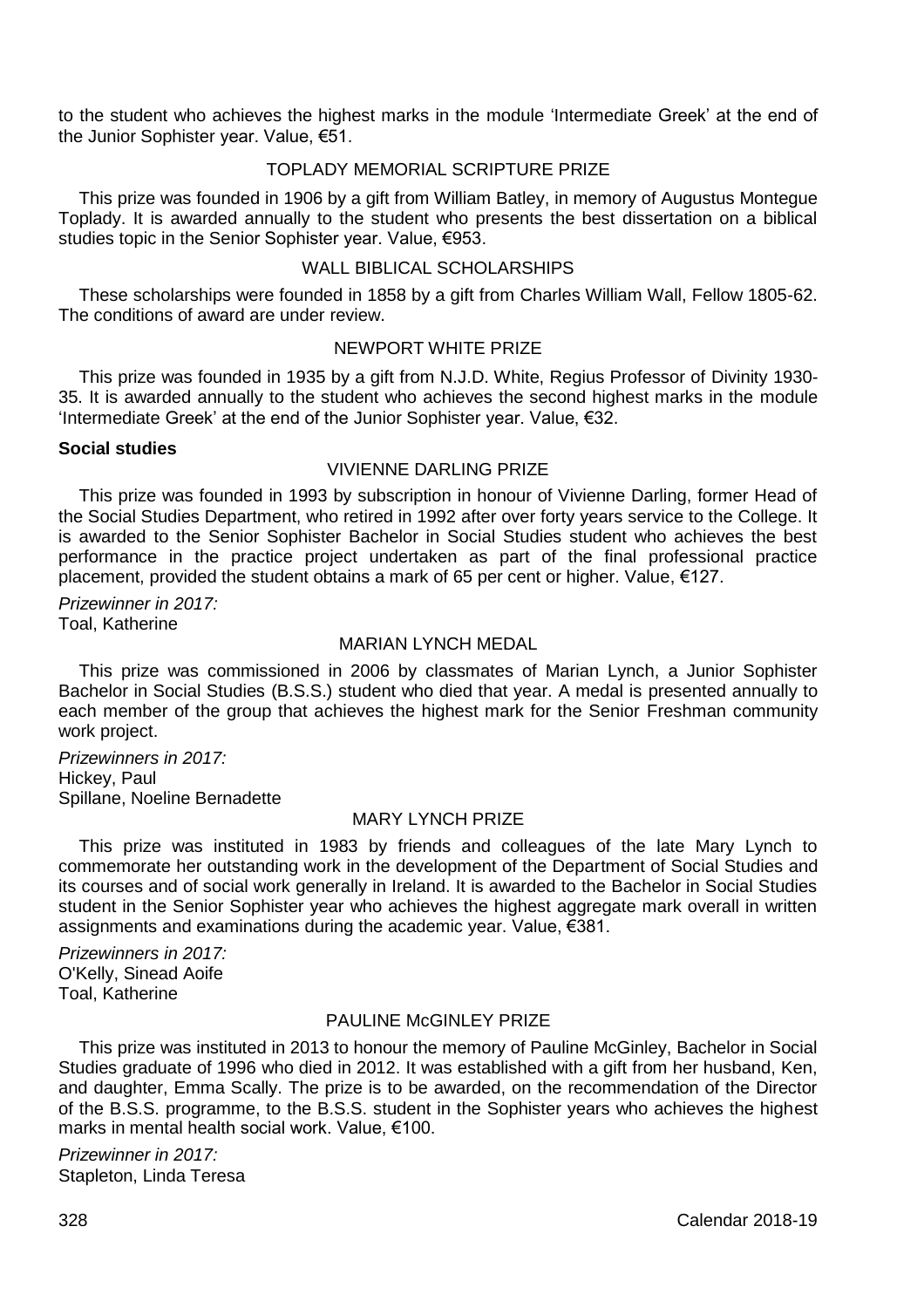## MARGARET McLOUGHLIN PRIZE

This prize was founded in 2011 by a gift from the McLoughlin family and friends in memory of Margaret McLoughlin. A prize is awarded annually to a second year student on the Certificate in Arts, Science and Inclusive Applied Practice course, for excellence in the field of art. Value, €150.

## ANNE WILLIAMS MEMORIAL PRIZE

This prize was instituted in 1988 to honour the memory of Anne Williams, B.S.S., a student of social studies who graduated in 1987 and died in the same year. It is awarded to the Junior Sophister Bachelor in Social Studies student who achieves the highest aggregate mark overall in written assignments and examinations during the academic year. Value, €172.

*Prizewinner in 2017:* O'Brien, Cristin

#### **Sociology**

## JOHN JACKSON MEMORIAL PRIZE

This prize was founded in 2012 with support from the Trinity Alumni Appeal in honour of the late Professor John Jackson, who was the first Chair of the Department of Sociology (1974- 1997). It is awarded annually to the Senior Sophister two-subject moderatorship pattern B sociology major student who achieves the highest grade. Value, €200.

*Prizewinner in 2017:* O'Keeffe, Ellen Mae Rose

#### SOCIOLOGY DISSERTATION PRIZE

This prize was founded in 2012 with support from the Trinity Alumni Appeal. It is awarded annually to the student who receives the highest dissertation grade in their Senior Sophister year. Value, €200.

*Prizewinner in 2017:* O'Keeffe, Ellen Mae Rose

## SOCIOLOGY TRINITY ALUMNI PRIZE

This prize was founded in 2012 with support from the Trinity Alumni Appeal. It is awarded annually to the Junior Sophister two-subject moderatorship pattern B sociology minor student who receives the highest grade. Value, €200.

*Prizewinner in 2017:* Monaghan, Conall

#### TRINITY TRUST PRIZE

This prize was contributed by Trinity Trust in 1980. The prize is awarded to the moderatorship student with the best overall marks in single honors sociology, single honors political science, or joint honors political science and sociology. Value, €77.

#### **Sociology and social policy**

# ANTHONY COUGHLAN PRIZE

This prize was founded in 1999 by a gift from Anthony Coughlan. It is awarded annually, on the recommendation of the court of examiners, to the Senior Sophister student who obtains the highest academic grade or marks in the moderatorship examination in sociology and social policy provided sufficient merit is shown. Value, €127.

*Prizewinner in 2017:* Daly, Andrew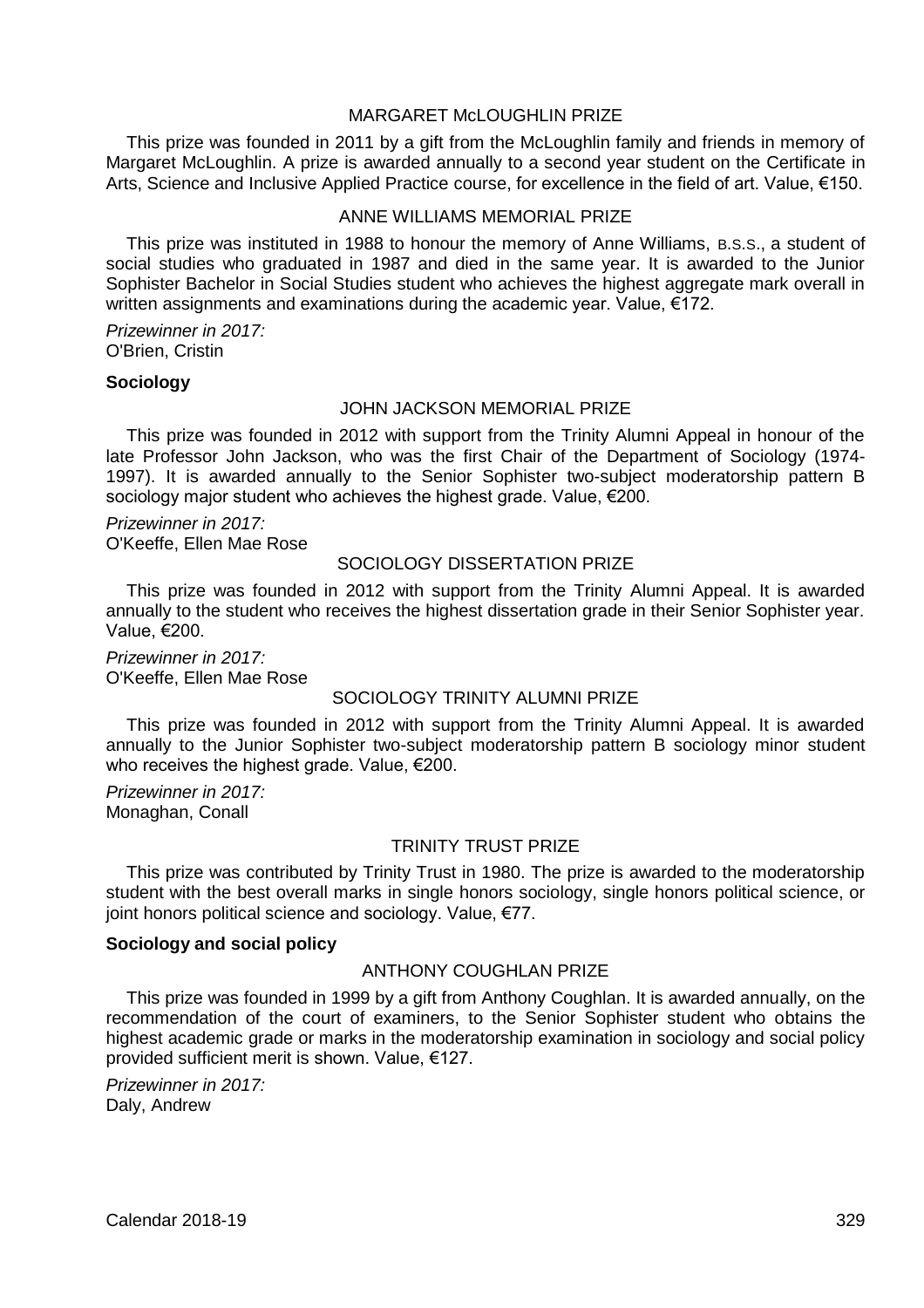# *Prizes in the Faculty of Engineering, Mathematics and Science<sup>2</sup>*

#### **Computer science and statistics**

## ALAN BOXBERGER MEMORIAL MEDAL

The medal is awarded annually to the student who obtains the best overall result in the B.Sc. degree in Information Systems.

The award was founded in 1993 and sponsored by the gift of a capital sum from the following organisations: Agricultural Credit Corporation, Sisk Group, Dascom Ltd, Greencore plc.

#### PROFESSOR JOHN G. BYRNE PRIZE

This prize was established in 2014 with funds provided by Alumni of the School in honour of Professor John G. Byrne, Chair of Computer Science 1973-2003, and Head of the Department of Computer Science from its founding in 1969 to 1987 and from 1990 to 2001. In celebration of excellence, the prize is awarded annually to the student who achieves the highest overall result in the Masters Year of the Integrated Computer Science course provided the result is at Distinction level. Value, €1,024.

*Prizewinner in 2017:* Kulizhskaya, Yana

## IBM DAVID DIER MEMORIAL PRIZE

This prize was founded in 1984 and renamed in 2002. It is awarded to the student in the moderatorship in management science and information systems studies (MSISS) who is judged by the examiners to have submitted the best final year project. The prize is in memory of David Dier, a member of the first MSISS graduating year, who died in 2001. It is supported by IBM Business Consultancy Services for whom David worked. Value, €1,500.

#### FRANZ FASENFELD MEMORIAL PRIZE

This prize was initially founded in 1998 as a research scholarship in memory of Franz Fasenfeld, a former MSISS student.

The prize was reinstated in 2016. It is awarded annually to the student who achieves the highest overall result in the first year in the moderatorship in management science and information systems studies (MSISS). Value, €500.

*Prizewinner in 2017:* Ruane, Emma-Louise

## VICTOR W. GRAHAM PRIZE

This prize, founded in 1986 from funds subscribed by friends and pupils to mark Mr V. W. Graham's retirement, is awarded to the first year student in the moderatorship in computer science course who obtains the highest mark in the summer examination in pure mathematics. Value, €750.

*Prizewinners in 2017:* Odukoya, Abraham Teiserskis, Edvinas

## LUDGATE PRIZE

This prize was instituted in 1991 in memory of Percy E. Ludgate, an Irish designer of an analytical engine. It is awarded to the student who submits the best project in the fourth year of the moderatorship in computer science. Value, €127.

<u>.</u>

<sup>2</sup>See also GENERAL FACULTY REGULATIONS and MISCELLANEOUS AWARDS.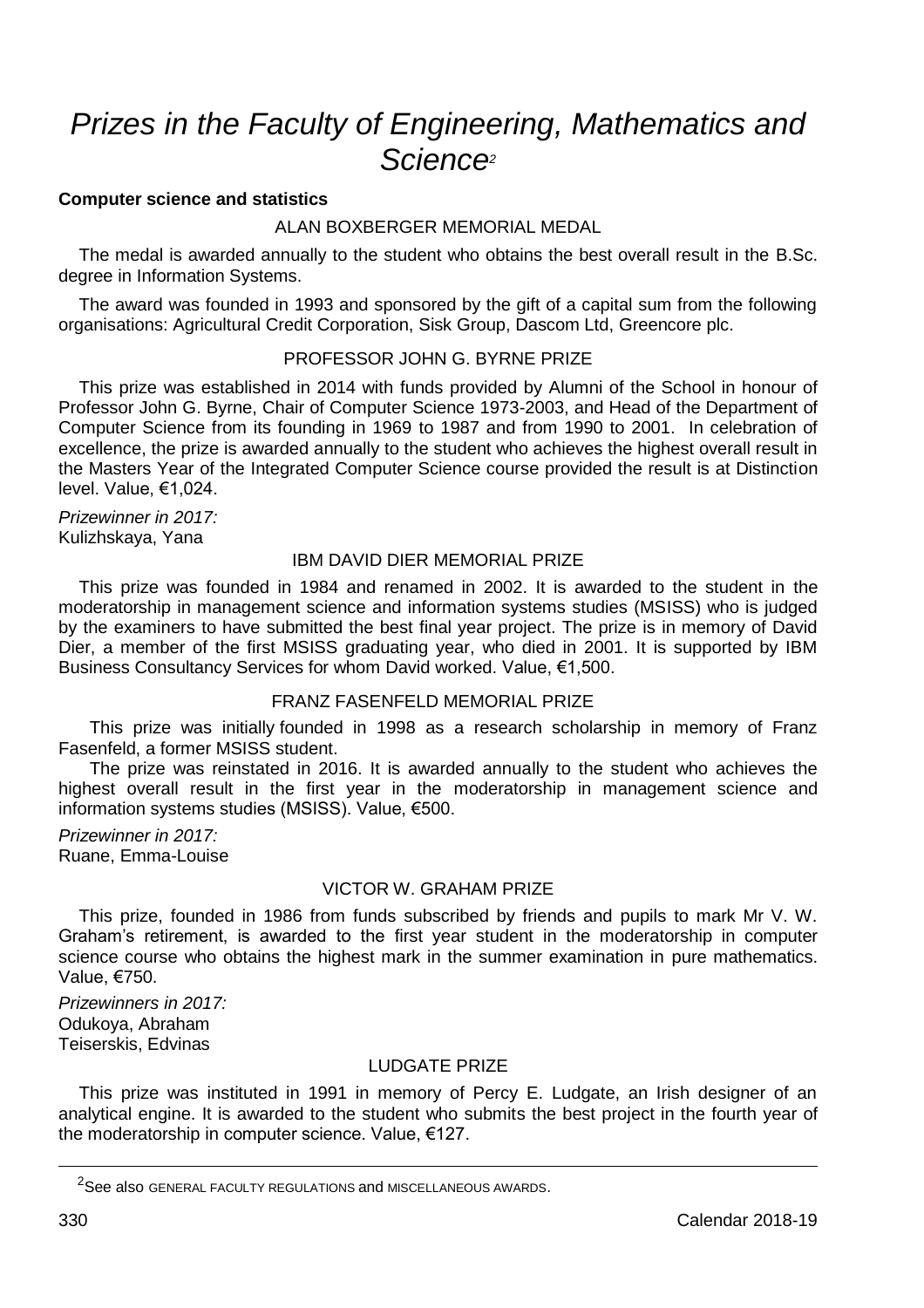*Prizewinner in 2017:* Leacy, David James

## KENNETH MULKEARNS MEMORIAL MEDAL

Irish Life Assurance plc founded a prize in 1992 in memory of Kenneth Mulkearns. A silver medal is awarded annually to the student who is placed first in the B.A. in Computer Science and Business degree examination.

*Prizewinner in 2017:* O'Sullivan, Alice

#### WILLIAM NUROCK PRIZE

This prize was founded in 1938 by a bequest from William Nurock. The conditions for the award of the prize were changed in 1984. It is now awarded annually to the best student in the final year examinations of the moderatorship in computer science, providing that such student also attains gold medal standard. Value, €1,000.

*Prizewinners in 2017:* Leacy, David James Shaw, Andrew

#### **Engineering**

## DAVID CLARK PRIZE

This prize was founded by a bequest from David Clark, Professor of Civil Engineering 1921-33. It is awarded to the student who is placed first at the annual examination for the degree of B.A.I. specialising in electronic engineering provided that first class honors is attained. Value, €1,000.

*Prizewinner in 2017:* Buckley, Tiernan

#### CLARK MEMORIAL PRIZE

This prize was founded in 1934 by subscription in memory of David Clark, Professor of Civil Engineering 1921-33. It is awarded to the student who is placed first at the annual examination for the degree of B.A.I. specialising in electronic/computer engineering provided that first class honors is attained. Value, €500.

*Prizewinner in 2017:* Jain, Shekhar

## ALEXANDER PRIZE

This prize was founded in 1922 by subscription in appreciation of the work of Thomas Alexander, Professor of Civil Engineering 1887-1921. It is awarded to the student who is placed first at the annual examination for the degree of B.A.I. specialising in civil, structural and environmental engineering provided that first class honors is attained. Value, €350.

*Prizewinner in 2017:* Rogan, Cliona

#### JEFFCOTT PRIZE

This prize was founded in 1966 by a bequest from Mrs L.E.H. Jeffcott. It is awarded to the student who is placed first at the annual examination for the degree of B.A.I. specialising in mechanical and manufacturing engineering provided that first class honors is attained. Value, €250.

*Prizewinner in 2017:* Fagan, Cormac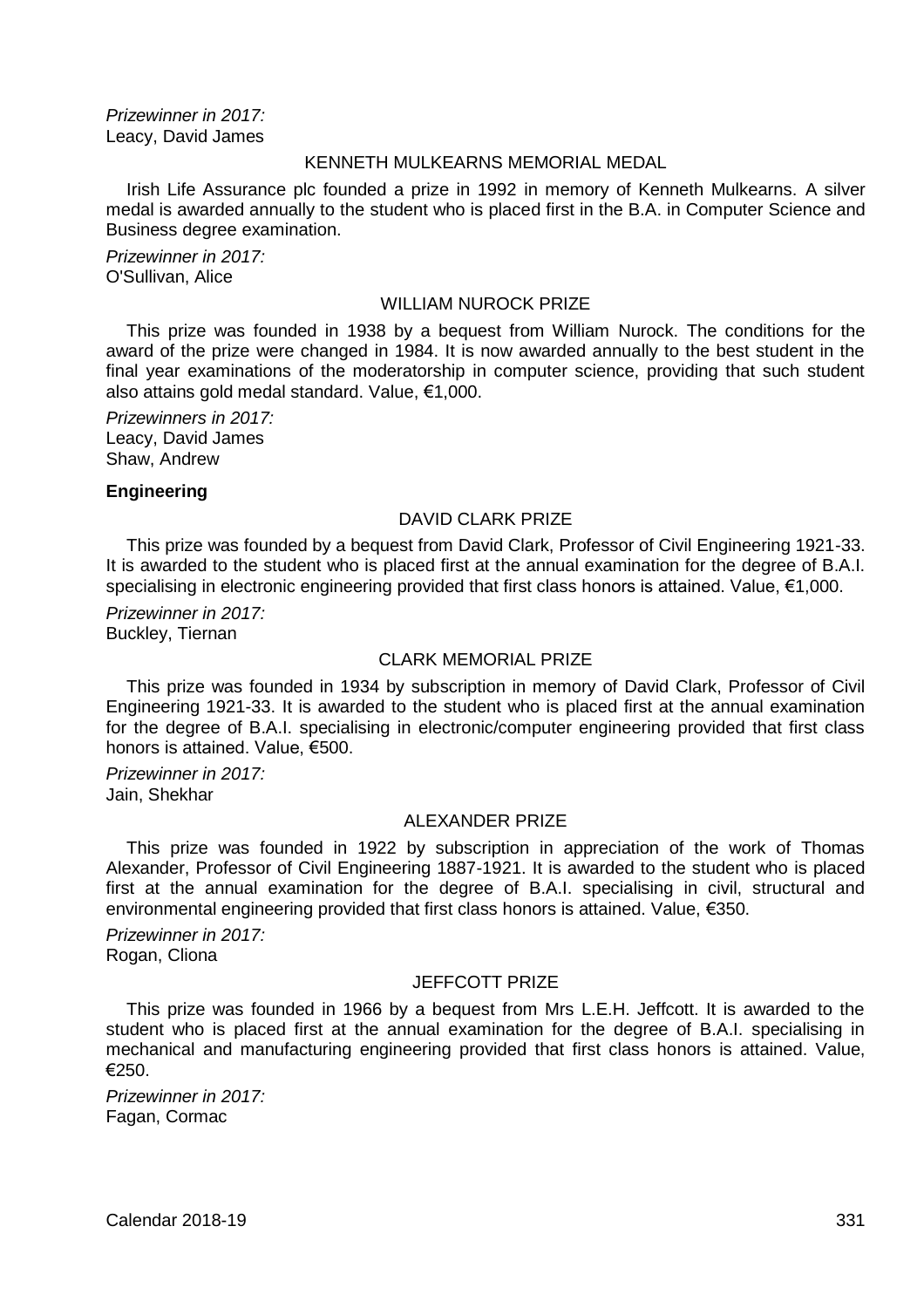## MacNEILL PRIZE

This prize was founded in 1970 by a gift from Professor J.H. Calderwood. It is awarded to the student who is placed first at the annual examination for the degree of B.A.I. specialising in computer engineering provided that first class honors is attained. Value, €125.

*Prizewinner in 2017:* McKay, Darragh

# MARMADUKE BACKHOUSE PRIZES

These prizes were founded in 1937 by a bequest from Mrs Alice Backhouse. They are awarded annually after the annual examination of the first year of the B.A.I. degree examination to students with the highest aggregate of marks. No mark below a pass mark being counted in computing the total.

The prizes are paid in two equal instalments, the first in July following the award, and the second at the end of Hilary term of the following year. Payment of the second instalment is dependent on the Dean of the Faculty being satisfied as to the student's progress in the second year of the course. Not more than three prizes will be awarded annually. Value, first prize €2,500, second prize €1,500, third prize €500.

*Prizewinners in 2017:*

- 1 Levy, Cian
- 1 MacLochlainn, Seamas
- 2 Mulholland, Darren
- 3 Dover, Beth

#### COLLEN PRIZES

These prizes were founded in 1957 by a gift from L.D.G. Collen, M.A., M.A.I. to encourage interest in current engineering practice. Six prizes are offered annually in the fifth year of the M.A.I. degree course, one in each of the following: (i) Biomedical Engineering, (ii) Civil, Structural and Environmental Engineering, (iii) Computer Engineering, (iv) Electronic and Electrical Engineering, (v) Mechanical and Manufacturing Engineering, (vi) Engineering with Management, for the best project or joint project on the nomination of the Head of stream. Value, €80 each.

#### *Prizewinners in 2017:*

*Civil, structural and environmental engineering* Arora, Abhinav *Computer science* Chai, Jia *Electronic and electrical engineering* Jain, Shekhar *Mechanical and manufacturing engineering* McCrohan, Elizabeth

## COLLEN PRIZE IN ARTS

This prize was founded in 1963 by a gift from L.D.G. Collen, M.A., M.A.I. The prize is awarded annually to the third year engineering student who gives the best performance in the module 'management for engineers'. Value, €120.

*Prizewinners in 2017:* Bluett, Simon Kieran McDonnell, Rian Oude Essink, Eoin

## PROFESSOR SIR BERNARD CROSSLAND PRIZE

This prize was established in 2007 by a generous gift from Professor Sir Bernard Crossland and is awarded annually to the fourth year student obtaining the highest aggregate of marks at the engineering with management examinations provided that overall first class honors is attained. Value, approximately €600.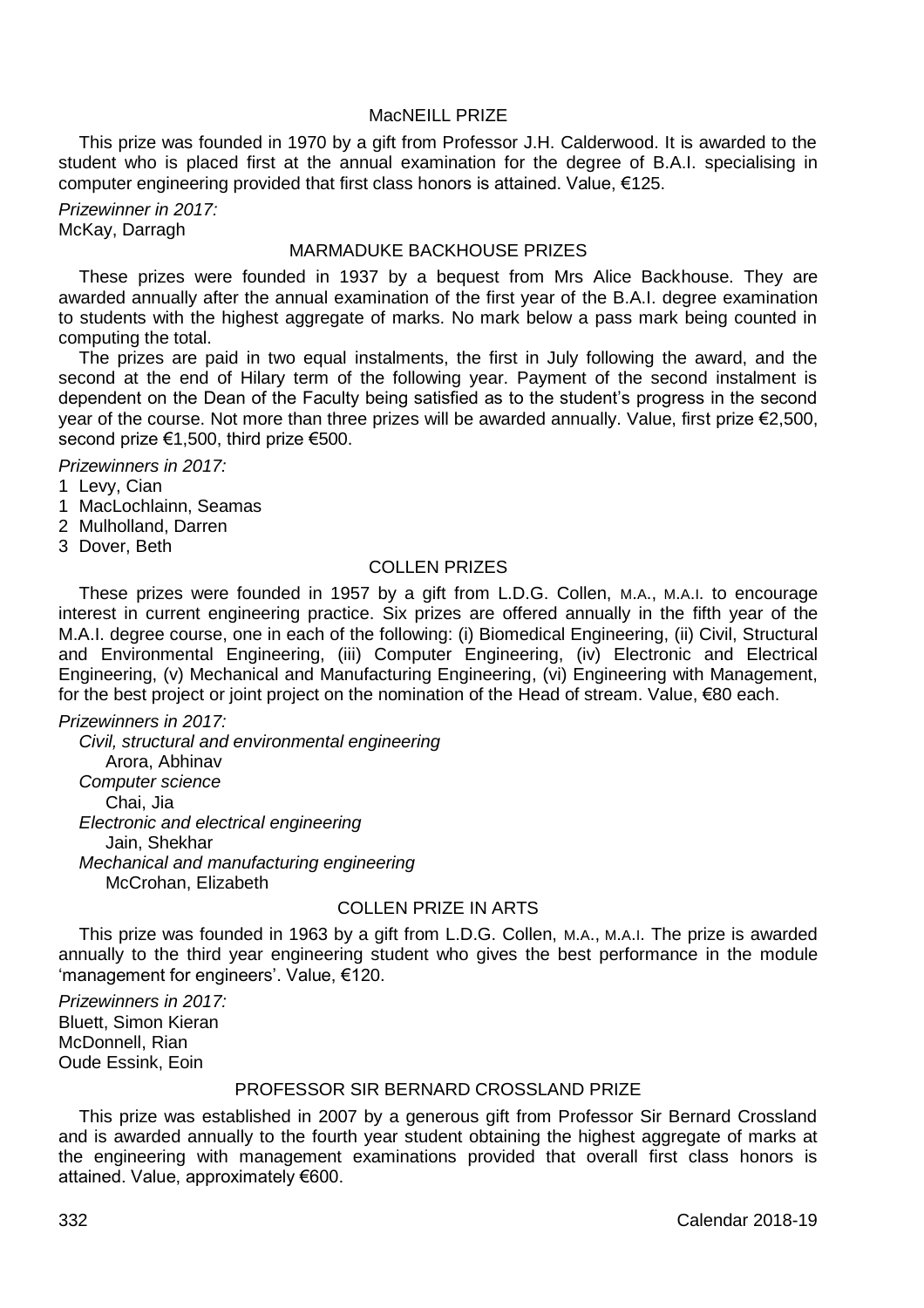*Prizewinner in 2017:* Griffin, Piaras

# EDGE ENGINEERING PRIZE

This prize is awarded to the student who obtains the highest marks in geology at the third year engineering examination. Value, €550.

*Prizewinner in 2017:* Cunningham, Luke

#### STANLEY ELLIOTT PRIZE

This prize was established in 2017 by a bequest from Lesley, Susan and Barbara, daughters of the late Stanley Elliott, a 1948 TCD civil engineering graduate. This prize is awarded annually in the fourth year of the B.A.I. degree course to the student with the best individual project work or internship marks in Civil, Structural and Environmental Engineering provided that overall first class honors are attained. If there is more than one student with the highest mark, the prize will be split and shared equally. Value, €2,000.

## MAURICE F. FITZGERALD PRIZE

This prize was instituted in 1961 by a bequest from Anna Maria FitzGerald. It is awarded annually, where sufficient merit is shown, by the nomination of trustees on the result of the examination for the degree of B.A.I. Candidates must have achieved distinction during the engineering course and have made or be making satisfactory arrangements for the advancement of their knowledge of engineering and progress in the profession of engineer. The value of the prize is approximately €2,500 and is currently administered through the Charities Regulatory Authority.

#### PROFESSOR JOHN FITZPATRICK PRIZE

This prize was established in 2013 by a bequest from the Department of Mechanical and Manufacturing Engineering in memory of the late Professor John Fitzpatrick, former Head of the School of Engineering and Chair of Mechanical Engineering. The prize is awarded annually to the best student in the M.A.I. (St.) degree as determined by the court of examiners. Value, not less than €400.

*Prizewinner in 2017:* Ennis, Stephen

#### ROBERT FRIEL MEMORIAL PRIZE

This prize was instituted in 1992 by a gift from Mr and Mrs G.M.S. Friel in memory of their son. It is awarded annually to the best third year engineering student studying computer science. Value, €500.

*Prizewinner in 2017:* Lupo, Stefano

## VICTOR W. GRAHAM PRIZES

These prizes, founded in 1986 from funds subscribed by friends and pupils to mark Mr V.W. Graham's retirement, are awarded to the first year engineering student who obtains the highest marks in engineering mathematics (modules 1E1 and 1E2) at the annual class examination and to the second year engineering student who obtains the highest mark in engineering mathematics (modules 2E1 and 2E2) at the regular annual class examination. Value, first year prize  $\epsilon$ 750, second year prize €1,000.

*Prizewinners in 2017: Senior Freshman* Trew, Robert *Junior Freshman* Mulholland, Darren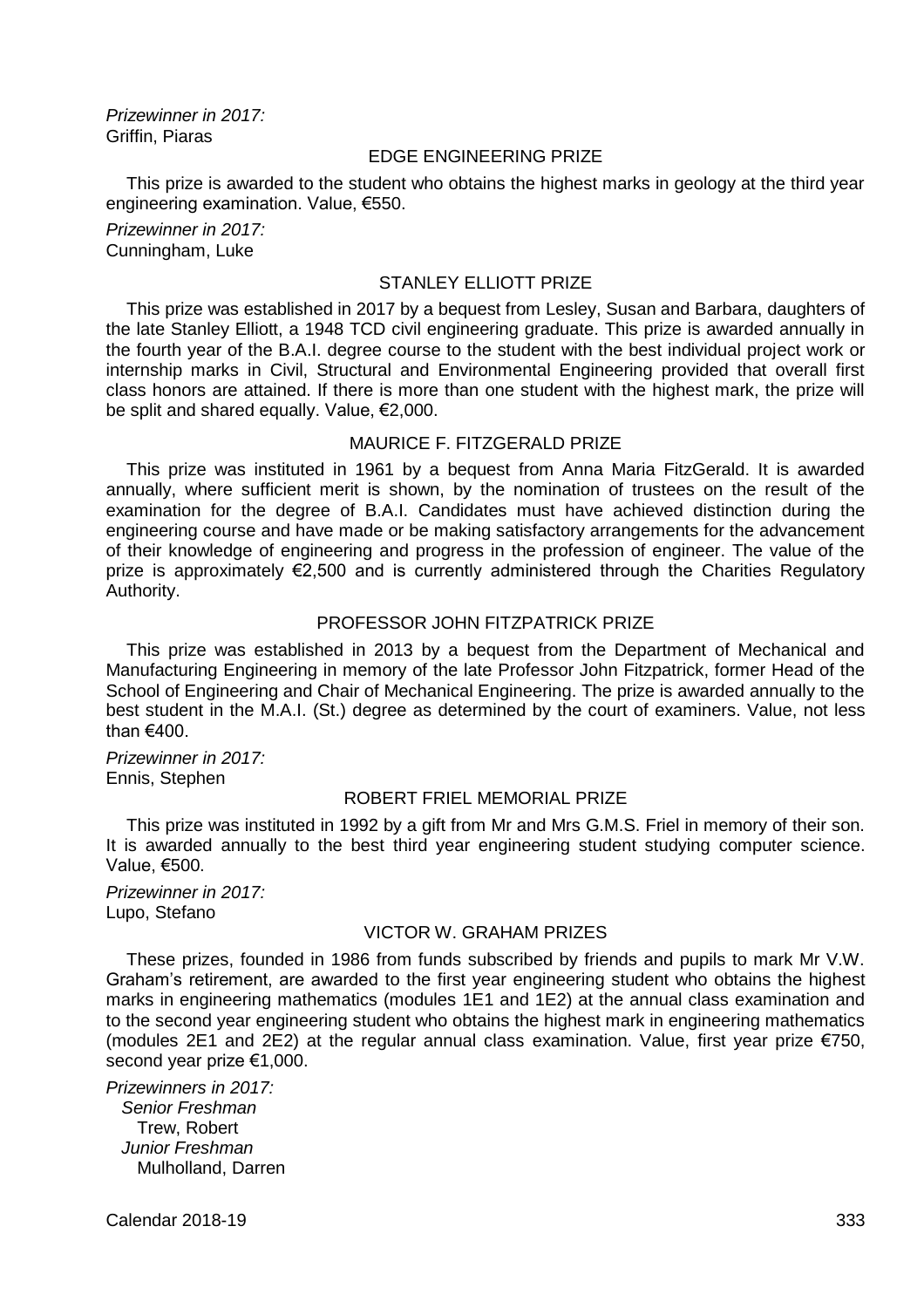# M.A.I. STREAM PRIZES

 These prizes were established in 2015 in order to recognise the best M.A.I. student in each of the engineering streams and are awarded annually to the student(s) obtaining the highest aggregate of marks at the annual M.A.I. examination. They are funded by the three departments in the School of Engineering and by the School of Computer Science and Statistics. Value, €300.

*Prizewinners in 2017: Biomedical Engineering* Hughes, Brian *Civil, Structural and Environmental Engineering*

Donnelly, Roisin *Computer Engineering* Magrath, Jared *Electronic and Electrical Engineering* Yonkov, Emil *Electronic/Computer Engineering* Ennis, Stephen *Mechanical and Manufacturing Engineering* Pretorius, Tyron Walshe, Stefan Robert *Engineering with Management* Otubela, Moyin Walshe, Stefan

#### ANITA NEWELL SCHOLARSHIPS

These prizes were founded in 2007 by a bequest from Ms Anita Newell, a former employee of the School of Engineering. They are awarded annually in the first and second years of the Bachelor in Engineering course to the best and second best female engineering student i.e. those achieving the highest and second-highest average of marks at the annual examinations (foundation scholarship candidates are eligible for these scholarships). Value: first year engineering – first place €3,000, second place €2,000; second year engineering – first place  $€6,000$ , second place  $€4,000$ .

*Prizewinners in 2017:*

- *Senior Freshman*
- 1 Rosney, Sophia
- 2 Masucci, Emma *Junior Freshman*
- 
- 1 Dover, Beth
- 2 Richards, Athena Clare

# DIMOND PAYNE MEMORIAL PRIZE

This prize was instituted in 1966 by H.G.M. Payne, B.A., B.A.I. It is awarded annually to the student obtaining the highest marks in the examination in the fourth year engineering module 'environmental engineering'. Value, €125.

*Prizewinner in 2017:* Sexton, Eoghan

## RPS JUNIOR SOPHISTER ENGINEERING PRIZE

This prize was founded by RPS Consulting Engineers in 2007 to recognise engineering scholarship and to support outstanding academic achievement among third year civil, structural and environmental engineering students. The prize is awarded to the third year engineering student with the highest marks in civil, structural and environmental engineering. Value, €1,000.

*Prizewinner in 2017:* Cunningham, Luke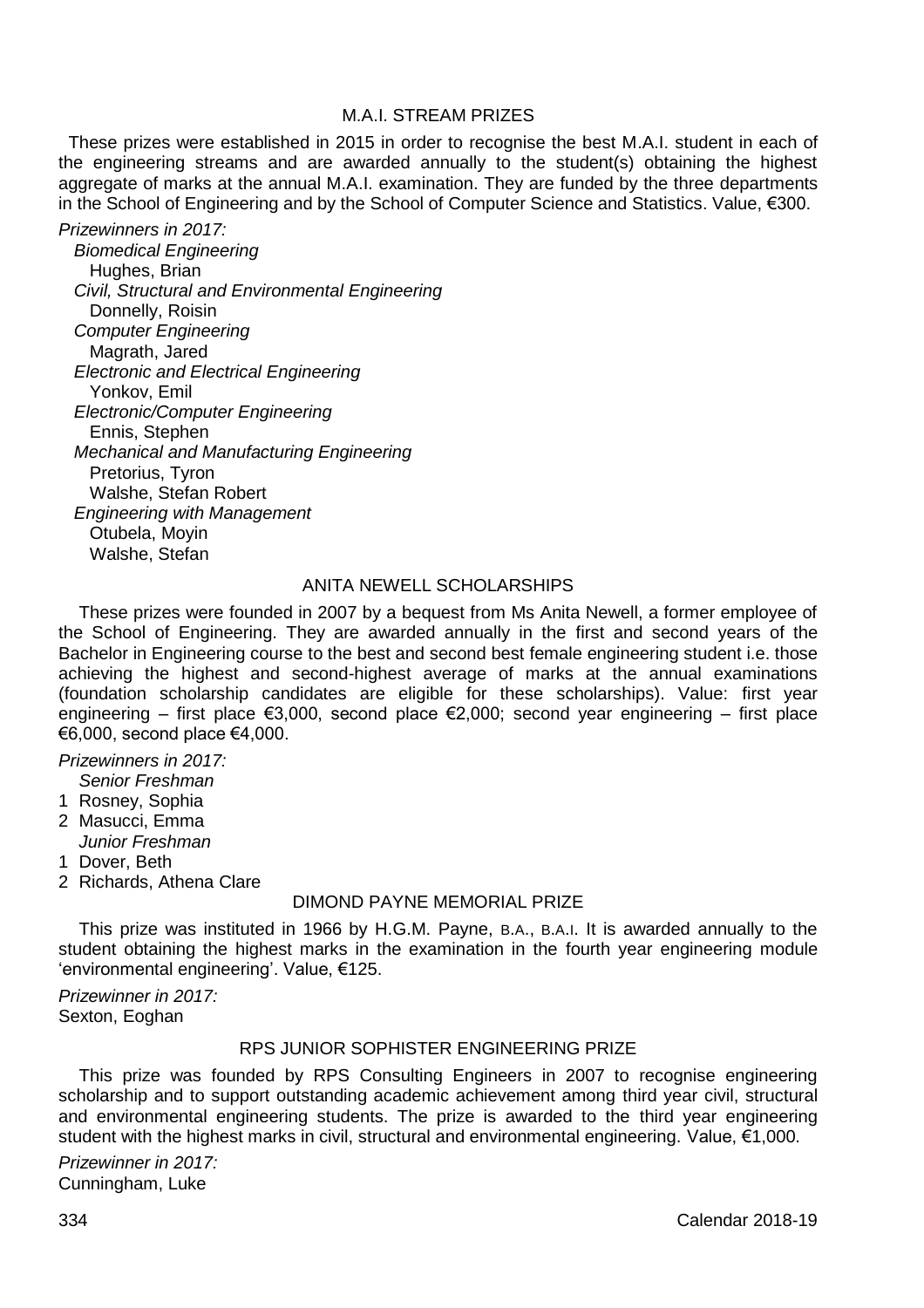# RPS SENIOR SOPHISTER ENGINEERING PRIZE

This prize was founded by RPS Consulting Engineers in 2007 to recognise engineering scholarship and to support outstanding academic achievement among fourth year civil, structural and environmental engineering students. The prize is awarded to the fourth year engineering student with the highest marks in civil, structural and environmental engineering. Value, €1,000.

*Prizewinner in 2017:* Rogan, Cliona

#### B.K.P. SCAIFE PRIZE IN ELECTRONIC ENGINEERING

This prize was established in 1999 by a generous gift from Silicon Systems Limited and by subscription from graduates in appreciation of the work of Brendan Kevin Patrick Scaife, F.T.C.D. 1964, M.R.I.A. 1972, Boyle Medallist of R.D.S. (1992), Professor of Engineering Science (1972-86), Professor of Electromagnetics (1986-8).

It is awarded annually in the third year of the B.A.I. course, on the recommendation of the Head of the Department of Electronic and Electrical Engineering. Value, €350.

*Prizewinner in 2017:* Mullen, Peter

## MORGAN SHEEHY PRIZE

This prize was founded in 1993 by subscription from colleagues and friends in memory of Morgan Sheehy, the Managing Director of Ove Arup and Partners Ireland and a major advocate of civil engineering in Trinity College. The prize is awarded annually to the third year engineering student who undertakes the best project work in civil, structural and environmental engineering. Value, €100.

*Prizewinner in 2017:* Woods, Jack

## FRANCIS SPRING PRIZE

This prize was founded in 1935 by a bequest from Sir Francis Spring. It is awarded annually on the results of the annual examination of the second year of the engineering course. The prize is currently awarded in three parts. Value: first part  $\epsilon$ 200, second part  $\epsilon$ 150 and third part  $\epsilon$ 100.

*Prizewinners in 2017:* Pretorius, Warren James Trew, Robert Gaul, Alan

## STANFORD-SMITH PRIZES

These prizes were founded in 1994 by a bequest from Raymond Thomas Kennedy in memory of his grandfather, Francis Stanford-Smith. They are awarded annually in the third year of the Bachelor in Engineering course based on the annual examinations in that year. The prize is awarded in six equal parts; each part is awarded to the student achieving the best examination results in the following streams: (i) Biomedical Engineering, (ii) Civil, Structural and Environmental Engineering, (iii) Computer Engineering, (iv) Electronic and Electrical Engineering, (v) Electronic/Computer Engineering, (vi) Mechanical and Manufacturing Engineering. The value of each part is €350.

*Prizewinners in 2017:*

*Civil, structural and environmental engineering* Cunningham, Luke *Computer science* Lupo, Stefano *Electronic and electrical engineering* Bluett, Simon Kieran *Mechanical and manufacturing engineering* Conry, Cian Edward

Calendar 2018-19 335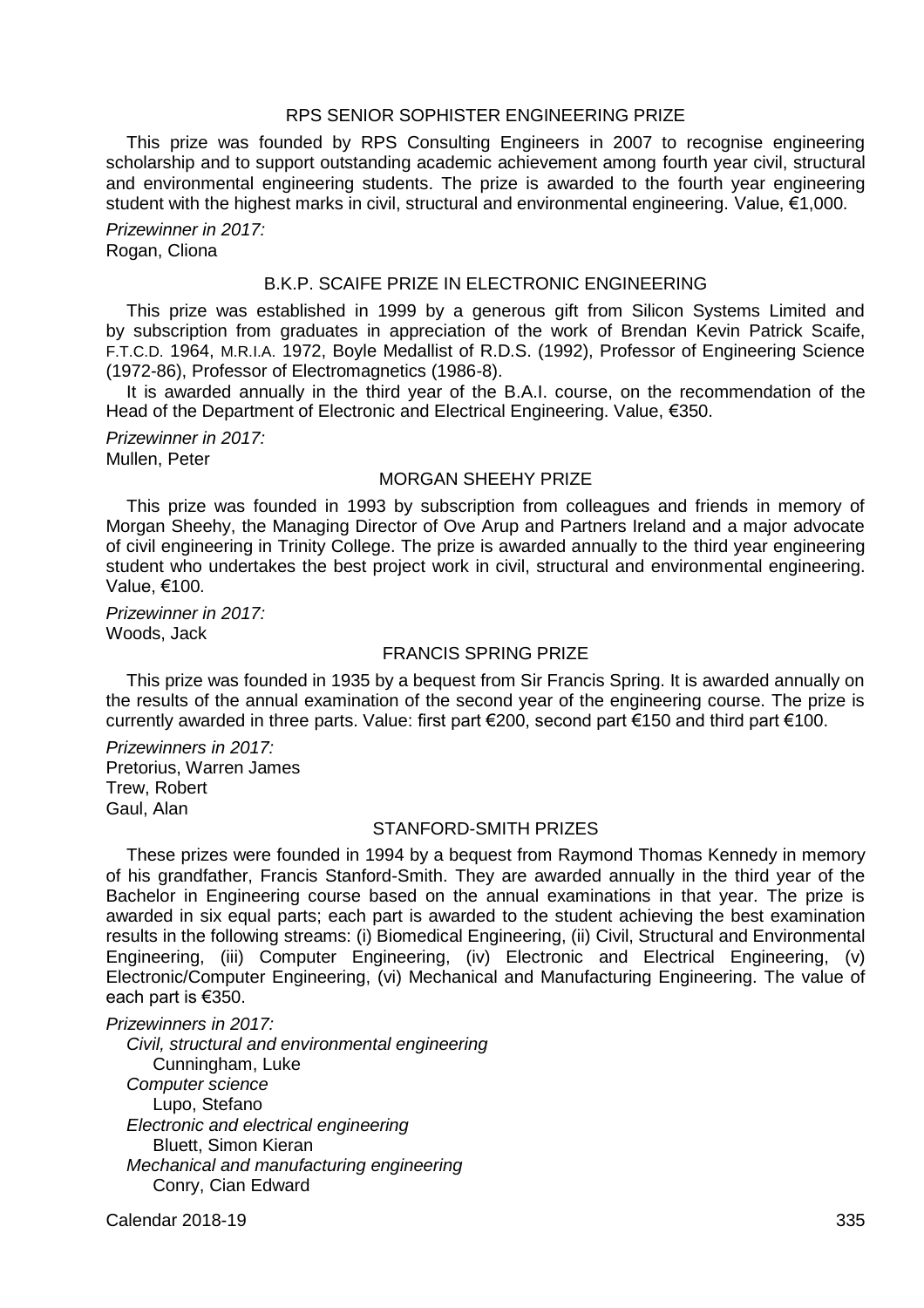## E.R. STUART PRIZE IN ENGINEERING

This prize, established in 1982 from funds subscribed by colleagues to mark Mr E. R. Stuart's retirement, is awarded to the first year engineering student who is judged by the School of Chemistry to have given the best performance in the first year engineering chemistry module of that year. Value, €200.

*Prizewinner in 2017:* Dover, Beth

## WRIGHT PRIZE

This prize was founded in 1988 by subscription in appreciation of the work of William Wright, Professor of Engineering and Head of the School of Engineering 1957-85. The prize is awarded annually, provided sufficient merit is shown, to the student in the area designated who obtains the highest aggregate of marks at the examination for the degree of B.A.I.

*Designated areas*

- 2016 Electronic engineering
- 2017 Computer engineering
- 2018 Biomedical engineering
- 2019 Electronic/computer engineering
- 2020 Civil, structural and environmental engineering
- 2021 Mechanical and manufacturing engineering

The designated areas reflect the six streams currently offered and may be varied at the discretion of the School of Engineering Curriculum Committee. Value, €1,500.

*Prizewinner in 2017:* McKay, Darragh

#### **Mathematics**

#### LOUIS KENNEDY PRIZE

This prize was founded in 2004 by a benefaction in memory of Louis Kennedy (1958-2000, B.A. 1979) from the estate of his father Richard Kennedy. It is awarded annually to the Junior Freshman student of mathematics in the two-subject moderatorship with the best annual examination result in mathematics. Value, €90.

*Prizewinner in 2017:* Pachowicz, Maria Aleksandra

## LLOYD EXHIBITIONS

These exhibitions were founded in 1839 by subscription in memory of Bartholomew Lloyd, Provost 1831-7. Three exhibitions may be awarded to the candidates who obtain highest marks at the Junior Sophister honor examination in mathematics. No student may obtain an exhibition a second time. Value, first prize €1,397, second prize €1,080, third prize €762.

#### *Prizewinners in 2017:*

- 1 McKeown, Samuel
- 2 Keogh, Adam
- 3 Wroblewski, Stefan

#### ARTHUR LYSTER PRIZE

In 1951 a sum was received under the will of Miss Alice Lyster to found a prize in mathematics, and a further sum was added by her executors. Up to eight prizes may be awarded each year on the basis of examination performance in mathematics in any of the Junior Freshman, Senior Freshman or Junior Sophister years. A candidate who has been awarded a Townsend or Rowe prize or a Lloyd exhibition will not be eligible to receive a Lyster prize in the same year. Value, four at €477 each, two at €318 each, two at €159 each.

#### *Prizewinners in 2017:*

1 Margalit, Aoibheann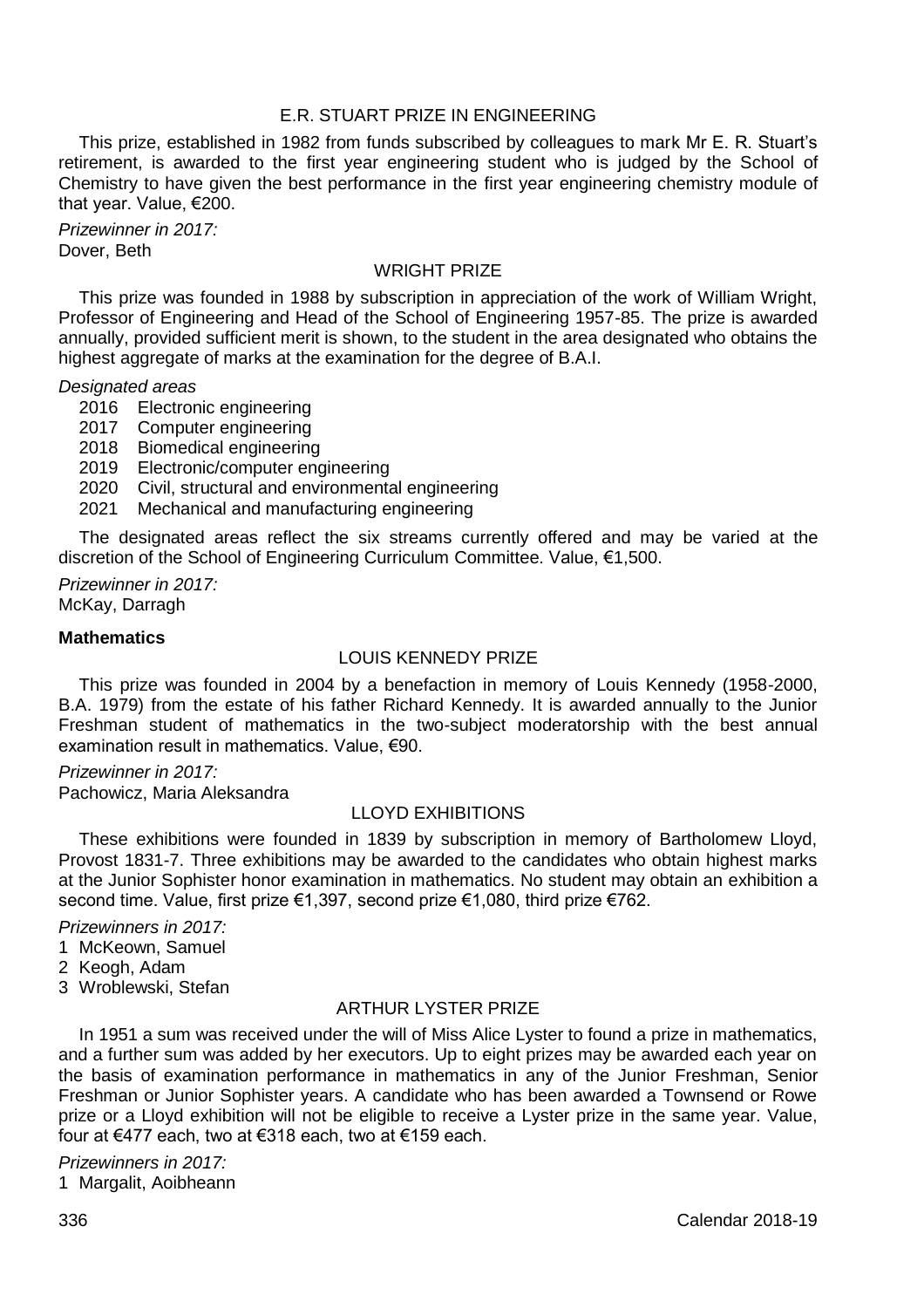- 2 Mahon, Sean
- 3 Glynn, David
- 4 McGuane, Sean
- 5 Corcoran, Luke
- 6 Beirne, Keelan
- 7 Norton, Declan Alex
- 8 McCrossan, Eoin

## MICHAEL ROBERTS PRIZE

This prize was founded in 1883 in memory of Michael Roberts, Fellow 1843-82, by a gift from his widow. It is awarded to the first unsuccessful candidate in mathematics in the foundation scholarship examination, provided that sufficient merit is shown. Value, €699.

## ROWE PRIZE

This prize was founded in 1959 by a bequest from Mrs Olive Marjorie Rowe in memory of her husband, Charles Henry Rowe, Fellow 1920-43. It is awarded annually in two parts on the results of the Senior Freshman examinations in mathematics. Value of each part €635.

*Prizewinners in 2017:* Mulcahy, Daniel O'Gorman, Ronan

# JOHN LIGHTON SYNGE PRIZE IN MATHEMATICS

This prize was founded in 1992 from funds subscribed by friends and past colleagues and students to honour John Lighton Synge, F.R.S., M.R.I.A. [Scholar (1916), Fellow and Professor of Natural Philosophy (1925-30), Honorary Fellow (1954-95)].

It is awarded biennially to a candidate who has distinguished himself/herself at the examination for moderatorship (part I or part II) in general relativity theory or differential geometry, or in another topic in mathematics or theoretical physics related to Professor Synge's interests. Value, €350.

*Prizewinner in 2017:* Madigan, Maeve

## TOWNSEND MEMORIAL PRIZE

This prize was founded in 1885 by subscription in memory of Robert Townsend, Fellow 1845-84. It is awarded annually in three parts, on the result of the Junior Freshman honor examination in mathematics, special consideration being given to the answering on that part of the course related to geometrical studies. Value, first part €889, second part €762, third part €635.

*Prizewinners in 2017:* Cleary, Andrew O'Connor, Katie Beadle, Carl

#### **Science**

## LESLIE BLOOMER PRIZE IN HUMAN GENETICS

This prize was founded in 1996 by a gift from the family and friends of the late Leslie Bloomer (B.A. 1965), a highly respected teacher at The Masonic and The King's Hospital Schools. It is awarded, on the advice of the Professor of Genetics, to the student of human genetics who has distinguished himself/herself in the Junior Sophister examinations. Value, €316.

*Prizewinner in 2017:* Gannon, Daire

Calendar 2018-19 337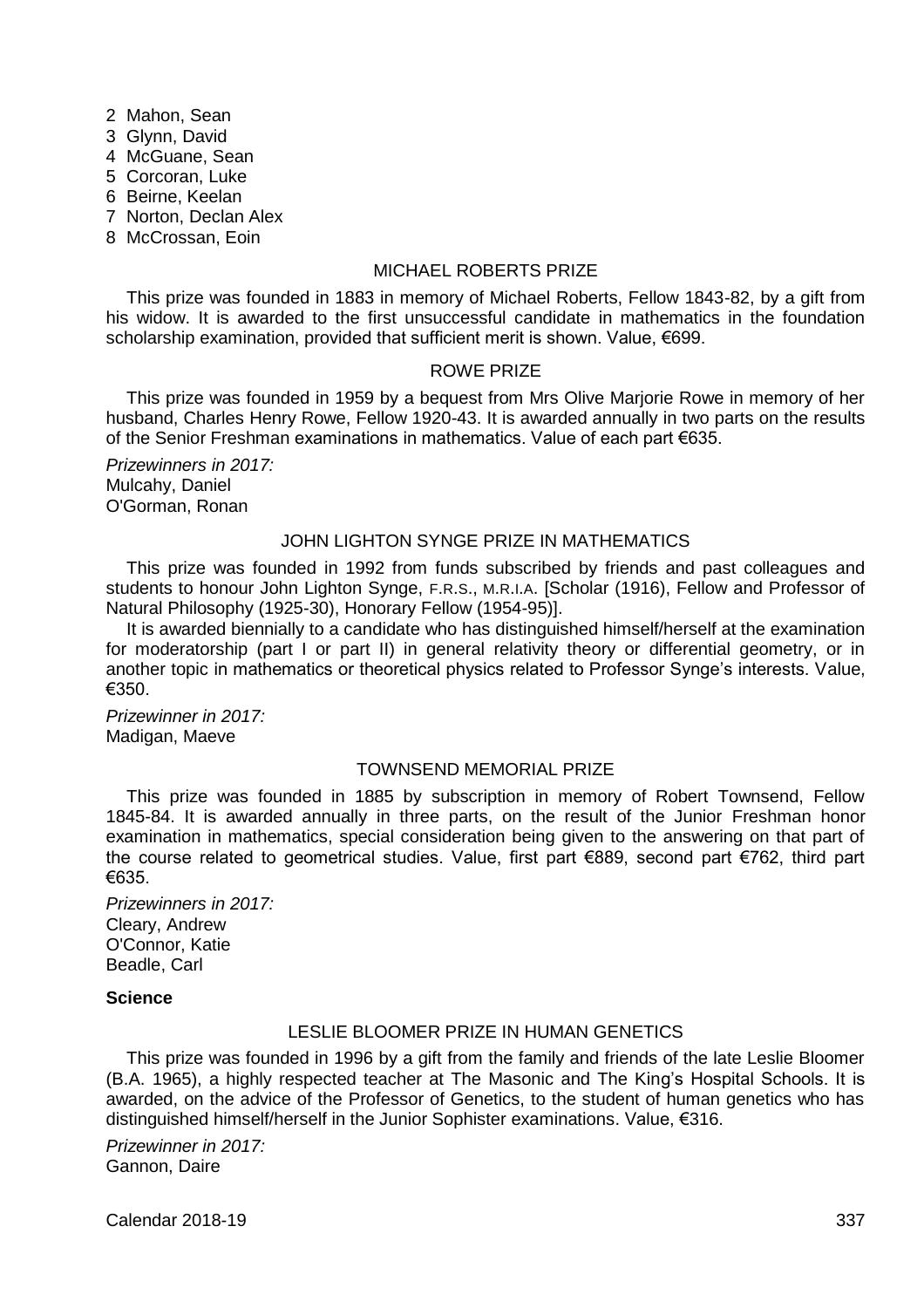# JULIAN BOLDY PRIZE IN GEOSCIENCE

This prize was founded in 1987 by a gift from Mrs Margaret P. Boldy in memory of the late Julian Boldy. It is awarded annually on the basis of the Junior Freshman examination in geoscience. Value, €83.

*Prizewinner in 2017:* Heffernan, Aine

# W.C. CAMPBELL MODERATORSHIP PRIZE IN ZOOLOGY

This prize was established in 2017 by a gift from Professor William C. Campbell from his 2015 Nobel Prize in Physiology or Medicine, which was awarded for discoveries concerning a novel therapy against infections caused by roundworm parasites. The gift is a token of gratitude for Prof. Campbell's undergraduate education in the natural sciences, and for the inspiring mentorship of Dr. James Desmond Smyth of the Zoology department. It is awarded annually to a student with the best overall moderatorship result in zoology. Value, €200.

## W.C. CAMPBELL UNDERGRADUATE RESEARCH PRIZE IN ZOOLOGY

This prize was established in 2017 by a gift from Professor William C. Campbell from his 2015 Nobel Prize in Physiology or Medicine, which was awarded for discoveries concerning a novel therapy against infections caused by roundworm parasites. The gift is a token of gratitude for Prof. Campbell's undergraduate education in the natural sciences, and for the inspiring mentorship of Dr. James Desmond Smyth of the Zoology department. It is awarded annually to an undergraduate student with the best overall undergraduate research project result in zoology. Value, €200.

## MARGARET CIOTTI PRIZE

This prize was founded in 1996 by Dr Bruno Orsi in honour of his wife, Margaret Ciotti, and, from 1999 as a memorial to her. It is awarded each year by an annual gift to the final year biochemistry, immunology or molecular medicine student who has shown excellence in research during their project and, in this way, reflects Margaret's scientific career in the U.S. Value, €127 and a commemorative bronze medal.

## COCKER PRIZE IN CHEMISTRY

This prize was founded in 1949 by a gift from Sir William W. Cocker, O.B.E., LL.D. *(h.c.).* Provided sufficient merit is shown, the prize is awarded annually by the Board on the recommendation of the Head of the School of Chemistry to the student taking a moderatorship in chemistry, medicinal chemistry or chemistry with molecular modelling who shows the greatest practical ability during his or her Senior Sophister year. If income permits additional prizes, or a prize of greater value, may be awarded. Value, €760 and a silver medal.

*Prizewinner in 2017:* Micklethwait, William

## E.A. COLLEN PRIZE IN ZOOLOGY

This prize was founded in 1990 by a bequest of IR£2,000 from Mrs E.A. Collen. The income from the fund is awarded annually to a student who has completed a moderatorship in zoology and has been accepted by Trinity College as a candidate for a higher degree. It is intended to encourage research in zoology and is awarded on the recommendation of the Head of Department. The principal criterion for the award will be an aptitude for research as demonstrated by the student's final year project and other practical work. Value, €115.

# DAWSON PRIZE IN GENETICS

This prize was founded in 1990 by colleagues and friends of George Dawson, member of staff (1950-87) and Professor of Genetics (1967-87). He founded the department in 1959 and started a programme of summer research for rising Senior Sophisters.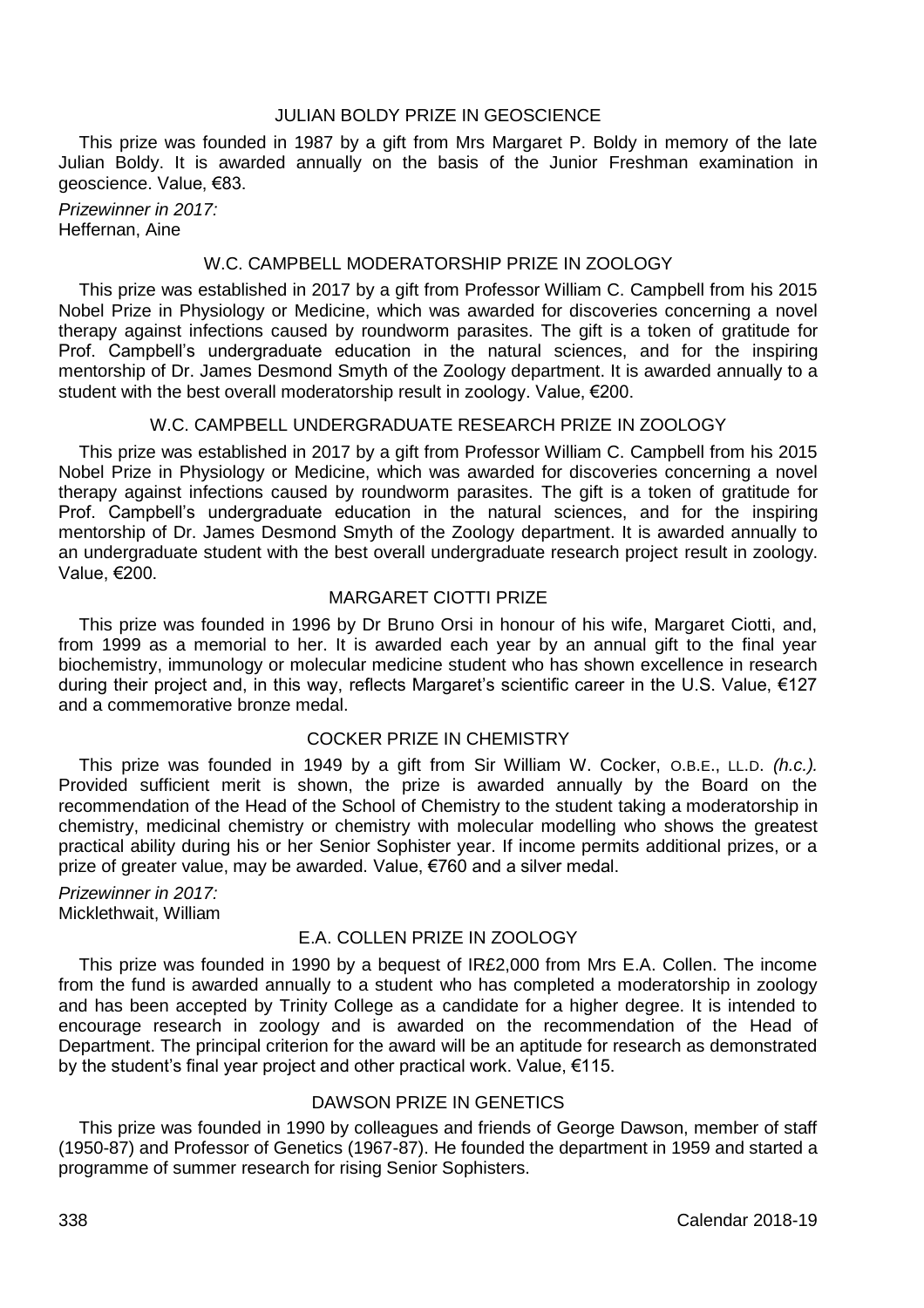The prize will be awarded, on the advice of the Professor of Genetics, to the student of genetics who has distinguished himself/herself in the Junior Sophister examinations. Value, €316.

*Prizewinners in 2017:* Hill, Sarah Monks O'Byrne, Sophie

#### MAUREEN DE BURGH MEMORIAL PRIZE IN MARINE BIOLOGY

This prize was established in 1986 by subscription in memory of Dr Maureen de Burgh to promote research in marine biology. It is awarded annually to a postgraduate or undergraduate student to cover expenses related to research in marine biology at Trinity College, on the recommendation of the Professor of Zoology and one other lecturer in the department. Value, €140.

#### EDGE PRIZES IN BOTANY

Two prizes, the Junior Edge prize and the Senior Edge prize, are normally awarded annually.

The Junior Edge prize is awarded to the best student of those reaching sufficient standard in botany in the Junior Sophister year as nominated by the annual departmental examiners' meeting. Value, €220.

The Senior Edge prize is awarded to the Senior Sophister student in botany whose honors dissertation is judged to be of the highest standard of the cohort of dissertations which achieve sufficient standard. Value, €220.

*Prizewinners in 2017: Senior Sophister* O'Reilly, Alison *Junior Sophister* Robertson Shersby Harvie, Thomas Ramsay

#### EDGE PRIZES IN GEOLOGY

Two prizes are awarded annually, one to the Junior Sophister who obtains the highest marks at the Junior Sophister honor examination in geology and whose work in that examination is of appropriate standard; the other to the Senior Freshman, intending to moderate in geology, who has shown most promise. Value of each prize, €223.

*Prizewinners in 2017: Junior Sophister* Murphy, Maeve *Senior Freshman* Mullarkey, Ellen

#### RONALD A. FISHER PRIZE IN GENETICS

The Ronald A. Fisher prize in genetics is awarded annually to a Sophister student who has excelled in oral presentation of a topic of his/her own choice within the field of genetics. The prize was established by a gift from George Dawson who founded the Department of Genetics in 1958 and led it until 1987. Sir Ronald Fisher, Baldwin Professor of Genetics at Cambridge (1943-57), was acknowledged as a leading authority on genetical theories of natural selection and statistics and was a major influence on George Dawson, a student at Cambridge. The prize will be awarded on the advice of the Head of the Department of Genetics. Value, €191.

*Prizewinner in 2017:* O'Ceallaigh, Ciaran

## FITZGERALD MEDAL AND PRIZE

A FitzGerald medal will be awarded annually on the recommendation of the Head of the School of Physics to the candidate who obtains a first class moderatorship in physics and who has shown outstanding merit. In exceptional circumstances a second medal may be awarded. A book prize, value €127, will also be awarded by the school.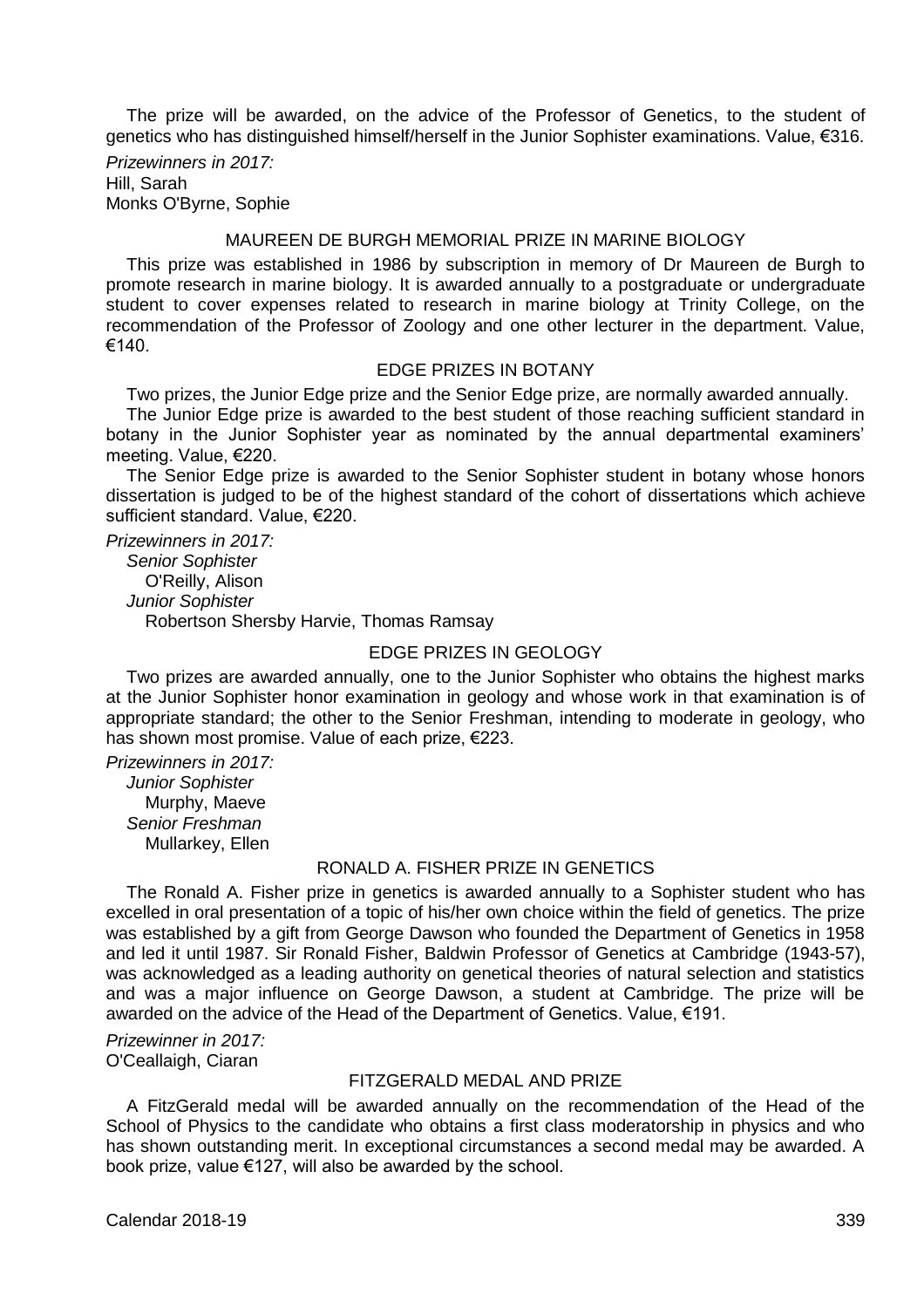## J.B. GATENBY PRIZE

This prize was founded in 1968 by Mrs R.R. Edwards in memory of the late Professor J.B. Gatenby. The prize is awarded to the member of the Junior Sophister honor class who carried out the best practical work in zoology during the year, the specimens, records and drawings illustrative of the work to be submitted to the Professor of Zoology not later than the date of the annual Junior Sophister honor examination. Value, €64.

*Prizewinner in 2017:* O'Keeffe, Floriane Elisa

#### GUINNESS PRIZE IN MICROBIOLOGY

This prize was founded in 1983 by Guinness Ireland Limited. It is awarded annually to the student accepted into Junior Sophister microbiology who performs best in the Senior Freshman BYU22205 examination in microbiology. Value, €200 book token.

#### HAUGHTON PRIZE IN GEOGRAPHY

This prize, established in 1989 from funds subscribed to honour Joseph P. Haughton, Fellow *emeritus* and formerly Professor of Geography, is awarded to the best student of geography in the Junior Sophister year as nominated by the annual departmental examiners' meeting. Value, €305.

#### HENDERSON-LLOYD PRIZE IN ADVANCED MATERIALS

This prize is awarded to the student who has obtained the highest marks in the moderatorship examination in nanoscience, physics and chemistry of advanced materials.

Dr B. Henderson was formerly Erasmus Smith's Professor of Natural and Experimental Philosophy, Dr D.R. Lloyd was University Professor of Chemistry, and together they were instrumental in establishing the materials moderatorship in Trinity College Dublin. The prize is awarded on the recommendation of the Director of Nanoscience, Physics and Chemistry of Advanced Materials. Value, €508.

*Prizewinner in 2017:* Reidy, Kate

# HENLEY MEMORIAL PRIZE

This prize was founded in 1963 by a bequest from Miss Florence I. Henley in memory of her brothers, E.A.W. Henley, M.D., and F.L. Henley, M.A. The prize is awarded to the candidate who obtains the highest average mark at the annual Junior Freshman honor examination in science. Value, €115.

*Prizewinner in 2017:* O'Rourke, Harrison

## C.H. HOLLAND PRIZE

This prize is awarded to the student obtaining the highest overall mark in the geology moderatorship. Value, €100.

*Prizewinner in 2017:* Moore, Hannah

## C. WALTER JONES BOOK PRIZE IN ORGANIC CHEMISTRY

This prize was founded in 1969 by a gift of £250 from Mrs R.P. Edwards and other relatives of the late C. Walter Jones. Provided sufficient merit is shown, it is awarded on the recommendation of the Head of the School of Chemistry to the student who obtains the highest marks in organic chemistry at the annual Senior Freshman examination in chemistry. Value, €127.

*Prizewinner in 2017:* Kavanagh, Sean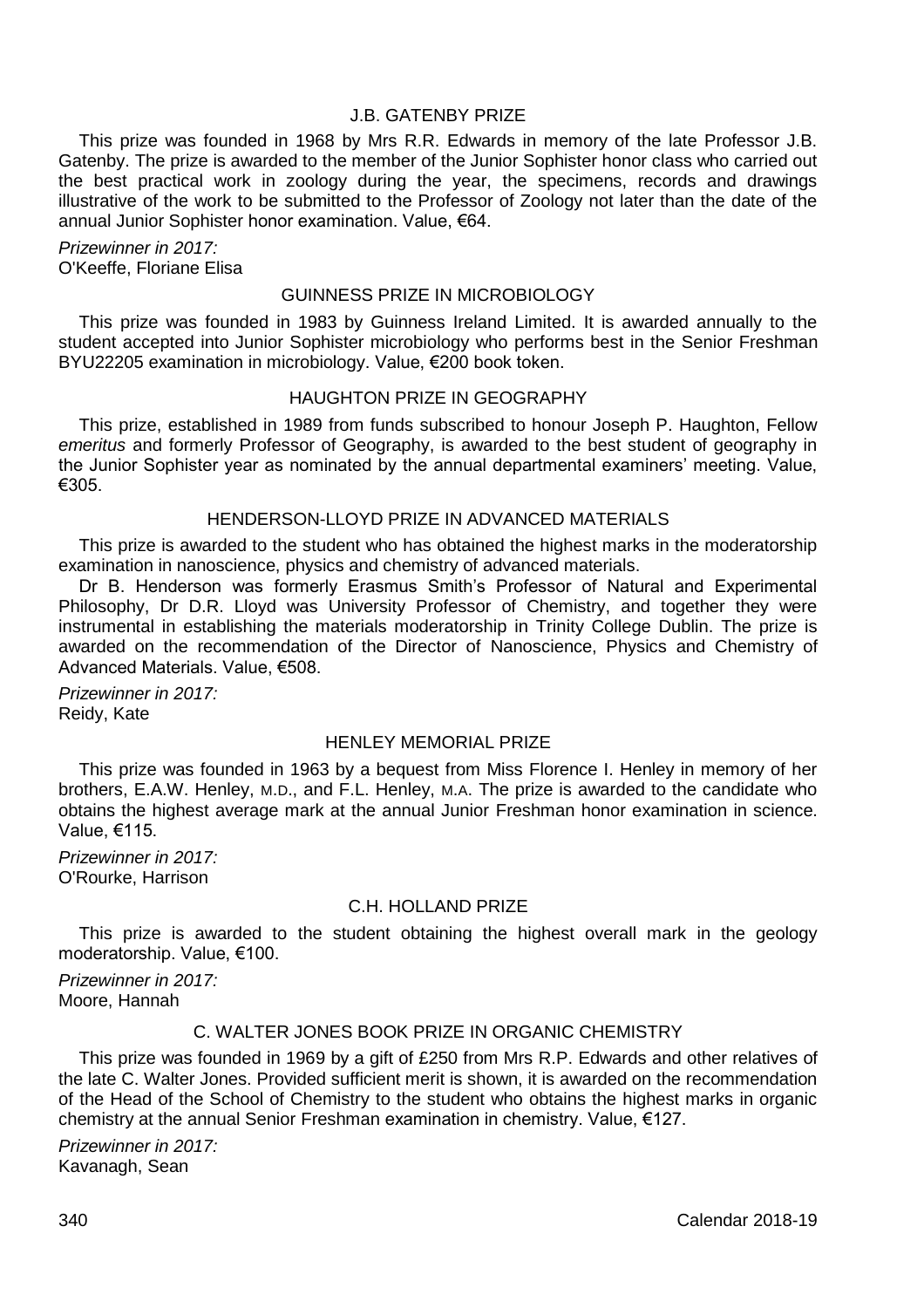#### KINGSMILL JONES MEMORIAL PRIZE

This prize was founded in 1920 by subscription in memory of Captain Kingsmill Williams Jones, killed in action 2 August 1918. The prize is awarded on the result of the examination for foundation scholarship in science to the best unsuccessful candidate. Value, €826.

*Prizewinner in 2017:* Hughes, Lucia

# DR GEORGE A. LONERGAN PRIZE

This prize was founded in 1985 in memory of the late Dr George Lonergan, by subscription from his friends. The prize is awarded annually on the recommendation of the Head of the School of Chemistry to the student of chemistry who gives the best performance in the Junior Sophister year in the chemistry, medicinal chemistry or chemistry with molecular modelling courses, provided sufficient merit is shown. Value, €380.

*Prizewinner in 2017:* Prochukhan, Nadezda

## MICROBIOLOGY SOCIETY PRIZE

The Microbiology Society offers a prize annually to the undergraduate student who performs best in the Junior Sophister year. The winning student will be awarded a certificate and a year's undergraduate membership of the society.

## DAVID MCCONNELL SCHOLARSHIP IN HUMAN GENETICS

This scholarship, funded by gifts from graduates and friends of genetics, is awarded to the leading student in human genetics, selected by competition, to facilitate a research internship at an institution for two to three months in the summer of their Junior Sophister year. David McConnell, a graduate of genetics (1966) taught at Trinity from 1970 to 2014. He was Fellow (1978-2007), Professor of Genetics (1990-2014), Vice-Provost (1999-2001) and Senior Fellow (2007-2014). The value of the scholarship will be at the discretion of the Head of Genetics, based on the availability of funds.

## BARBARA McCLINTOCK PRIZE IN HUMAN GENETICS

The Barbara McClintock prize in human genetics is awarded annually to a Sophister student of human genetics who has excelled in oral presentation of a topic of his/her own choice within the field of genetics. The prize was established by a gift from George Dawson who founded the Department of Genetics in 1958 and led it until 1987. Barbara McClintock was awarded the Nobel Prize in medicine in 1983 for her work on mobile genetic elements. George Dawson lectured on McClintock's work long before it was widely appreciated and she greatly influenced his early studies on unstable strains of bacteria. The prize will be awarded on the advice of the Head of the Department of Genetics. Value, €191.

*Prizewinner in 2017:* Hill, Sarah

## W.H.A. MACINTOSH PRIZE

This prize was founded by a legacy from Mr W.H.A. Macintosh, former chief technician in the Department of Chemistry. It is awarded annually to the student who is proceeding directly from moderatorship to undertake research in the School of Chemistry, leading to a Ph.D. in inorganic, organic or physical chemistry, and who has obtained the highest mark in his or her chemistry moderatorship examination. Value, €635.

#### BRIAN McMURRY PRIZE

This prize was established in 2009 by the friends of Dr Brian McMurry, sometime Professor of Organic Chemistry, on his retirement. It is awarded each year to the Junior Sophister candidate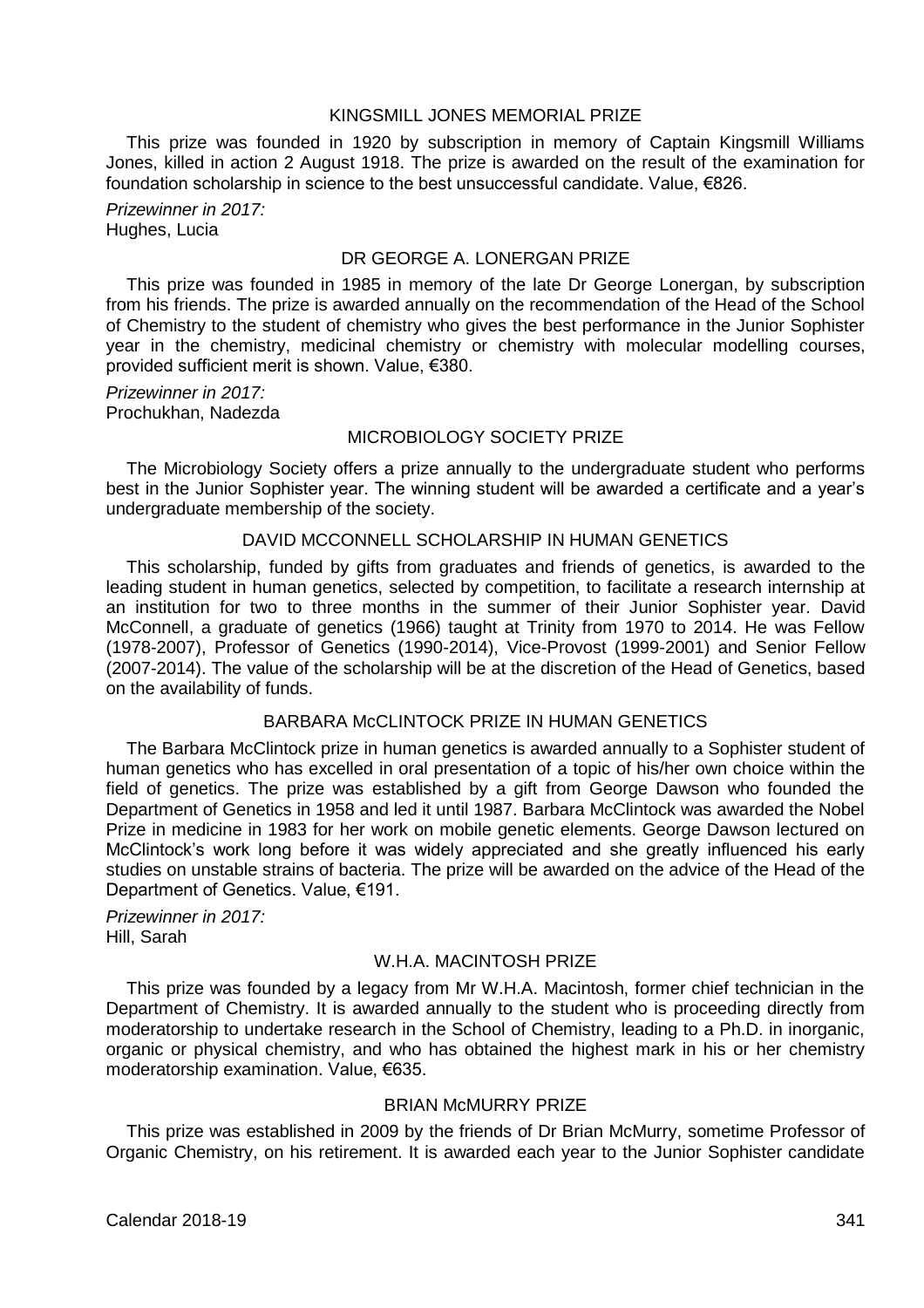from outside the European Union who is a student of the natural sciences and who obtains the highest overall marks in the annual examinations. Value, €130.

*Prizewinners in 2017:* Nair, Rajat Tyndall, Caoimhe

#### D.C. PEPPER PRIZE IN CHEMISTRY

This prize, established in 1982 from funds subscribed by colleagues to mark the retirement of Professor D.C. Pepper from the Professorship of Physical Chemistry, is awarded annually on the nomination of the Head of the School of Chemistry for the time being to the student who performs best in the Senior Freshman chemistry examination. Value, €250.

*Prizewinner in 2017:* Kavanagh, Sean

#### W.F.A. PHILLIPS PRIZE

This prize is awarded to the student who obtains the highest dissertation mark in the geology moderatorship. Value, €100.

*Prizewinner in 2017:* Moore, Hannah

#### BILLY ROBERTS MEMORIAL PRIZE

In recognition of Dr Billy Roberts' pioneering work in the teaching of biology in College, this prize was founded in 1987 by subscription from his family, friends and colleagues. The prize is awarded annually, provided sufficient merit is shown, on the recommendation of the Director of the Biology Teaching Centre, to the science student who has achieved the best performance in practical work in biology in the Junior Freshman year, based on the results of the annual practical examination and the assessment of the year's practical work. Value, €450.

*Prizewinner in 2017:* Berney, Conor

## BARBARA RYAN MEMORIAL PRIZE IN NEUROSCIENCE

This prize was founded in 2009 by a donation from the Ryan family in memory of Barbara Ryan who was one of the first members of staff of Trinity College Institute of Neuroscience. The prize is awarded annually, on the recommendation of the Director of the neuroscience degree course, to the student who achieves the highest marks in the Junior Sophister year of the moderatorship in neuroscience. Value, €400.

*Prizewinner in 2017:* Haran, Emma

# CYRIL J. SMYTH PRIZE IN MICROBIOLOGY

This prize was founded in 2008 by the donation of the Provost's Lifetime Achievement Award in Teaching and Learning to Professor Cyril J. Smyth. It is awarded annually, on the recommendation of the Professor of Microbiology, to the student achieving the highest marks in the research project in the moderatorship examination in microbiology. Value, €200.

*Prizewinner in 2017:* Lyons, Kevin

# F.S. STEWART PRIZE IN MICROBIOLOGY

This prize was founded in 1977 by a gift from F.S. Stewart, Professor of Bacteriology and Preventive Medicine 1950-75. It is awarded annually, on the recommendation of the Professor of Microbiology, to the science or medical student achieving the highest marks in the moderatorship examination in microbiology. Value, €200.

*Prizewinner in 2017:* Lyons, Kevin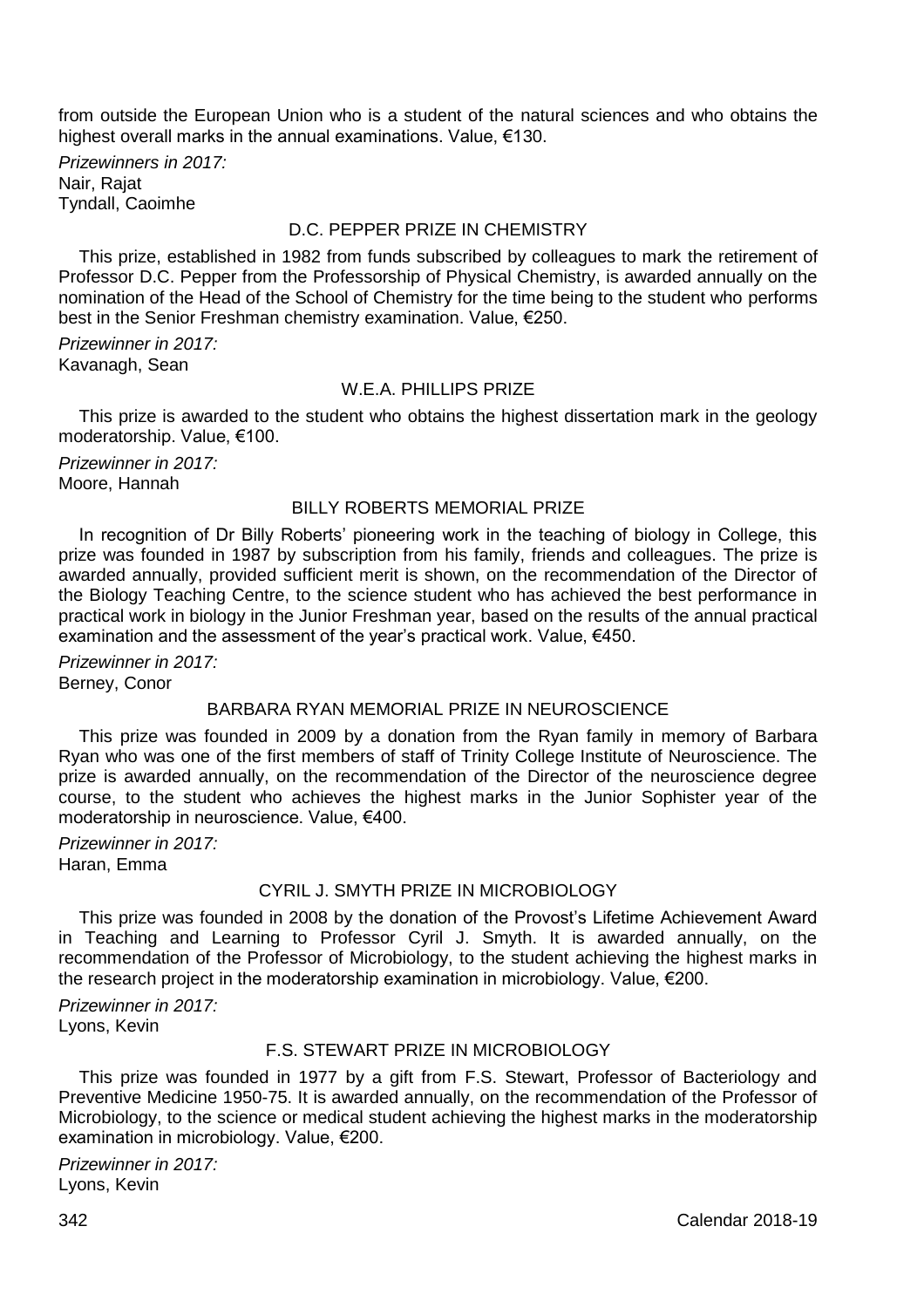# TRINITY TRUST PRIZE IN CHEMISTRY

This prize was founded in 1981 by a donation from the Trinity College Dublin Trust. It is awarded annually, on the nomination of the Head of the School of Chemistry, to the science student who attains the highest overall mark in Junior Freshman chemistry and who is not in receipt of another prize in chemistry. Value, €108.

*Prizewinner in 2017:* Kavanagh, David

#### A.W.B. VINCENT SCHOLARSHIPS IN GENETICS AND HUMAN GENETICS

These scholarships are awarded to students in genetics and human genetics, selected by competition, to facilitate research internships at institutions for two to three months in the summer of their Junior Sophister year. William Vincent, LL.D. *(h.c.)*, (1919-2012) established these scholarships in 1975 and funded them for 40 years. His family and friends contributed to ensure they would continue after his death. Dr Vincent was president of the American Irish Foundation from 1972 to 1987 when it merged with the American Ireland Fund of which he became vicechairman. He was a generous supporter of many charitable projects in Ireland. The number of scholarships and their value will be at the discretion of the Head of Genetics, based on the availability of funds.

#### WAI TON PRIZE IN PHYSICS

This prize was founded in 1978, by a donation from the Trinity College Dublin Trust, in appreciation of E.T.S. Walton, Erasmus Smith's Professor of Natural and Experimental Philosophy 1946-74. It is awarded annually, on the nomination of the Head of the School of Physics, to the student who gives the most meritorious performance in the Junior Freshman physics modules. Value, €150.

*Prizewinner in 2017:* Cleary, Andrew

# JAMES D. WATSON SCHOLARSHIP IN GENETICS

This scholarship, funded by a gift from James Watson, SC.D. *(h.c.)*, is awarded to the leading student in genetics, selected by competition, to facilitate a research internship at an institution for two to three months in the summer of their Junior Sophister year. James Watson was awarded the Nobel Prize (1962) for his part in discovering the structure of DNA (1953). In 1968 he became director of the Cold Spring Harbor Laboratory (Long Island, New York) and developed it into a major international centre for research and teaching in genetics and molecular biology. The value of the scholarship will be at the discretion of the Head of Genetics, based on the availability of funds.

#### LESLEY WHITE MEMORIAL PRIZE

This prize was founded in 1989 by subscription from family, friends and colleagues, in memory of Dr Lesley White (née Baxter) who was a graduate in biochemistry (1973). The prize is awarded annually, in biochemistry and microbiology alternately, to the best candidate in the Junior Sophister year honor examination in biochemistry (even years) or in-course assessments in microbiology (odd years). The appropriate Head of School or Department makes the recommendation for awarding the prize. Value, €70.

*Prizewinner in 2017:* O'Connell, Laura Michelle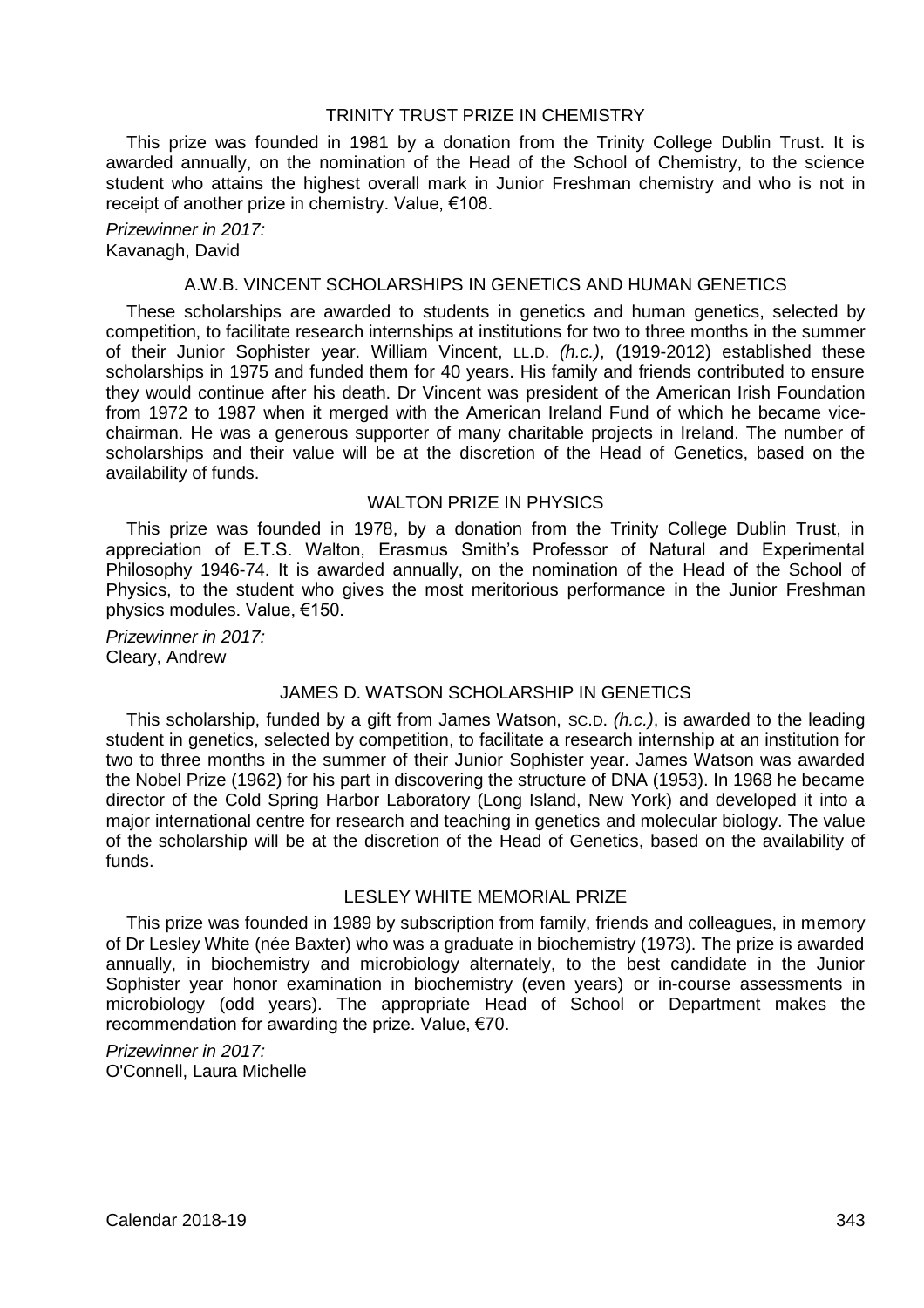# *Prizes in the Faculty of Health Sciences<sup>3</sup>*

# PETER GATENBY AWARD

The prize was founded in 2002 in recognition of Professor Gatenby's selfless commitment and contribution to the School of Medicine. It is awarded annually to the student who contributed most to the welfare and academic and social development of the Faculty of Health Sciences. Each course year in the Faculty of Health Sciences (School of Dental Science, School of Medicine, School of Nursing and Midwifery and School of Pharmacy and Pharmaceutical Sciences) may wish to nominate a student via its class representative. Class representatives should forward reasons for their nomination to the Sophister Administrator (School of Medicine Office) by the fourth week of Trinity term for approval by the relevant committee. Value, €250 (book token).

#### **Dental science**

## DEAN'S PRIZES

This prize is awarded annually by the School of Dental Science to the student(s) who achieves 80 per cent or over in the annual sitting of their end of year examinations in the first, second, third and fourth dental years, first year dental hygiene, first year dental nursing and first and second year dental technology. The prize may be collected from the Dental School Office. Value, €100.

## DENTAL COUNCIL PRIZES

The Dental Council of Ireland awards a prize to each of the students who achieve the highest mark in the subject of public and child dental health; restorative dentistry and periodontology; and oral surgery, oral medicine and oral pathology at the annual sitting of the final dental examination. The prize will be presented at a school prize-giving ceremony. The Dental Council also award a prize to the best all-round student over the three years of the dental technology programme. The Year 2 dental nursing prize and the Year 2 dental hygiene prize are awarded to the candidates who achieve the best overall result in their course. Value, €127 each.

*Prizewinners in 2017: Public and child dental health*

Nowak, Sylwia Maria *Oral surgery, oral medicine and oral pathology* Nowak, Sylwia Maria *Restorative dentistry and periodontology* Donohoe, Eamonn Tomas

## SHELDON FRIEL PRIZE

This prize was founded in 1963 by subscription in appreciation of the work of Sheldon Friel, Professor of Orthodontics 1941-62. It is awarded annually to the student of dental science who, having proceeded regularly with his/her class, gains first place at the annual sitting of the final examination. The prize will be presented at a school prize-giving ceremony. Value, €127.

*Prizewinner in 2017:* Nowak, Sylwia Maria

## **Medicine**

## ABBOTT CLINICAL NUTRITION PRIZE

This prize was established in 1997 and is awarded annually by Abbott Laboratories (Ireland) Ltd to a student in the third or fourth medical year, provided sufficient merit is shown, for the best written case report illustrating the role of nutrition in patient management. Case histories should reach the Department of Clinical Medicine Office not later than 30 June. The prize will be awarded on the recommendation of a committee comprising the Associate Professor in Clinical

<u>.</u>

<sup>3</sup>See also GENERAL FACULTY REGULATIONS and MISCELLANEOUS AWARDS.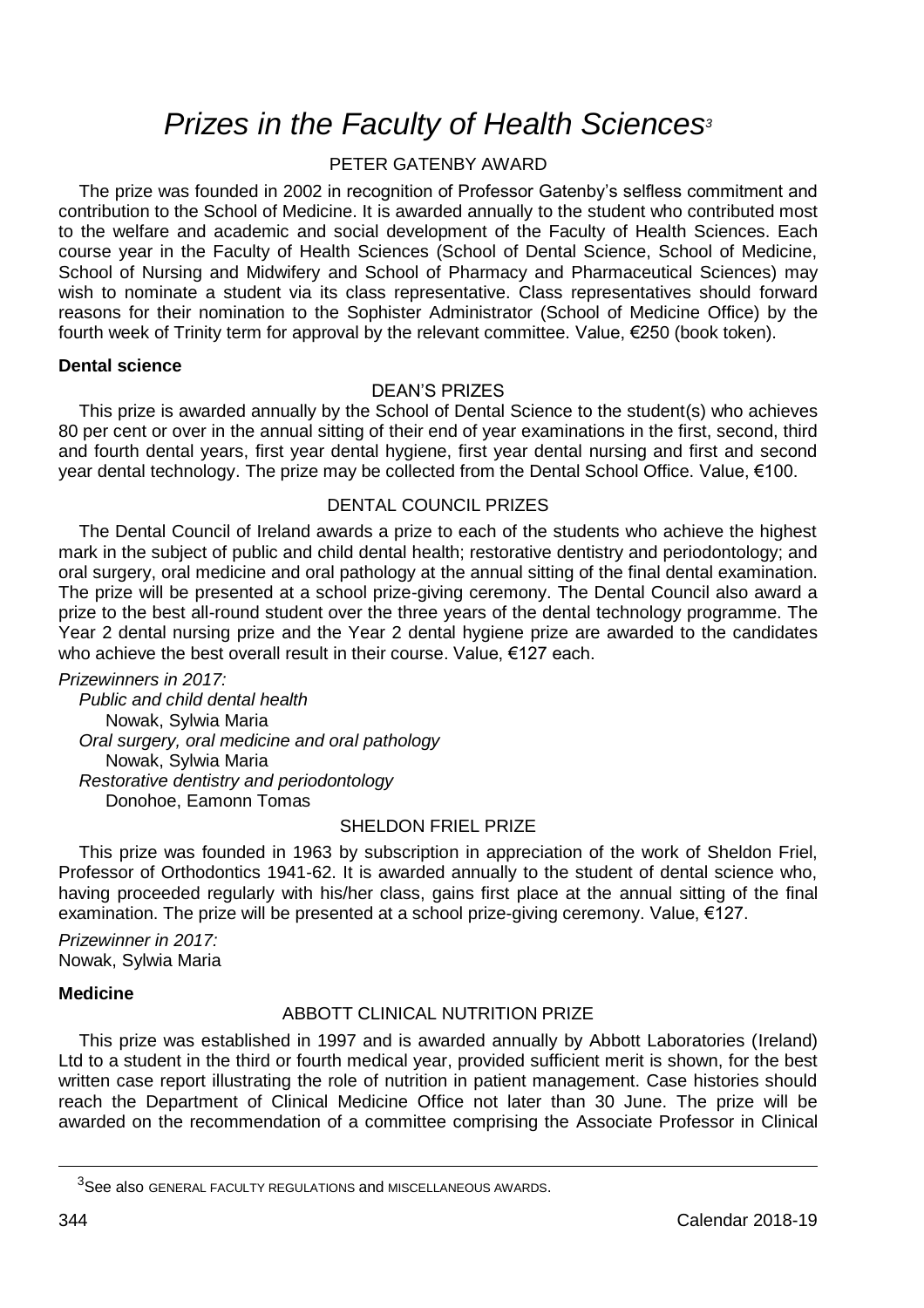Medicine (Nutrition), an Assistant Professor in Dietetics and the Head of Department of Clinical Medicine. Value, €318.

# ARTHUR BALL PRIZES

These prizes were founded in 1964 by a bequest from Lady Elizabeth Smyth Ball in memory of her late husband, Sir Charles Arthur Kinahan Ball, Bart., Regius Professor of Surgery 1933-46. They are awarded annually, provided sufficient merit is shown, to the candidates placed first and second at the final medical examination, in surgery at the Trinity term examination. Value, about €381 and €191.

*Prizewinners in 2017:*

- 1 O'Byrne, Lisa
- 2 Gilroy, Darina Ann

# PETER BECKETT MEMORIAL PRIZE

This prize was founded in 1974 in memory of Peter Gordon Stewart Beckett, Professor of Psychiatry 1969-74 and Dean of the Faculty of Physic 1972-4, by subscription of his American colleagues. It is awarded annually to the student in the fourth medical year showing greatest potential in psychiatry, as judged by assessment during clinical training and on the merits of an essay on a topic relating to psychiatry. Value, approximately €350.

*Prizewinner in 2017:* McGlacken-Byrne, Domhnall

## THE DR NORMAN A. BURTON MEMORIAL PRIZE

This prize was donated in 1967 in the memory of Dr Norman A. Burton by his parents. It is awarded annually to the student from St James's Hospital, Dublin who obtains the highest mark in surgery at the final examination, provided sufficient merit is shown. The prizewinner may select books to the value of €115 at the University booksellers.

*Prizewinner in 2017:* O'Byrne, Lisa

## SIR JAMES CRAIG MEMORIAL PRIZE

This prize was founded in 1952 by a gift from James Wallace Craig in memory of his father, Sir James Craig, King's Professor of the Practice of Medicine 1910-33. It is awarded annually to the student gaining first place at the final examination in medicine. Value, €64.

*Prizewinner in 2017:* Dunne, Esme

## DANIEL JOHN CUNNINGHAM MEMORIAL MEDAL

This prize was founded in 1909 by subscription in memory of Daniel John Cunningham, University Professor of Anatomy 1883-1903. A bronze medal is awarded to the best student in anatomy, taking the first and second medical years into account, provided the student has been not longer than two years in the School of Medicine.

*Prizewinner in 2017:* Conroy, Peter

# DE RENZY CENTENARY PRIZE

This prize was founded in 1929 by a gift from Lady Martin to commemorate the centenary of the birth of her father, Surgeon-General Sir Annesley Charles Castriot de Renzy. It is awarded on the result of an examination in public health and primary care held in the fourth medical year. Value, €953.

*Prizewinner in 2017:* O'Donnell, Martin

Calendar 2018-19 345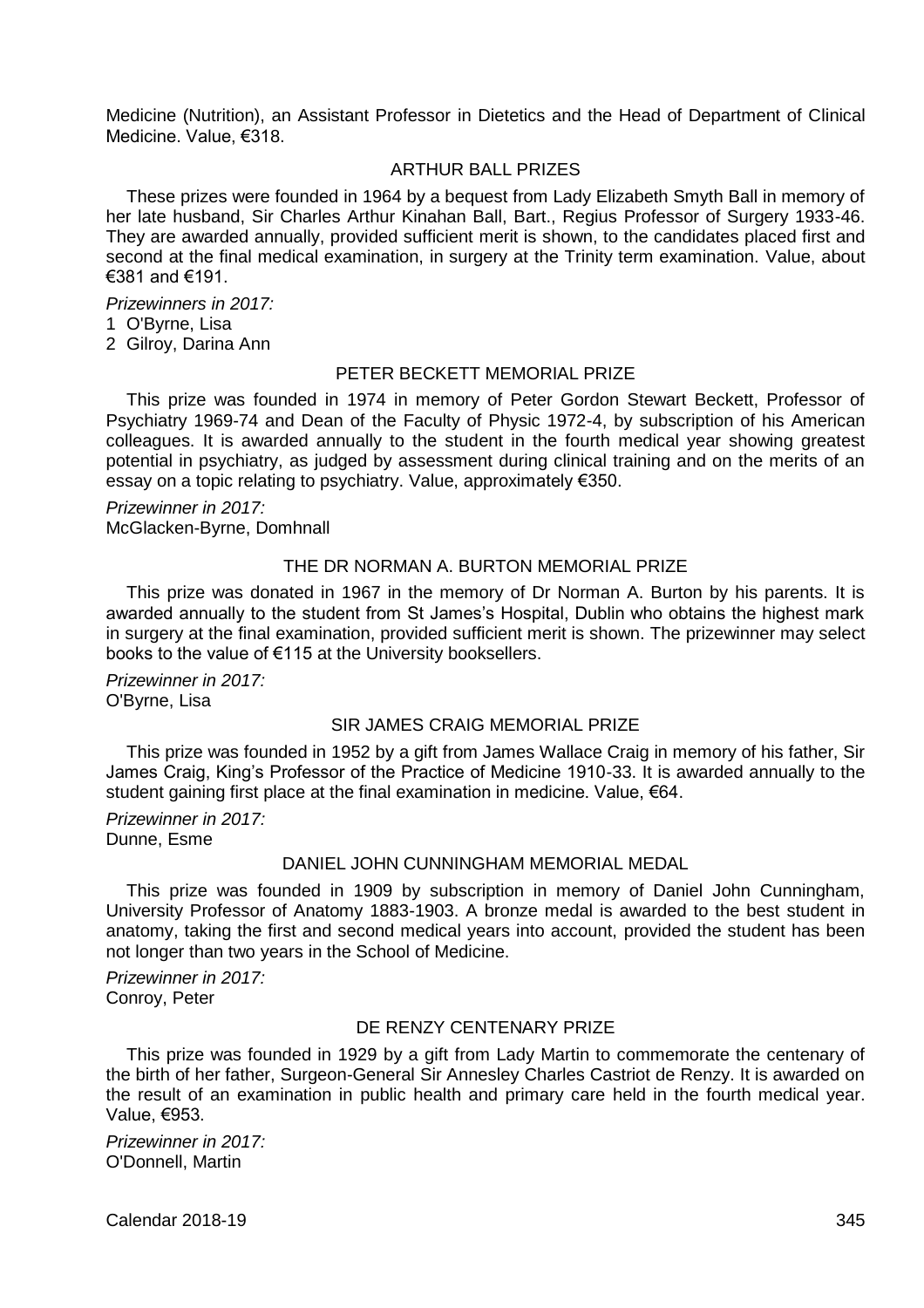### DIAGNOSTIC RADIOLOGY MEDAL

The medal in diagnostic radiology was founded in 2013 by the Departments of Clinical Radiology in St James's Hospital and Tallaght Hospital. It is awarded annually in the final medical year to the student achieving the highest mark in a special diagnostic radiology examination.

#### ANDREW FRANCIS DIXON PRIZE

This prize was founded in 1946 by a gift from a former student of the School of Medicine in memory of Andrew Francis Dixon, University Professor of Anatomy 1903-36. It is awarded annually to the best student of anatomy in the first medical year. Value,  $\epsilon$ 64.

*Prizewinner in 2017:* Power, Robert

# DR HENRY COOKE DRURY STUDENT RESEARCH FELLOWSHIPS

These fellowships were founded through a bequest in 1989 from Miss Florence Winifred Drury, in memory of her father, Dr Henry Cooke Drury. One or two or more fellowships may be awarded annually to support research in the School of Medicine at undergraduate level with a view to publication or presentation at scientific meetings. The fellowship(s) will be awarded on the recommendation of a committee and will be up to a maximum total value of €6,349.

## WILLIAM ROBERT FEARON MEDAL

This award was founded in 1976 by a bequest from Dr Brian Spencer in memory of William Robert Fearon, Professor of Biochemistry 1934-59. A bronze medal is awarded annually to the best student in biochemistry on the basis of studies in the first and second years provided that the student has been in the School of Medicine not longer than two years.

*Prizewinner in 2017:* Gilgan, Joshua

# FITZ-PATRICK SCHOLARSHIP

This prize was founded in 1901 by a gift from Mrs Fitz-Patrick in memory of her husband, Thomas Fitz-Patrick. It is awarded annually on the result of the four parts of the final medical examination. Value, €3,175.

*Prizewinners in 2017:* Dunne, Esme Heaney, Aine O'Byrne, Lisa

## FREEDMAN MEDAL AND PRIZE

This award was founded in 2013 by Dr Derek Freedman on behalf of Dr John Freedman, the well-known and respected GP in Crumlin, Dublin. The Freedman medal and prize for clinical excellence is awarded annually at the discretion of the examiners at the third medical year examinations in medicine and surgery.

*Prizewinner in 2017:* Kennedy, Kate

# REUBEN HARVEY PRIZES

These prizes are awarded by the Royal College of Physicians of Ireland. The conditions of award were changed in 1964. A prize is awarded annually, in each of the Dublin medical schools, to the candidate who obtains the highest aggregate of marks in the clinical subjects (obstetrics and gynaecology, medicine/psychiatry (including therapeutics), paediatrics and child health, surgery) at the final medical examination.

*Prizewinners in 2017:* Dunne, Esme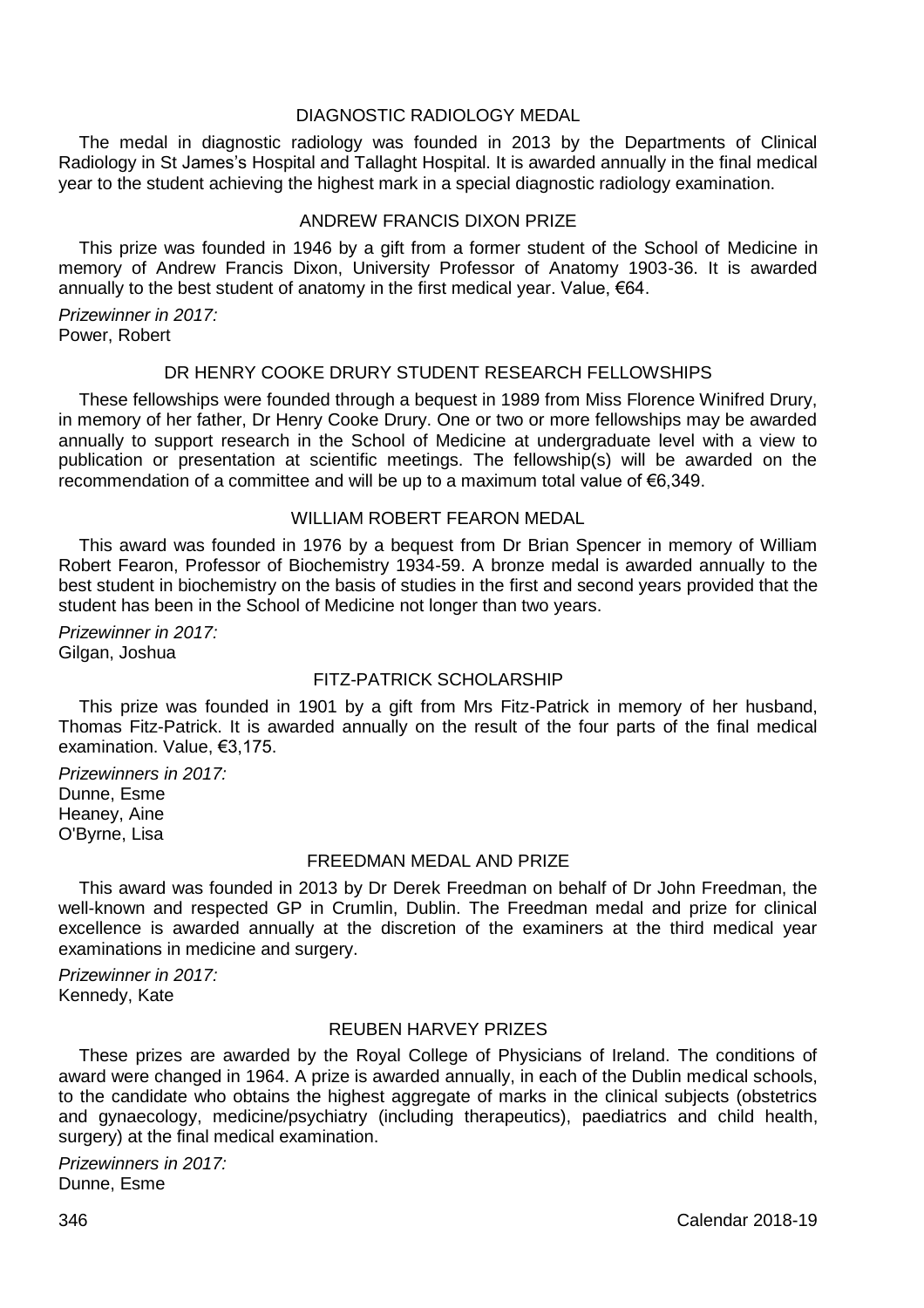Heaney, Aine O'Byrne, Lisa

## TCD/SJH INTERN MEDAL AND TCD/TALLAGHT HOSPITAL INTERN MEDAL

This prize was established in 2015 and is awarded annually to the intern in St James's Hospital and the intern in Tallaght Hospital for the best case presentation as judged by the intern tutor or intern lecturer on each of the sites.

## PROFESSOR C.T. KEANE/PFIZER MEDAL

This prize was founded in 2003 by an annual subscription from Pfizer in appreciation of the work of Professor Conor Keane, Associate Professor of Clinical Microbiology, in academia from 1971-2002. It is awarded annually, provided sufficient merit is shown, to the candidate placed first at the third year clinical microbiology examination. Value, €250 and medal presentation.

*Prizewinner in 2017:* Browne, Conor Paul

### G.B. McHUTCHISON BEQUEST

This prize was founded in 1966 by a bequest from the late Dr G.B. McHutchison. It is awarded to the candidate who obtains the highest aggregate of marks in the subjects of obstetrics and gynaecology, medicine/psychiatry (including therapeutics), paediatrics and child health and surgery in the final medical examination of the School of Medicine, provided these subjects are all passed at the summer examinations. Candidates are to be restricted to those who are British or Irish by birth or descent. Value, €293.

*Prizewinners in 2017:* Dunne, Esme Heaney, Aine O'Byrne, Lisa

### MEATH HOSPITAL MEDAL

The medal is awarded to the student achieving the highest score in the clinical component of the final medical examinations in both clinical medicine and surgery.

*Prizewinner in 2017:* Dunne, Esme

## CONOLLY NORMAN MEDAL IN MENTAL DISEASES

This award was founded in 1934 by a bequest from Mrs Conolly Norman in memory of her husband. A medal is awarded on the result of the psychiatric part of the final medical examination, part III.

*Prizewinner in 2017:* Dyer, Adam

# NATIONAL CHILDREN'S HOSPITAL PRIZE IN PAEDIATRICS

A prize of €350 is awarded each year by the Board of the National Children's Hospital Foundation on the results of a special prize examination organised by the Professor of Paediatrics.

*Prizewinner in 2017:* O'Connor, Niamh

# EAMONN O'COINE AWARD

This prize was founded in 2005 in memory of a first year student, Eamonn O'Coine who contributed to the academic and social development of the School of Medicine. Students within the School of Medicine may wish to nominate a student via their class representatives. Class representatives should forward reasons for their nomination to the Sophister Administrator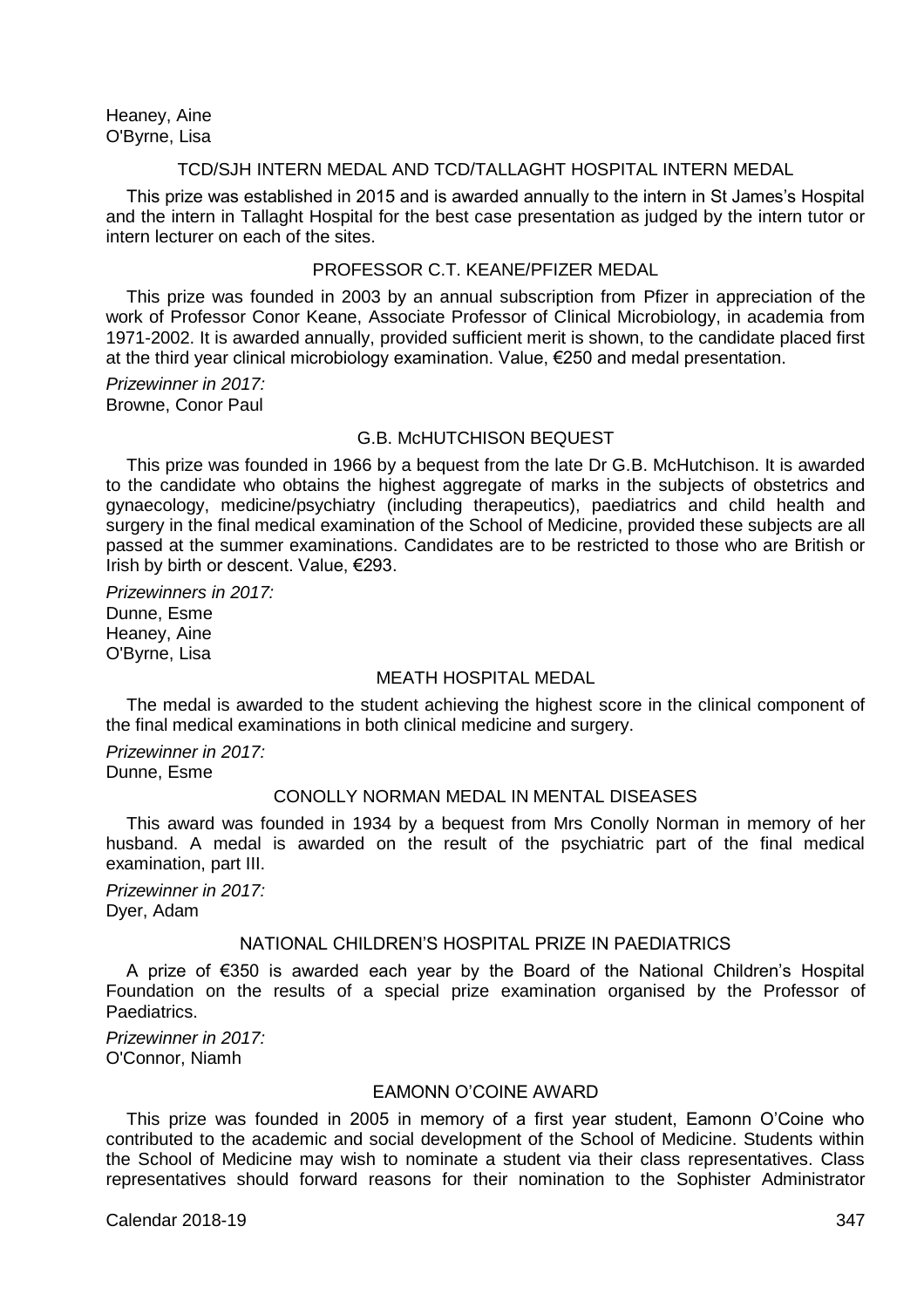(School of Medicine Office) by the fourth week of Trinity term for approval by the relevant committee. Value, €200 (book token).

# PAEDIATRIC GROUP PROJECT PRIZE

A prize of €100 is awarded annually by the Department of Paediatrics to the group of students who present the best project in this subject.

*Prizewinners in 2017:* Byrne, Joanne Carolan, Siofra Gibbons, Denys Loftus, Eimear Maguire, Fiachra O'Brien, Oisín Anthony O'Connor, Niamh

## JOHN PRICHARD MEMORIAL PRIZE

This prize was founded in 2003 in memory of Professor John Prichard, Associate Professor of Medicine 1978-96, by the Department of Clinical Medicine. It is awarded annually to the best clinical tutor from St James's Hospital, as voted by the final year medical students. The winner is awarded a medal and a cash prize of €100. It is sponsored by Servier Laboratories.

## J. SETON PRINGLE PRIZE

This prize was re-established in 1996 by a gift from the Board of Baggot Street Hospital. It may be awarded annually to the student who gains first place in a clinical examination set and conducted by the Department of Surgery. Value, €153.

*Prizewinner in 2017:* Gilroy, Darina Ann

## PROFESSORS' PRIZES IN THE SCHOOL OF MEDICINE

The Head of Department of Clinical Medicine awards a prize at the end of his course.

The Head of Department of Surgery awards a prize at the end of his course.

The Head of Department of Obstetrics and Gynaecology awards a prize at the end of her course.

The Head of Department of Paediatrics awards a prize to the student who obtains a first place at the end of his/her course known as the O'Donohoe Medal: the medal was instituted by Professor Niall V. O'Donohoe in 1990 to mark his retirement from the Faculty of Medicine.

The Head of Department of Psychiatry awards a prize at the end of his course.

# *Prizewinners in 2017:*

*Clinical Medicine* Beirne, Ellen Duff, Eimear *Obstetrics and Gynaecology* Richard, Georgia Rosalie *Paediatrics* Restan, Amy *Psychiatry* Heaney, Aine *Surgery* O'Neill, Karen Ryan, Paul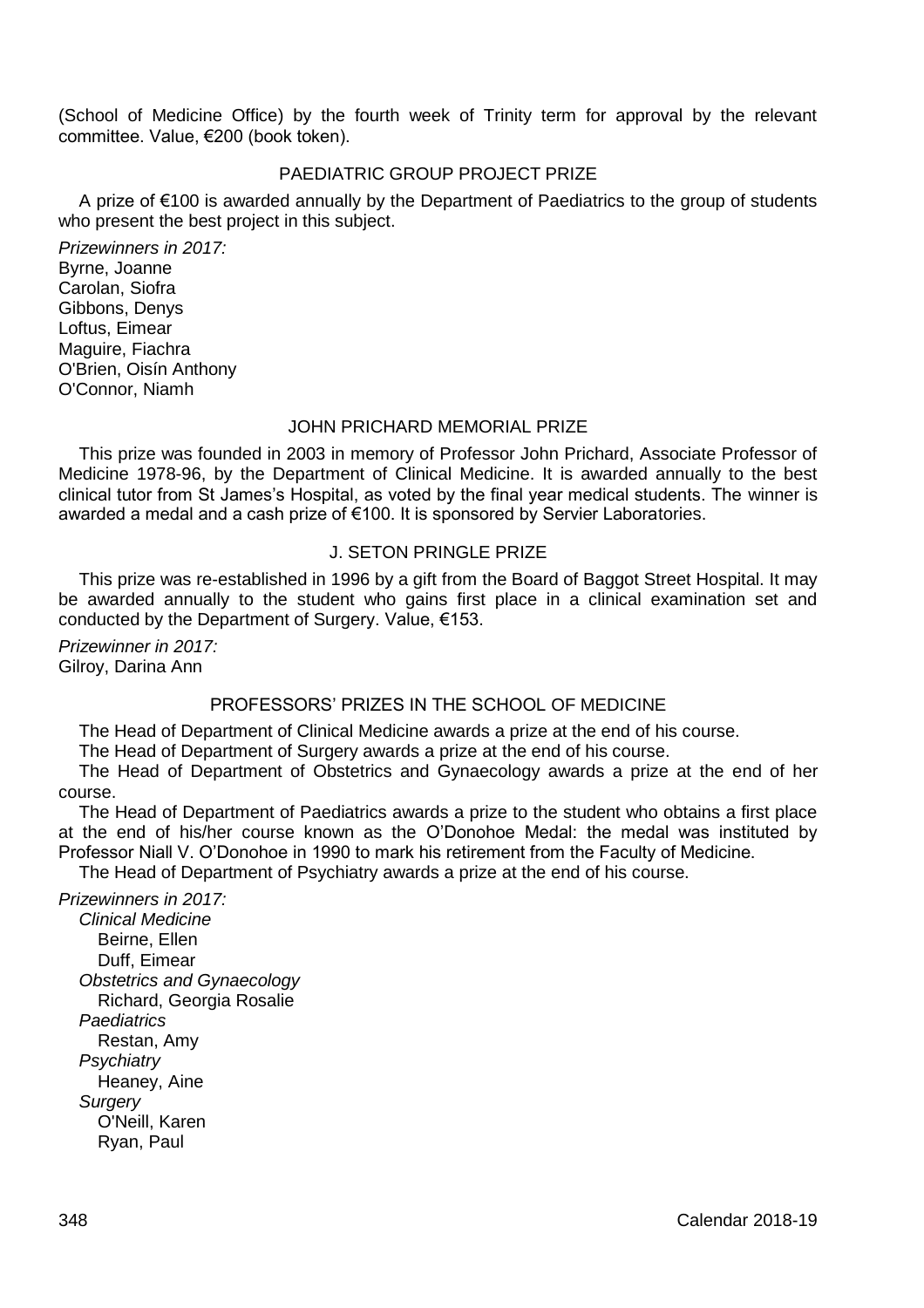# JOHN MALLET PURSER MEDAL

This award was founded in 1899 by subscription to mark the twenty-fifth year of tenure of the King's Professorship of the Institutes of Medicine by John Mallet Purser. A bronze medal is awarded annually to the best student in physiology and biochemistry in the first medical year.

*Prizewinner in 2017:* Power, Robert

#### WALTER RENNISON BOOK PRIZE

This prize was founded in 1971 by a bequest from G.G. Rennison in memory of his brother Walter Rennison. It is awarded annually to the second year medical student who is placed highest in anatomy. The book(s) selected shall be in use during the medical course in Trinity College. Value, €115.

*Prizewinner in 2017:* Conroy, Peter

## LORNA JOAN RUST MEDAL AND PRIZE

This award was founded in 1993 by a gift from the estate of the late Lorna Joan Rust. A bronze medal and prize are awarded annually to the candidate who obtains the highest marks in obstetrics and gynaecology in part II of the final medical examination. Value, €635.

*Prizewinner in 2017:* O'Connor, Niamh

## AQUILLA SMITH PRIZE

This prize was founded in 1932 in memory of Aquilla Smith, King's Professor of Materia Medica and Pharmacy 1864-81, by a bequest from his son, Walter G. Smith. It is awarded annually on the results of the third medical year examinations in pathology and microbiology. Value, €89.

*Prizewinner in 2017:* Hartnett, Jack

## WALTER G. SMITH AND WELLAND PRIZES

The Walter G. Smith prize was founded in 1932 by a bequest from Walter G. Smith, King's Professor of Materia Medica and Pharmacy 1881-1921. The Welland prize was founded in 1938 by a bequest from Miss E.S. O'Mahony in memory of Joseph Rabiteau Welland. These prizes are awarded annually on the results of the third medical year examination in materia medica, pharmacology and therapeutics at the discretion of the Professor of Pharmacology and the other examiners in this examination. The Walter G. Smith prize, value €89, will be awarded to the student with the best results. The Welland prize, value €32, will be awarded as a second prize.

*Prizewinners in 2017:*

- 1 Diong, Sophie Geraldine
- 2 Gallagher, Eleanor

## RICHARD SMYTH PRIZES IN TROPICAL BACTERIOLOGY, PARASITOLOGY AND HYGIENE

These prizes were founded in 1940 by a gift from Richard Smyth to encourage the study of tropical medicine. Three prizes are awarded annually on the result of an examination (written and practical) in bacteriology, parasitology and hygiene held in Trinity term. Special emphasis is placed on the causation and prevention of diseases prevalent in tropical countries, but candidates are not expected to have a practical knowledge of these diseases. Candidates must be in their final medical year or be graduates in medicine of the University of Dublin of not more than three years' standing. A candidate who has been awarded the first prize may not compete again. Entries for the examination must reach the Head of the School of Medicine not later than 1 April. Value: first prize, €127; second prize, €64; third prize, €32.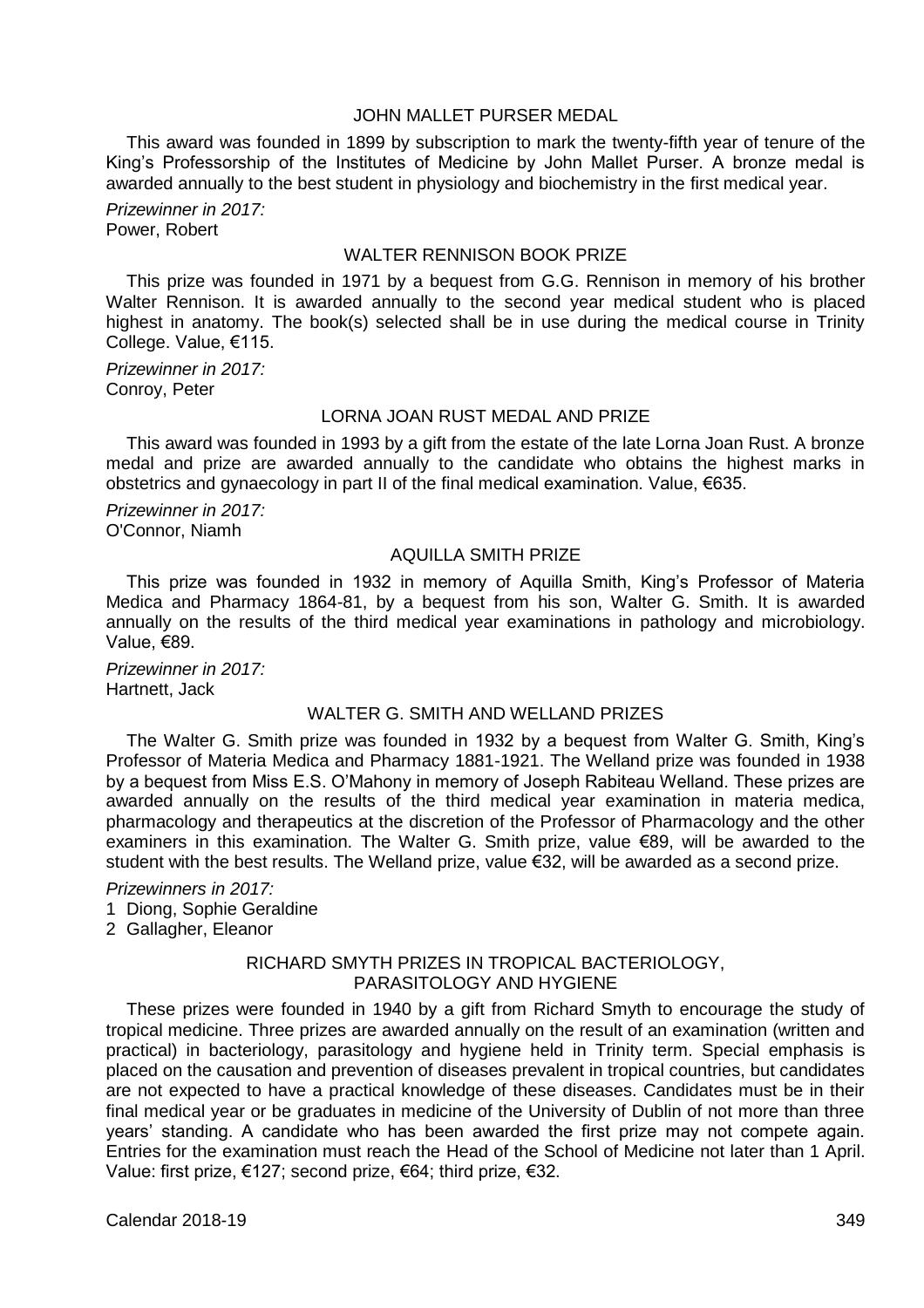## DR HENRY HUTCHINSON STEWART MEDICAL SCHOLARSHIPS

These scholarships were founded in 1884 by a bequest from Henry Hutchinson Stewart. The regulations were revised by the Board in 1961. One Henry Hutchinson Stewart first medical year scholarship is awarded annually in Trinity term on the results of the first medical examinations. Value, €762 per annum for three years.

One Dr Henry Hutchinson Stewart scholarship is awarded annually to the best of the unsuccessful candidates at the examination for medical scholarships. Value, €1,905 per annum for three years.

*Prizewinners in 2017:* Garami, Anna Power, Robert

#### JEREMY SWAN MEDAL

This award was founded in 2008 by a bequest from the estate of the late Jeremy Swan. A gold medal is presented annually, from 2008-09 to 2017-18 inclusive, to the student who attains the highest marks in medical ethics in the third year of the undergraduate medical course.

*Prizewinner in 2017:* Worrall, Amy Patricia

#### **Nursing and midwifery**

#### LORRAINE ANDREWS MEDAL AND BURSARY

Dr Lorraine Andrews was an Assistant Professor in Midwifery in the School of Nursing and Midwifery (2006-2013). This is an annual award presented at the annual School of Nursing and Midwifery awards ceremony during Michaelmas term of each academic year. This award will be awarded to one midwifery student, nominated by their peers, who has completed Junior Sophister year and is in good standing. The award recognises the student's key attributes, such as kindness, integrity, compassion, respectful, non-judgemental, good humour and selfless dedication that are consistently demonstrated over the course of the student's college career. The successful student should actively participate in activities that had a positive impact on other students.

The successful midwifery student will receive the Lorraine Andrews medal and a bursary of €250.

## MARGARET DORNAN SCHOLARSHIP, ADELAIDE HOSPITAL NURSES' LEAGUE

Margaret Dornan was Matron of the Adelaide Hospital from 1947 to 1962.

The scholarship was established to honour her commitment to the education of nurses particularly by the physicians and surgeons in the hospitals. It is awarded to the B.Sc. (Cur.) Senior Sophister student nurse who completed the clinical component of his/her degree within Tallaght Hospital and achieved the highest mark at distinction level in his/her Senior Sophister examinations conducted by Trinity College Dublin. Value, €500.

## ST PATRICK'S MENTAL HEALTH SERVICE AWARD

This prize is awarded to the student who completed the clinical component of his/her degree (at first attempt) within St Patrick's Mental Health Services and achieves the highest academic grade in his/her final examinations. The prize will be presented at the presentation of certificates and hospital badges in St Patrick's Mental Health Services. Value, €200.

### MARGARET HUXLEY PRIZE, ST JAMES'S HOSPITAL

Ms Margaret Huxley (1854-1940) was the Matron of Sir Patrick Dun's Hospital from 1884 until 1902. She was a pioneer in the development of nurse training programmes in Ireland during the nineteenth century. In 1912 the Board of Sir Patrick Dun's Hospital awarded an annual nursing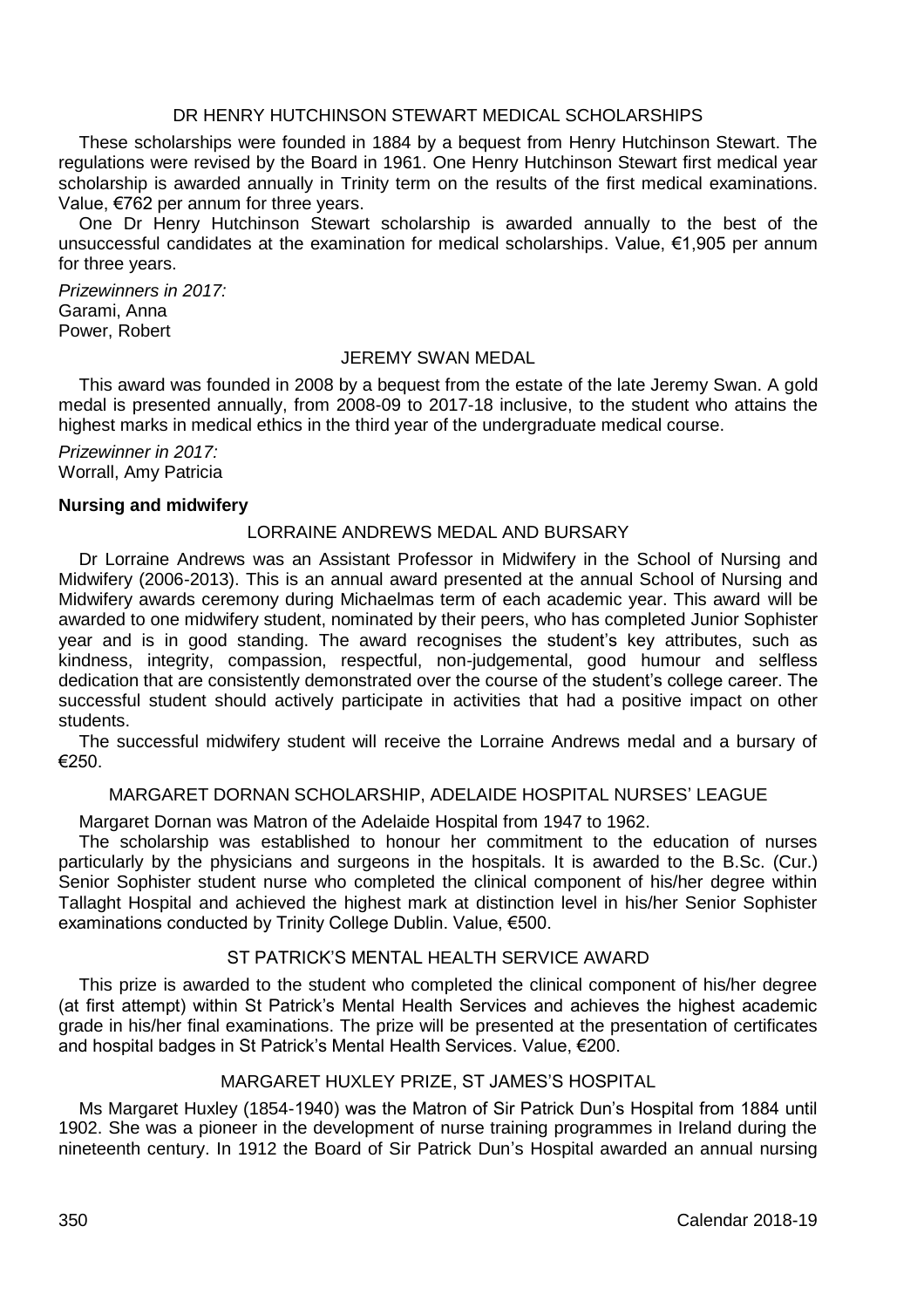prize in her name. With the rationalisation of the Health Service in the mid 1980's, Sir Patrick Dun's Hospital, along with the associated prize transferred to St James's Hospital.

The prize is presented to a newly graduated nurse who completed the clinical component of his/her degree within St James's Hospital and achieved the highest academic grade in his/her final examinations. Presentation of the prize occurs at the presentation of hospital badges and nursing certificates ceremony held by St James's Hospital. Value, €200.

## THE CAROLE KING ANNUAL AWARD

The Carole King annual award was founded in 2015 to encourage interest in spirituality in healthcare among students in the School of Nursing and Midwifery. The award consists of complimentary registration for the annual Spirituality in Healthcare conference and a gift token, which is presented at the School awards ceremony. Application for the award is open to all undergraduate nursing and midwifery students.

# HANNAH McDOWALL NURSING SCHOLARSHIP

Named in honour of the late Nurse Hannah McDowall (1976-2001). The Adelaide Hospital Society awards the Hannah McDowall nursing scholarship to the nursing student who achieves the highest mark at distinction level in the first year annual examination session conducted by Trinity College Dublin. The scholarship, valued €2,000, to promote excellence in nursing studies is open to all nursing students attached to Tallaght Hospital. Enquiries to Niamh Gavin, Foundation Manager, The Adelaide Health Foundation, Tallaght Hospital, Dublin 24, tel: (01) 4142069, email: info@adelaide.ie.

## THE NATIONAL CHILDREN'S HOSPITAL BOARD AWARDS (INTEGRATED CHILDREN'S AND GENERAL NURSING COURSE)

The National Children's Hospital will award a prize to the student in each year of the integrated children's and general nursing degree course who has demonstrated the most outstanding professional aptitude in the children's component of the course. The awards are to be made in the name of the National Children's Hospital to emphasise the importance of clinical practice, and good bedside nursing skills, clinical care, and communication with patient and family. It is also to ensure the name of The National Children's Hospital will continue to be associated with children's nurse education.

The nomination of the prize recipients to the Board of the National Children's Hospital Foundation will be made by the court of examiners for the appropriate year. Performance in practice placement will be taken into consideration in the decision to make the award.

Value, first year €100, second year €100, third year €200, fourth year €200, 6 month rostered period €250.

*Prizewinners in 2017:* Gillespie, Clara Scaria, Alenrose

#### SCHOOL OF NURSING AND MIDWIFERY STUDENT AWARDS

The School of Nursing and Midwifery awards the following prizes to the students who achieve the highest mark at distinction level as determined by the relevant annual court of examiners.

- B.Sc. (Cur.): one prize to the highest placed student in each discipline in each year of the four years of the course (five years in the case of children's and general nursing), plus one prize to the overall highest placed student in each year
- B.Sc. Midwifery (A. Obs.): one prize to the highest placed student in each year of the four years of the course

The award in each case is a book voucher to the value of €100.

*Prizewinners in 2017:* Butler, Rebecca

Calendar 2018-19 351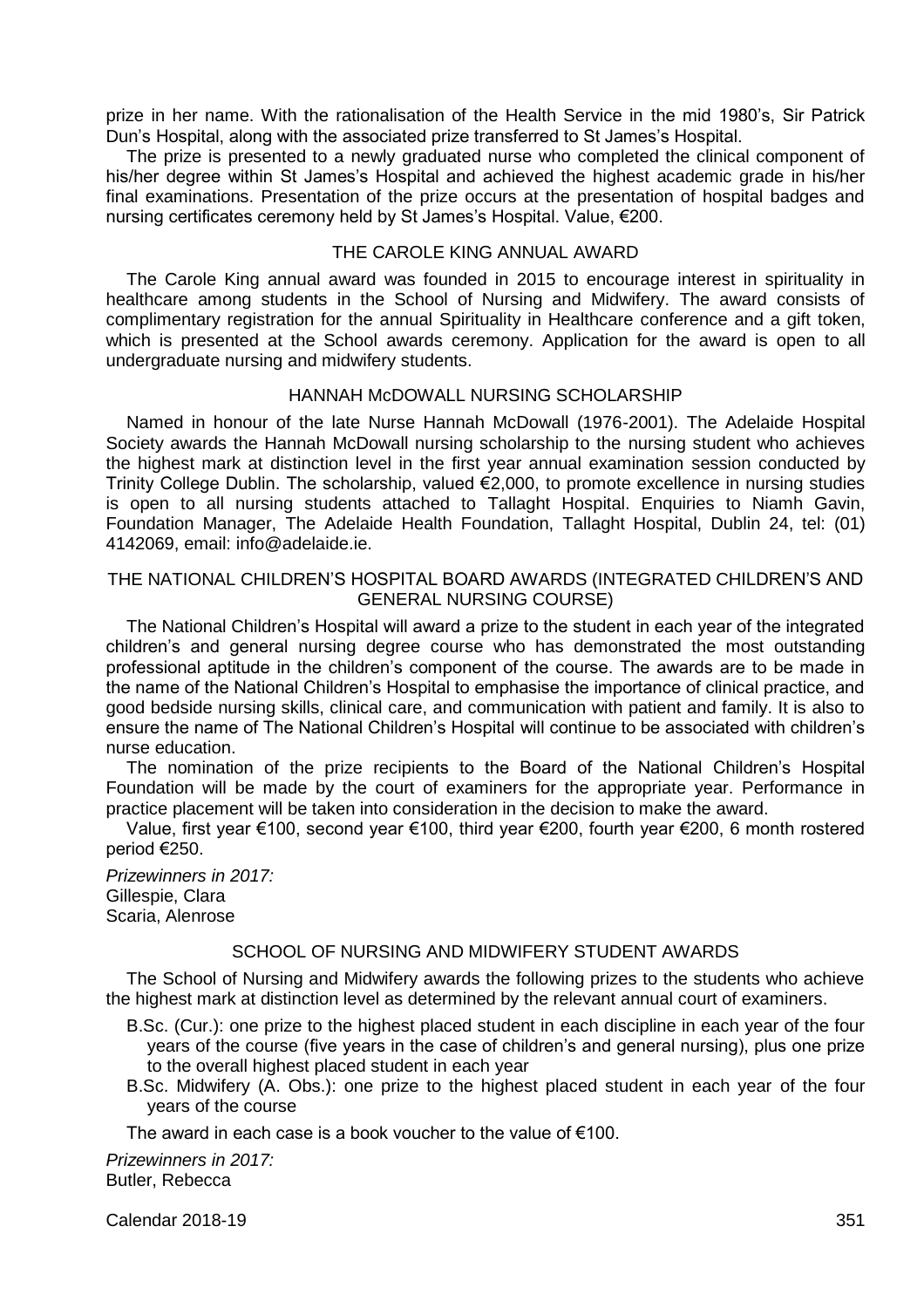Coffey, Lia Emily Colgan, Matthew Crampton, Alison Victoria Delaney, Emma Gillespie, Clara Henderson, Claire Kearon, Derek Kenny, Shauna Kiely, Marese Kurkowski, Tomasz Larragy, Emma-Rachel McConville, Orlagh O'Conboirne, Caitlin Tully, Cillian Vargas, Ma Shenna Mae

## **Occupational therapy**

#### OCCUPATIONAL THERAPY PRIZE

A prize is awarded to the candidate obtaining the highest overall marks in the final examination. The prize is a book voucher to the value of €100.

#### MARY YOUNG RESEARCH AWARD

This award, in the form of a certificate, is given on an annual basis to the final year student group that gains the highest mark in the undergraduate research project.

#### **Pharmacy**

## THE ALEXION JUNIOR SOPHISTER PHARMACY PRIZE

This prize is awarded to the student who attains the highest overall mark in the Junior Sophister year.

*Prizewinner in 2017:* Lynch, Mark

## THE ALEXION SENIOR SOPHISTER PHARMACY PRIZE

This prize is awarded to the student who attains the highest overall mark in the B.Sc. (Pharm.) degree.

*Prizewinner in 2017:* Comer, Matthew

## PAUL HIGGINS MEMORIAL MEDAL – UNIPHAR PRIZE IN PHARMACEUTICAL CHEMISTRY

This prize is awarded to the student who attains the highest overall combined mark in module PH4102 (Advanced pharmaceutical chemistry, drug discovery and development).

*Prizewinner in 2017:* McLoughlin, Eavan

## JOHNSON & JOHNSON PRACTICE OF PHARMACY PRIZE

This prize is awarded to the student who attains the highest overall combined mark in module PH4107 (Science informing practice).

*Prizewinner in 2017:* McLoughlin, Eavan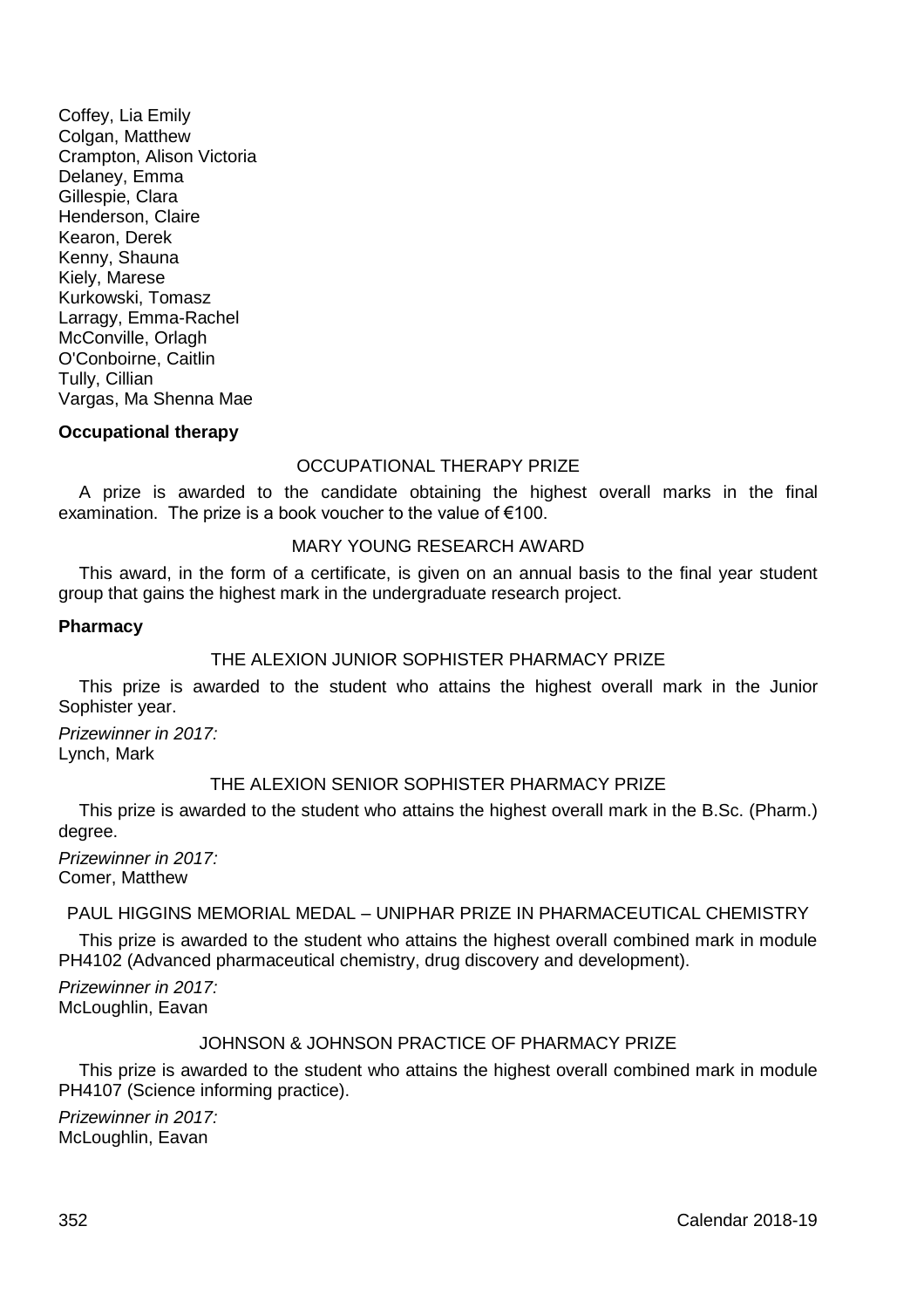## LEO PHARMA PRIZE IN PHARMACEUTICS

This prize is awarded to the student who attains the highest overall combined mark in module PH4105 (Pharmacokinetics, pharmacodynamics, biopharmaceutics and drug metabolism).

*Prizewinner in 2017:* Bennett-Lenane, Harriet

## MEAGHER'S SENIOR FRESHMAN PHARMACY AWARD

This prize is awarded to the student who attains the highest overall mark in the Senior Freshman year.

*Prizewinners in 2017:* Bolger, Caoimhe Koay, Chee Cheng Negoescu, Eduard

#### SOLVOTRIN THERAPEUTICS JUNIOR FRESHMAN PHARMACY PRIZE

This prize is awarded for overall first place in the Junior Freshman pharmacy annual examinations.

*Prizewinner in 2017:* Fitzpatrick, Laura

## CARRICK THERAPEUTICS PRIZE IN PHARMACOLOGY

This prize is awarded to the student who attains the highest overall combined mark in modules PH2110 (Molecular and chemotherapeutic pharmacology and clinical therapeutics), PH2111 (Blood, cardiovascular and renal pharmacology and clinical therapeutics), PH3109 (Endocrine and reproductive pharmacology and clinical therapeutics), PH3110 (Respiratory and gastrointestinal systems and clinical therapeutics), PH3111 (Malignant disease, immune and ocular systems and clinical therapeutics), and PH3112 (Neuropharmacology and clinical therapeutics).

*Prizewinner in 2017:* Comer, Matthew

## SANOFI PRIZE IN PHARMACOGNOSY

This prize is awarded to the student who attains the highest overall combined mark in module PH3103 (Natural sources of drugs and substances used in medicines).

*Prizewinner in 2017:* Corbet, Sean

#### **Physiotherapy**

## AMY ALLEN AND HENRIETTE MICKS MEMORIAL PRIZE IN PHYSIOTHERAPY

This prize was founded in 1986 from funds subscribed by the ex-students of the Dublin School of Physiotherapy in memory of two former directors of the school, Miss Amy Allen and Miss Henriette Micks. It is awarded to the Junior Sophister physiotherapy student who gains first place overall in the Junior Sophister year examinations and assessments. The prize will be in the form of books, which will be suitably inscribed with the acknowledgement to Amy Allen and Henriette Micks. Value, €153.

*Prizewinner in 2017:* Dowling, Laura

# ANNE O'BRIEN PRIZE

The Anne O'Brien prize will be awarded annually to the Senior Sophister student who achieves the highest performance in clinical assessment in the final year. The prize is an engraved piece of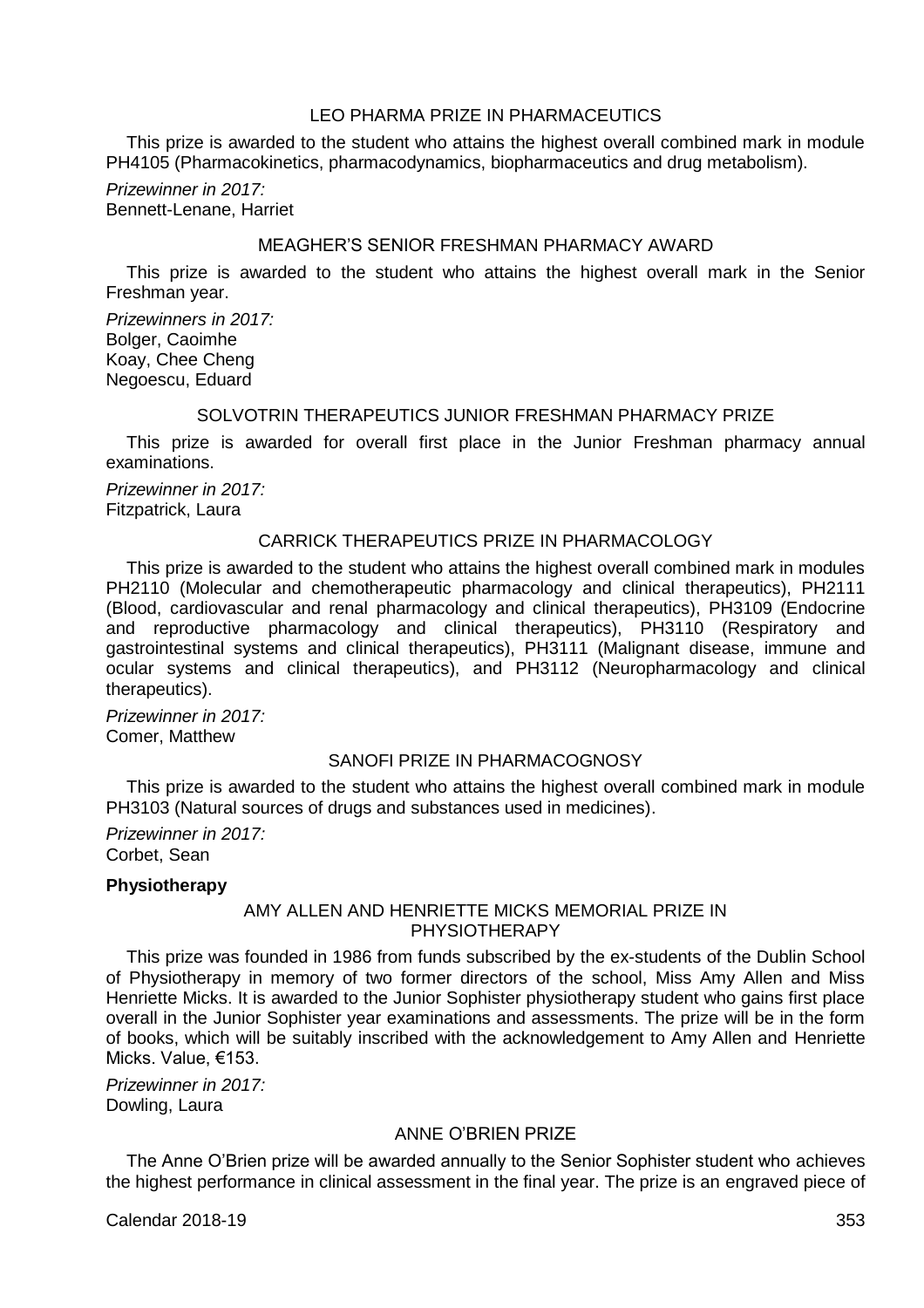crystal and complementary admission to attend the Irish Society of Chartered Physiotherapists (ISCP) annual conference.

*Prizewinner in 2017:* Prendergast, Jane

## DUBLIN SCHOOL OF PHYSIOTHERAPY PRIZE

The Dublin School of Physiotherapy prize will be awarded annually to the final year physiotherapy student presenting the best project. The award will be made on the recommendation of the Head of Physiotherapy and a panel drawn from the full-time staff of the discipline. Value, €153.

*Prizewinner in 2017:* Mulcahy, Sarah

# IRISH SOCIETY OF CHARTERED PHYSIOTHERAPISTS STUDENT RESEARCH PRIZE

The Irish Society of Chartered Physiotherapists (ISCP) student research prize will be awarded annually to the Senior Sophister student presenting the best project. The prize is an engraved piece of crystal and complementary admission to attend the ISCP annual conference.

*Prizewinner in 2017:* Mulcahy, Sarah

#### **Radiation therapy**

## OLIVE FLEMING MEMORIAL PRIZE

The Olive Fleming memorial prize, in recognition of clinical excellence at undergraduate level, is awarded by the Irish Institute of Radiography and Radiation Therapy (IIRRT) to the student with the highest clinical performance in their final year.

### DONAL HOLLYWOOD MEDAL

This medal was established in 2014 in memory of the late Professor Donal Hollywood, former Marie Curie Professor of Clinical Oncology. The medal is awarded annually to the final year student in the Radiation Therapy undergraduate degree, or the student from the S.I.T.–T.C.D. one year programme, with the highest overall mark in the research dissertation.

## ST LUKE'S PRIZE

This prize was established in 1996 through a gift from the Board of St Luke's Cancer Research Fund. A prize is awarded annually to the final year student with the highest overall performance in the radiation therapy degree examination. Value, €318.

*Prizewinner in 2017:* Mulfaul, Jessica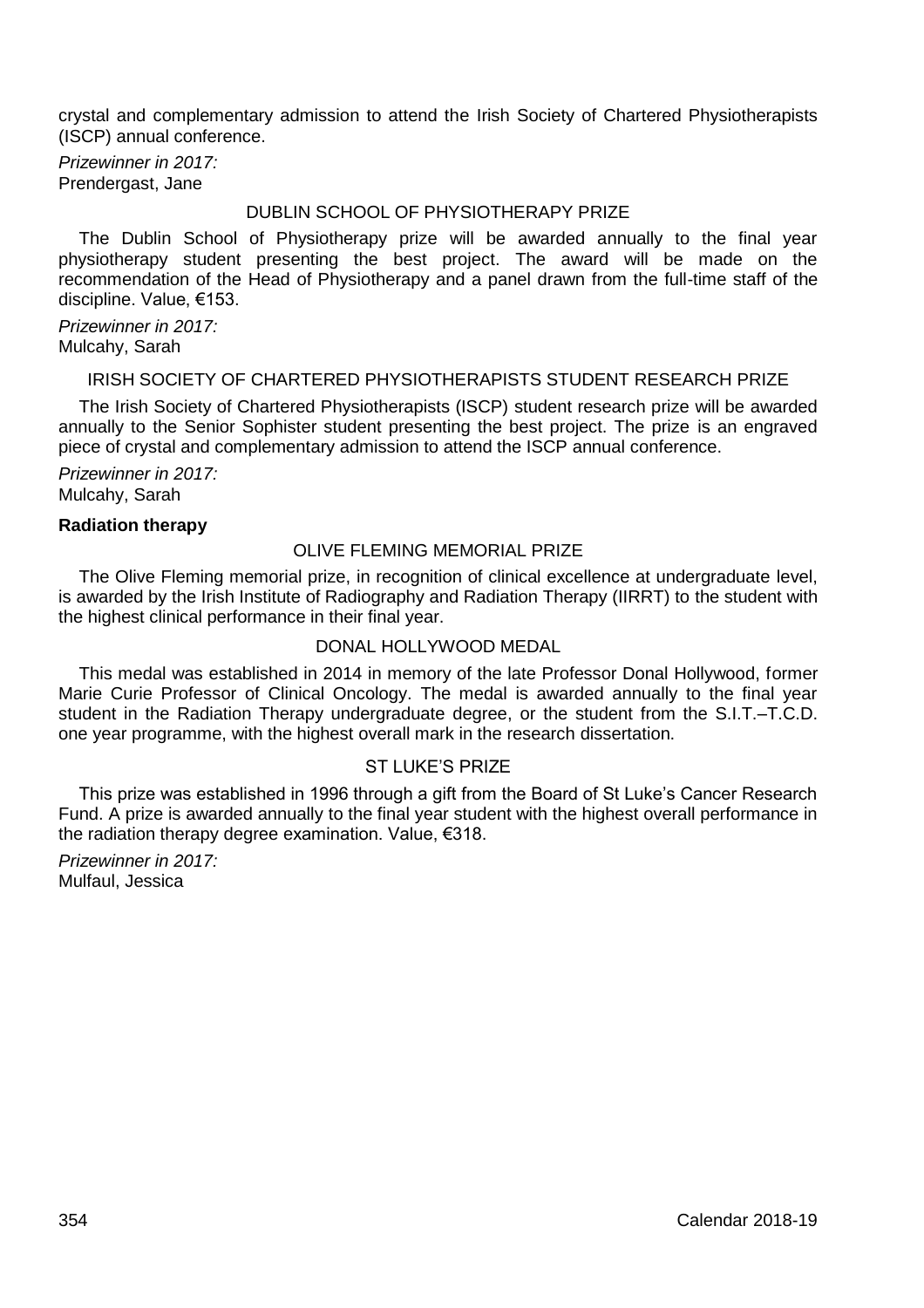# *Moderatorship Prizes*

A moderatorship prize of  $\epsilon$ 64 is awarded each year, from the funds indicated, to the first moderator in each of the following subjects, provided that a first class moderatorship is obtained.

> *Fund Subject*  Brooke Classics<br>
> Hackett Science Hackett **Science**<br>Bishop Law **Science Bishop Law** Lyster **History**<br>
> Whately **Microsoft Communist Communist Communist Communist Communist Communist Communist Communist Communist Communist Communist Communist Communist Communist Communist Communist Communist Communist Commu**

Bishop Law **Mathematics**<br> **Example Longfield** Modern litera Longfield Modern literature<br>
Lyster Modern History Economics

Details of the funds referred to above in connection with moderatorship prizes are given below.

#### BROOKE FUND

Established in 1879 by a gift from the Misses Brooke.

#### JOHN WINTHROP HACKETT FUND

Established in 1926 by a bequest of Sir John Winthrop Hackett, to provide an award in applied science.

## BISHOP LAW FUND

Established in 1796 by a gift of John Law, Bishop of Elphin, to encourage the study of mathematics.

*Prizewinner in 2017:* Tyrrell, Brian

# MOUNTIFORT GEORGE LONGFIELD FUND

Established by a bequest in 1946 by Miss M.L.B. Longfield, to found an award in modern languages and English literature and language in memory of her brother, Mountifort George Longfield.

*Prizewinner in 2017:* Purtill-Clarke, Remie

#### THOMAS WILLIAM LYSTER FUND

Established by a bequest in 1946 by Mrs Jane Robinson Lyster, to found an award in memory of her husband, Thomas William Lyster.

*Prizewinner in 2017:* Ferrity, Benjamin

#### WHATELY MEMORIAL FUND

Established in 1871 by subscription in memory of Richard Whately, Archbishop of Dublin, to promote the study of political economy.

*Prizewinner in 2017:* King, Philip Stephen

# *Postgraduate Awards*

For details see PART III OF THE CALENDAR – GRADUATE STUDIES AND HIGHER DEGREES.

Calendar 2018-19 355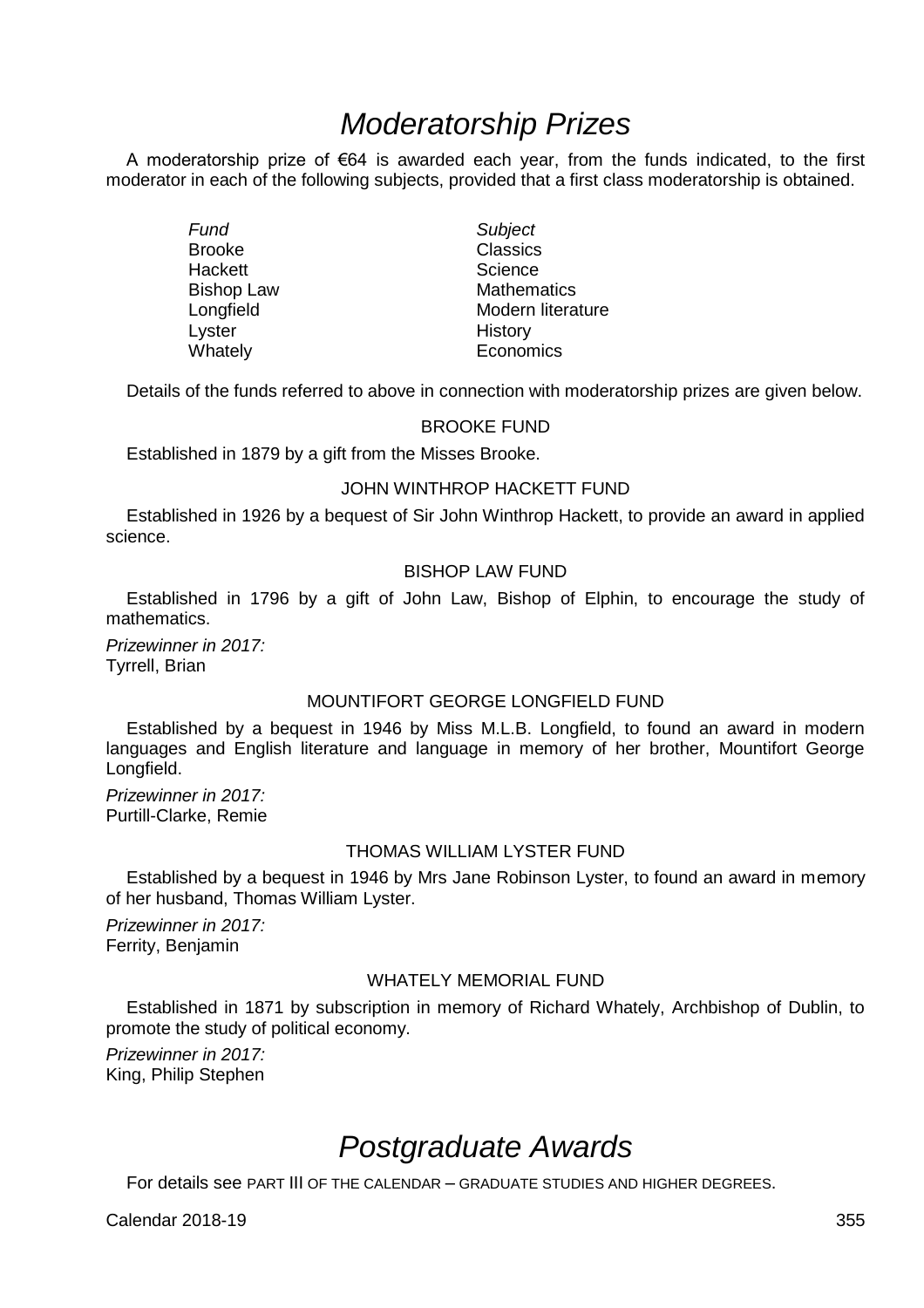# *Miscellaneous Awards and Funds*

## **Miscellaneous awards**

# BRONTË PRIZE

This prize was founded in 1921 by a bequest from Miss A.G. Woolson of Portland, U.S.A. It is awarded triennially by the Board on the recommendation of a committee for the best essay on either *(a)* an English author of Irish descent, or *(b)* the seats of learning in Ireland prior to 900 A.D. The committee consists of the Regius Professor of Greek and the Professors of Latin and English Literature. The next award will be made in 2021 and essays must reach the Registrar before 1 October 2020. Value, €1,905.

## CANADIAN STUDIES TRAVEL SCHOLARSHIP

This scholarship was funded by a gift from Northern Telecom Limited in 1983. One award is made annually for one month's study/research in Canada on a Canadian topic. It is open to both undergraduates and to postgraduates of Trinity College. Applicants should submit a *curriculum vitae,* study proposal and the name of one referee familiar with their work, to the Dean of Graduate Studies by 1 April of the year in which they wish to travel. The final selection will be by interview.

#### DAWSON PRIZE IN ART

This prize was founded in 1990 by colleagues and friends of George Dawson. He joined the College in 1950 and was Professor of Genetics from 1967 until 1987. The prize commemorates his contributions to the development of the visual arts in College.

It is designed to allow an undergraduate the opportunity to travel abroad in order to pursue his or her interests in art and architecture. Candidates must be of good academic standing and should submit an outline of their proposed plans (not more than 500 words), together with an estimate of expenses, to the department of History of Art and Architecture by 1 May each year. The award, which is open to undergraduates in any department in College, is made on the recommendation of the Head of the Department of the History of Art and architecture. Value, €318.

## DUBLIN UNIVERSITY WOMEN GRADUATES' ASSOCIATION PRIZE

Two prizes of €250 each will be awarded annually to two [Trinity Access Programme](https://www.tcd.ie/Trinity_Access/) female undergraduates, one to be a mature student and one a school leaver, who obtain the best results (the highest overall percentage mark) at the annual examinations at the end of the Junior Freshman year. The candidates will be selected in consultation with th[e Senior Lecturer.](http://www.tcd.ie/undergraduate-studies/contact/)

## EKENHEAD SCHOLARSHIP

This scholarship was founded in 1879 by a gift from Mrs Mary Dummett in memory of her brother, Thomas Ekenhead.

The award is open to students of limited means, academic merit, natives of the county of Antrim, on the result of the two-subject moderatorship Junior Freshman annual examination. The scholarship may be awarded in one or more parts.

Applications should be made in the first instance through the [Senior Tutor,](https://www.tcd.ie/Senior_Tutor/) not later than 30 September. The selection will be made on the recommendation of the Financial Assistance Committee. The scholarship will be tenable for up to three years, renewable annually, subject to sufficient academic performance.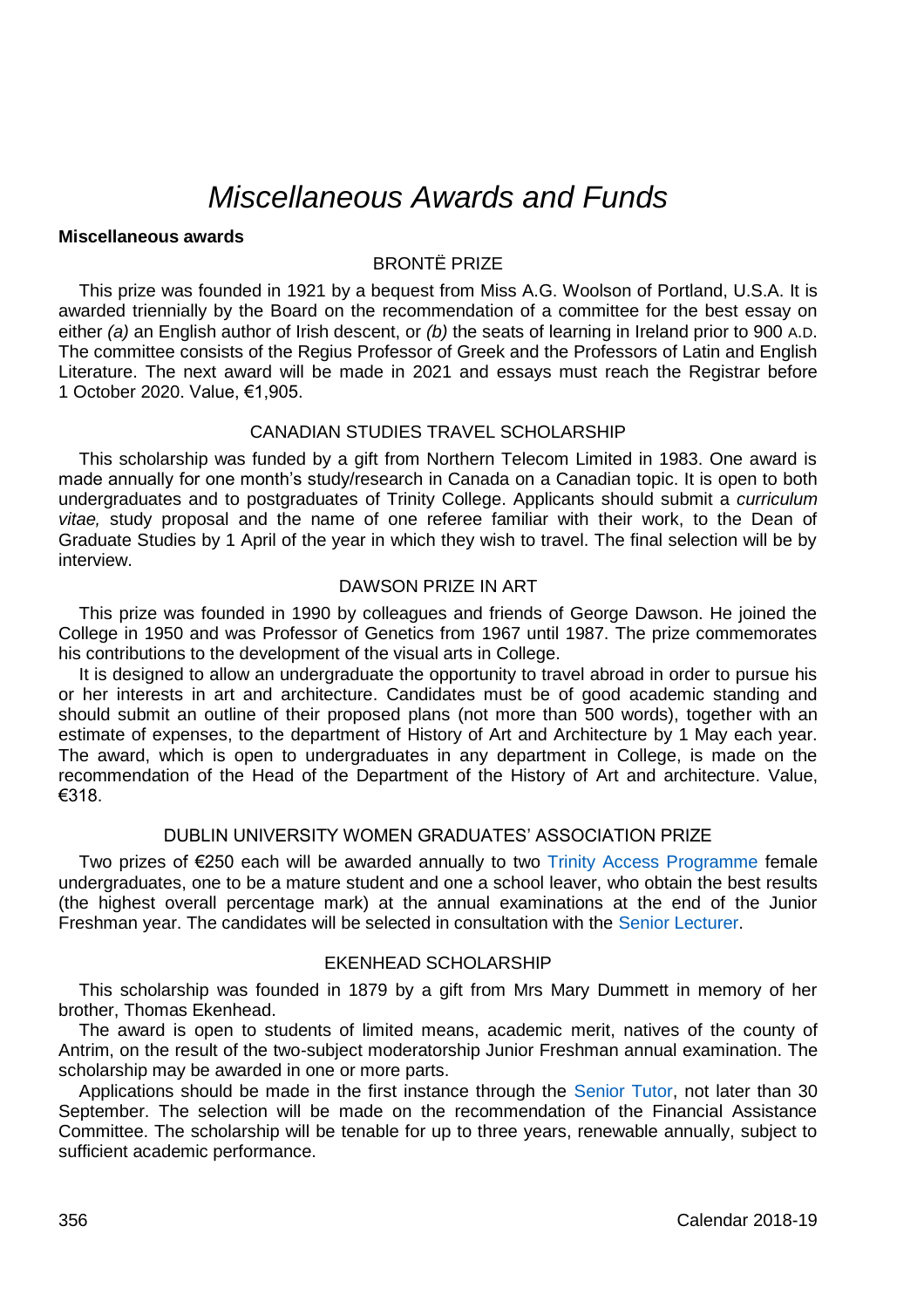# LUCY GWYNN PRIZE

This prize was founded in 1948 by subscription in memory of Lucy Gwynn, first Lady Registrar. It is awarded annually in Michaelmas term to a Junior Sophister woman student for distinction in her College course. Professional as well as arts studies are taken into account. The award is made by two women on the University staff nominated by the Board, and one of the tutors. Applications from candidates should be received by the [Senior Lecturer](http://www.tcd.ie/undergraduate-studies/contact/) not later than 15 November. Further application information is available from the [Academic Registry.](https://www.tcd.ie/academicregistry/index.php) Value, €1,207.

*Prizewinner in 2017:* O'Neil, Melissa

#### SCHOLARSHIP AND PRIZE IN THE HISTORY OF EUROPEAN PAINTING

These awards were founded in 1934 by gifts from Miss Sarah Purser and Sir John Purser Griffith. They are offered annually at an examination held in Trinity term. (See FACULTY OF ARTS, HUMANITIES AND SOCIAL SCIENCES.) Value: scholarship, up to €508; prize, €96.

*Prizewinners in 2017:* Jennings, Janine Patricia *(scholarship)* McElroy, Deirdre Marie Therese *(scholarship)*

#### MINCHIN PRIZE

The prize was founded in 1921 in memory of George Minchin, mathematician and Scholar of the College, by a gift from his widow. The prize fund was considerably increased in 1982 from a bequest received under the will of G.R.N. Minchin. The prize may be awarded annually in two parts in Michaelmas term to students who have performed with particular merit in the work of the previous Junior Sophister year in mathematics and/or physics. The Professor of Natural Philosophy and the Erasmus Smith's Professor of Natural and Experimental Philosophy in consultation will nominate suitable candidates to the [Senior Lecturer,](http://www.tcd.ie/undergraduate-studies/contact/) who will make the awards following the nominations. The Professors will take account of work performed throughout the whole of the Junior Sophister year. Value of each part of the prize €2,000.

# MAI BEATRICE MOORHEAD FUND FOR MEDICAL EDUCATION

This fund was established in 1984 from a bequest received under the will of Thomas G. Moorhead, Regius Professor of Physic, 1925-56. It is used for specific projects in the field of medical education such as remunerating personnel employed with the specific intention of advancing the process of medical education, purchasing specific items of educational equipment. paying expenses of individuals to attend conferences or courses concerned with the development of medical education, improving student amenities etc. Disbursements from the fund are made on the recommendation of a committee comprising the Head of the Department of Clinical Medicine (chairman), the Head of the School of Medicine or his representative, and the Administrative Officer of the School of Medicine.

## ALICE OLDHAM MEMORIAL PRIZE

This prize was founded in 1908 by subscription in memory of Alice Oldham. It is awarded biennially in Michaelmas term in even years to the student judged to be the most distinguished of the women students in their Junior Sophister year, and who attended classes at Alexandra College for at least one session. The award is made by a committee consisting of the [Senior](http://www.tcd.ie/undergraduate-studies/contact/)  [Lecturer,](http://www.tcd.ie/undergraduate-studies/contact/) the Senior Dean and a woman member of the University staff nominated by the Board. Value, €204.

*Prizewinner in 2017:* McDonnell, Alexandra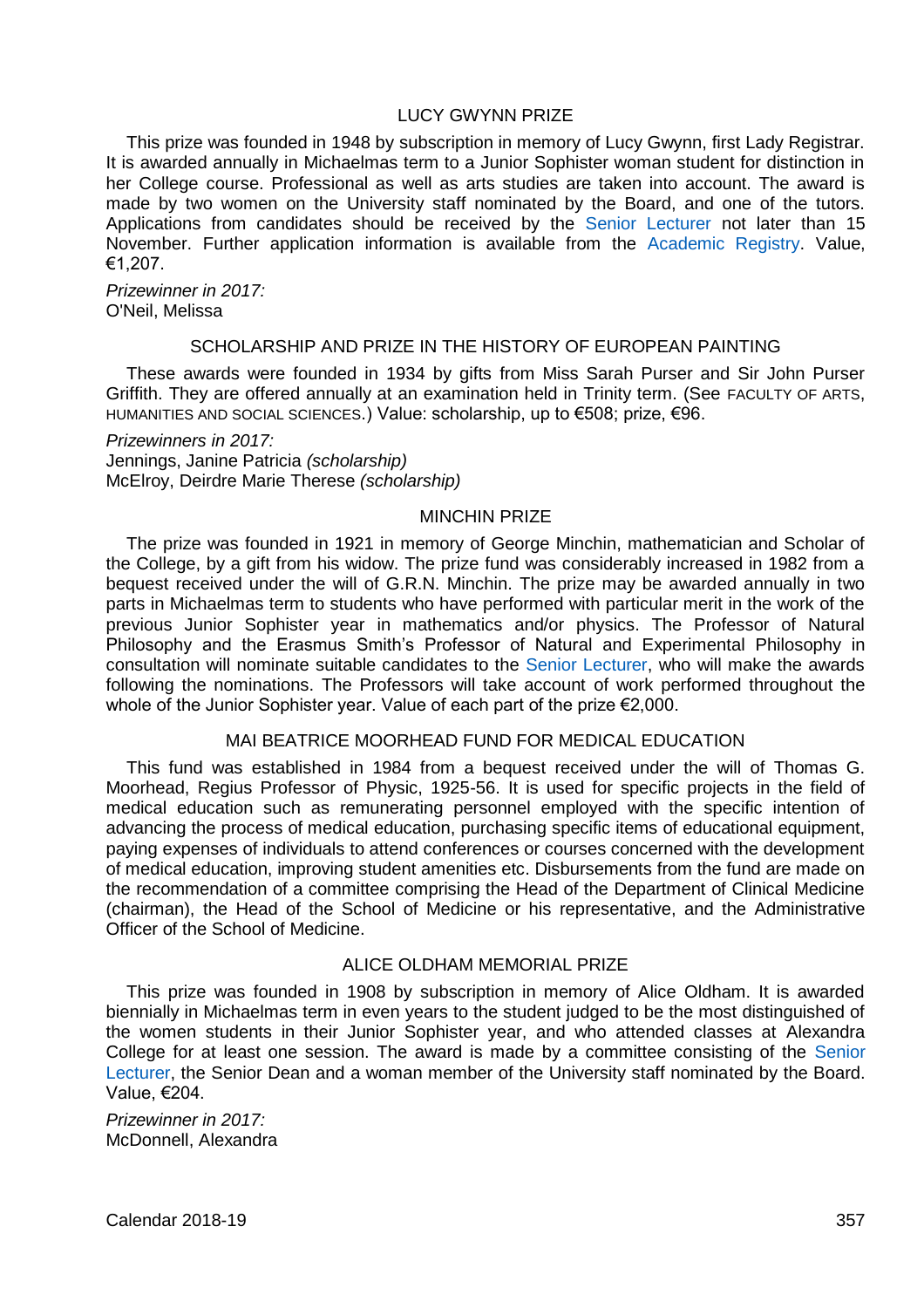# FIONNUALA PYLE MEMORIAL PRIZE

This prize was founded by a gift from an anonymous donor in 1969. It is awarded annually on the recommendation of the Lecky Professor of History for an essay on some aspect of Irish archaeology by an undergraduate student. No candidate can win the prize more than once.

*Topic for 2019:* 'How has archaeology assisted our understanding of the development of one Medieval Irish walled town?'

Essays should reach th[e Senior Lecturer](http://www.tcd.ie/undergraduate-studies/contact/) not later than 1 May 2019. Value, €223.

## ST PATRICK'S BENEVOLENT SOCIETY OF TORONTO PRIZE

See FOUNDATION AND NON-FOUNDATION SCHOLARSHIPS.

#### GISELE SCHMIDT SCHOLARS FUND FOR TRAVELLERS – TRINITY ACCESS PROGRAMME

This prize was founded in 2007 by colleagues and friends of Gisele Schmidt, a doctoral student of psychology in T.C.D. during the 1980's. The fund aims to ease the financial burden of students from the Traveller community in order that they may avail of the full benefits of a third level education.

One prize of €1,500 for each year of the student's course will be awarded annually to an undergraduate or postgraduate student from the Traveller community studying in Trinity College. Students interested in applying to the fund should contact the [Trinity Access Programme](https://www.tcd.ie/Trinity_Access/) Office by the end of October during the year in which he/she begins their course of study in Trinity. The candidate will be selected by a committee comprising a member of Trinity Development and Alumni, the Trinity Access Programme and the benefactor. Value, €1,500.

### OWEN SHEEHY SKEFFINGTON MEMORIAL AWARDS

This fund was established in 1973 from funds contributed in memory of Dr Owen Sheehy Skeffington. The annual award takes the form in alternate years of a maintenance grant (2019) and a travelling scholarship (2020) of approximately €2,000. The travelling scholarship is available to any registered student at an institution of higher education in this country. The award is for travel to France and applications are sought by public advertisement. The selection will be made on the recommendation of a committee. For details of the maintenance grant see FINANCIAL **ASSISTANCE** 

## EDWARD MILLINGTON STEPHENS PRIZE

This prize was founded in 1972 by a bequest from Mrs L.M. Stephens. The prize will be awarded annually for an essay on some aspect of the Anglo-Irish literary movement. Value, €166.

*Topic for 2019:* Democracy

## JOHN ANTHONY TAYLOR PRIZE

For details see above.

## **Funds for academic and other purposes**

# ARTS AND SOCIAL SCIENCES BENEFACTIONS FUND

This fund was established in 1979 with capital from the Development Fund. The annual income is used to finance research projects from members of staff of the Faculty of Arts, Humanities and Social Sciences. Applications for grants of up to €3,000 should be made on the prescribed form available from the Arts, Humanities and Social Sciences Faculty Office and submitted to that office not later than the end of Michaelmas term. Further information is available at [https://ahss.tcd.ie/.](https://ahss.tcd.ie/)

# ROBERT BOYLE FUND

This fund was established in 1996 by a gift from the Robert Boyle Foundation to support in perpetuity a chair in medical physics or related areas of application of physical sciences in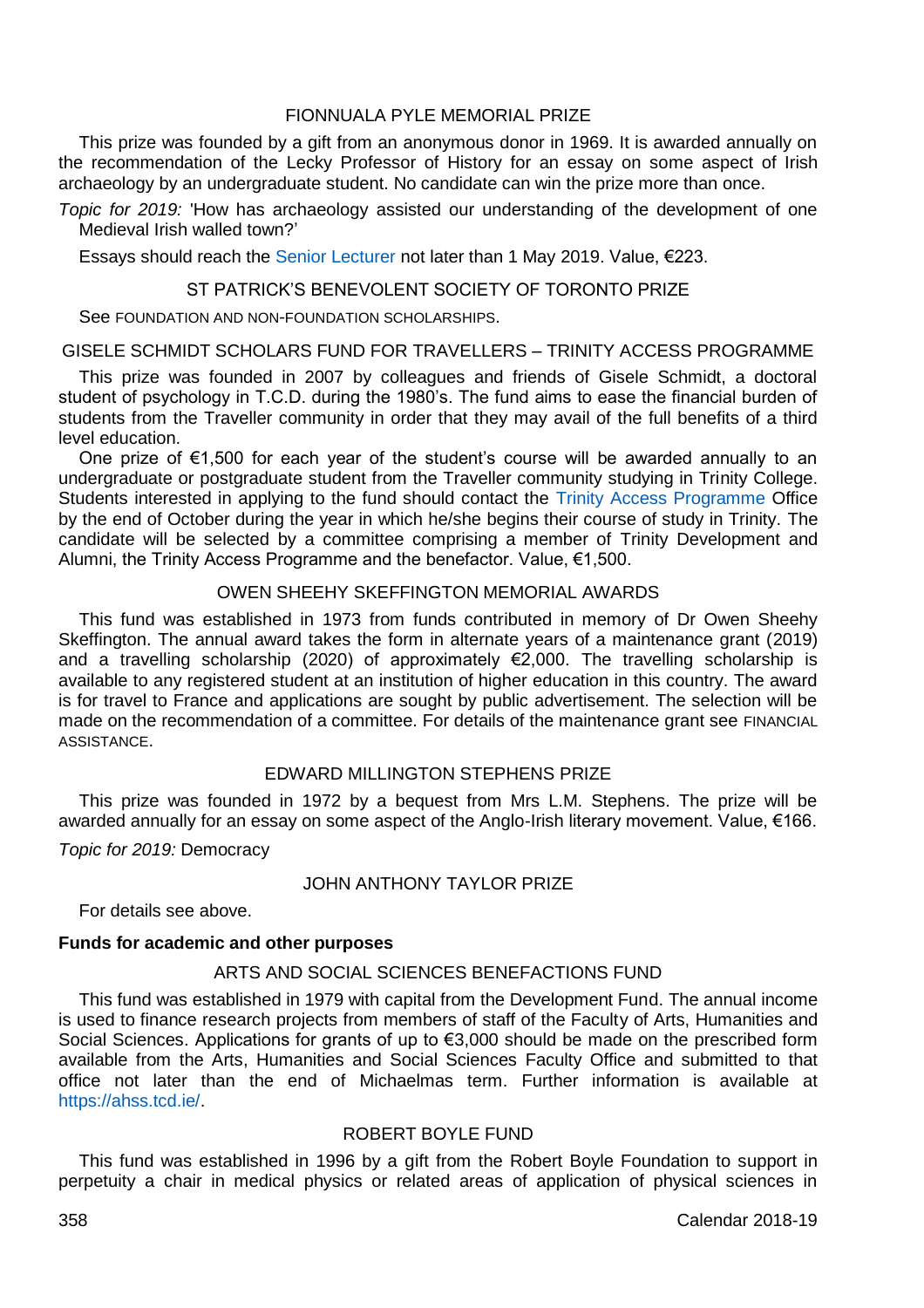medicine. The holder of the chair will contribute to teaching and research in the Faculty of Health Sciences with an emphasis on *(a)* the applications of physics and related sciences to the diagnosis and treatment of illness and disability and *(b)* the history of the impact of physics and related sciences on medicine, the life sciences and related areas with particular reference to establishing the place of Robert Boyle and other figures with Irish connections in these developments.

## CULTURAL ENRICHMENT FUND

A benefaction fund of €11,427.64 was established in 1979. The income from which is available to the Department of Music to mount non-commercial concerts, and to use any surplus to organise occasional master classes or special courses.

#### ELRINGTON GRANTS

These grants are awarded from a fund established in 1837 by subscription in memory of Thomas Elrington, Provost 1811-20. They are awarded by the Board to the full-time members of the School of Religion for the purposes of the support of: (i) research, (ii) seminars, (iii) conferences, and (iv) publication activities. Recommendations for the grants are made by the professors and full-time members of staff of the School of Religion. They are made when there is a sufficient residue of income after making provision for the award of the Elrington prize and the Elrington scholarship. The value of the grants shall be determined by the trustees.

#### FUND FOR THE VISUAL AND PERFORMING ARTS

This fund provides grants to staff and students, individually or as societies, with interests in music, theatre, dance, cinema and visual arts generally, and is primarily designed to promote events taking place on campus. Allocation of funds is made by an advisory committee to the Provost which meets once a year. Applications should be made to the [Provost](https://www.tcd.ie/provost/index.php) at No. 1, College. Grants are unlikely to exceed  $€2,500$ . The fund is not intended to support travel. Further information is available a[t http://www.tcd.ie/provost/arts/.](http://www.tcd.ie/provost/arts/)

#### SIDNEY GRUSON VISITING FELLOWSHIP

The Sidney Gruson Visiting Fellowship has been established through funds provided by the New York Times Trust and the friends of the late Sidney Gruson, Dublin-born columnist with the paper. It is attached to the Chaim Herzog Centre for Jewish and Near Eastern Religion and Culture.

## WILLIAM HAYES FUND

This fund was established in 2001 in memory of William Hayes (1913-94), B.A. (MOD.), M.B., SC.D., LL.D. *(h.c.)*, F.R.C.P.I., F.R.S. The fund is used to foster links between the Smurfit Institute of Genetics and the Institut Pasteur, Paris, at the discretion of the Head of the Department of Genetics.

## LIPPERT CHAIR OF JEWISH STUDIES

The Lippert Chair of Jewish Studies has been established through funds provided by the American Ireland Fund to honour Al and Felice Lippert, friends of the Fund and its President Sir Anthony O'Reilly. It is attached to the Chaim Herzog Centre for Jewish and Near Eastern Religion and Culture within the Department of Near and Middle Eastern Studies. Its occupant is expected to engage in research and teaching in the area of Jewish studies.

#### ADRIAN PHILLIPS FUND

This fund was established in 2003 by a gift from Professor Adrian Phillips. The fund is to be operated by the Department of Geology to support the teaching of students in field-based techniques in the earth sciences. Approximate annual value, €800.